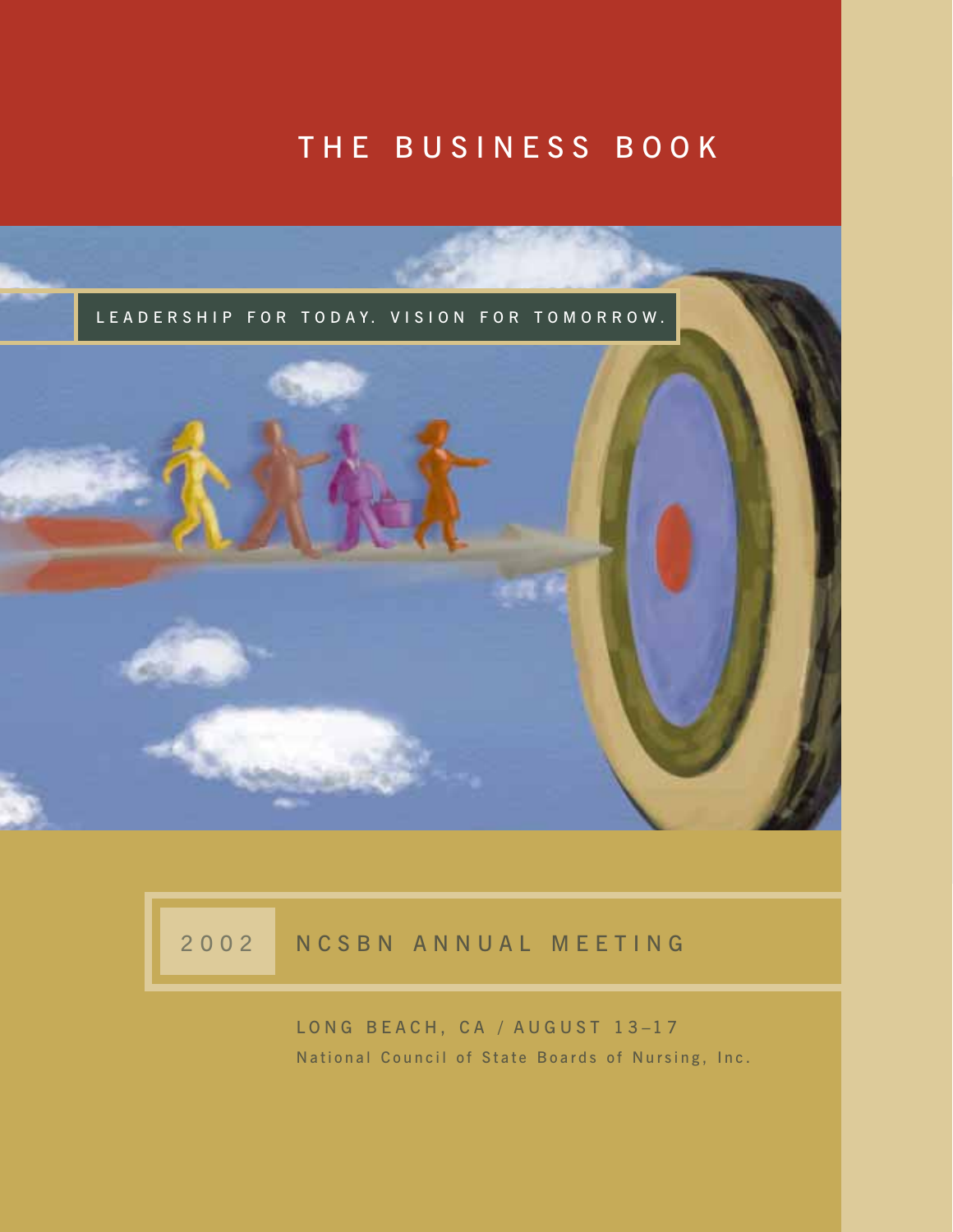

# TABLE OF CONTENTS

| Report of the Committee on Nominations  16                  |
|-------------------------------------------------------------|
|                                                             |
| Report of the Board of Directors  40                        |
| Strategic Initiatives and Annual Progress Report  47        |
|                                                             |
| Committees with Recommendations                             |
| Practice, Regulation and Education (PR&E) Committee. 76     |
| PR&E Subcommittee on Foreign Nurse Issues                   |
| PR&E Subcommittee to Develop Model Rules                    |
| Advanced Practice (APRN) Task Force 152                     |
| APRN Compact Development Subcommittee 173                   |
| Practice Education Regulation Congruence (PERC)             |
|                                                             |
| <b>Informational Reports</b>                                |
|                                                             |
|                                                             |
| Commitment to Excellence Advisory Group & Pilot States 231  |
| Disciplinary Curriculum Advisory Panel 233                  |
|                                                             |
| <b>Test Service Technical Subcommittee</b>                  |
| Item Review Subcommittee                                    |
| Finance Committee and FY 2001-2002 Budget Report  276       |
| Member Board Leadership Development Task Force 284          |
| National Nurse Aide Assessment Program (NNAAP) 285          |
| NCSBN 25th Anniversary Planning Advisory Panel 290          |
| NCSBN Disaster Planning/Preparedness Task Force  291        |
|                                                             |
| Practice Breakdown Research Task Force320                   |
| Regulatory Credentialing Program Development Task Force 334 |
|                                                             |
| Section III. Resources and General Information  349         |
| Delegate Assembly Orientation Manual 350                    |
|                                                             |
|                                                             |

## 2002 NCSBN ANNUAL MEETING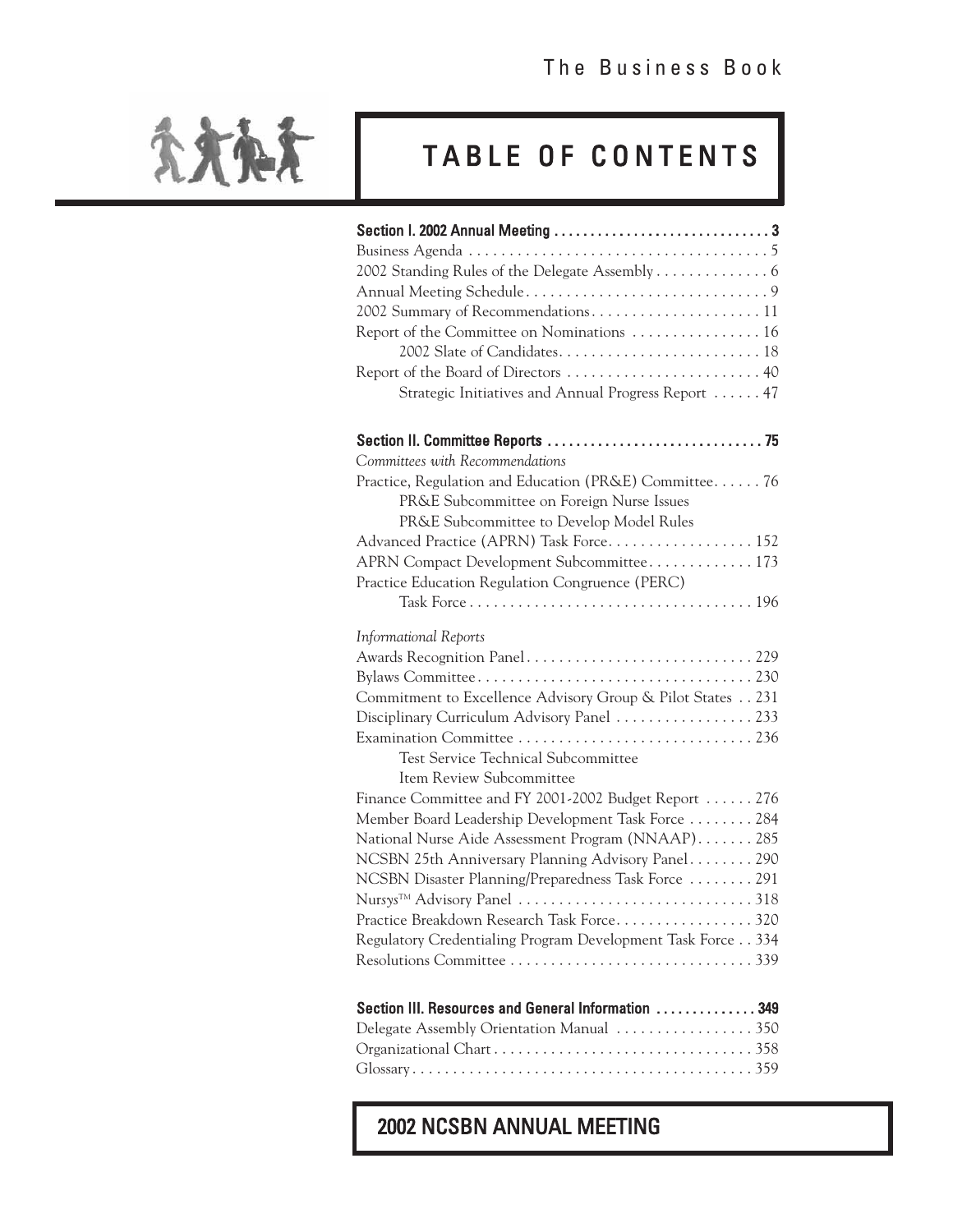### Mission Statement

The mission of the National Council of State Boards of Nursing is to lead in nursing regulation by assisting Member Boards, collectively and individually, to promote safe and effective nursing practice in the interest of protecting public health and welfare.

### Vision Statement

The National Council of State Boards of Nursing will advance optimal health outcomes by leading in health care regulation worldwide.

### Purpose and Function

The purpose of the National Council of State Boards of Nursing, Inc. (NCSBN) is to provide an organization through which boards of nursing act and counsel together on matters of common interest and concern affecting the public health, safety and welfare, including the development of licensing examinations in nursing.

The major functions of NCSBN include developing the NCLEX-RN® and the NCLEX-PN® examinations, performing policy analysis and promoting uniformity in relationship to the regulation of nursing practice, disseminating data related to NCSBN's purpose, and serving as a forum for information exchange for National Council members.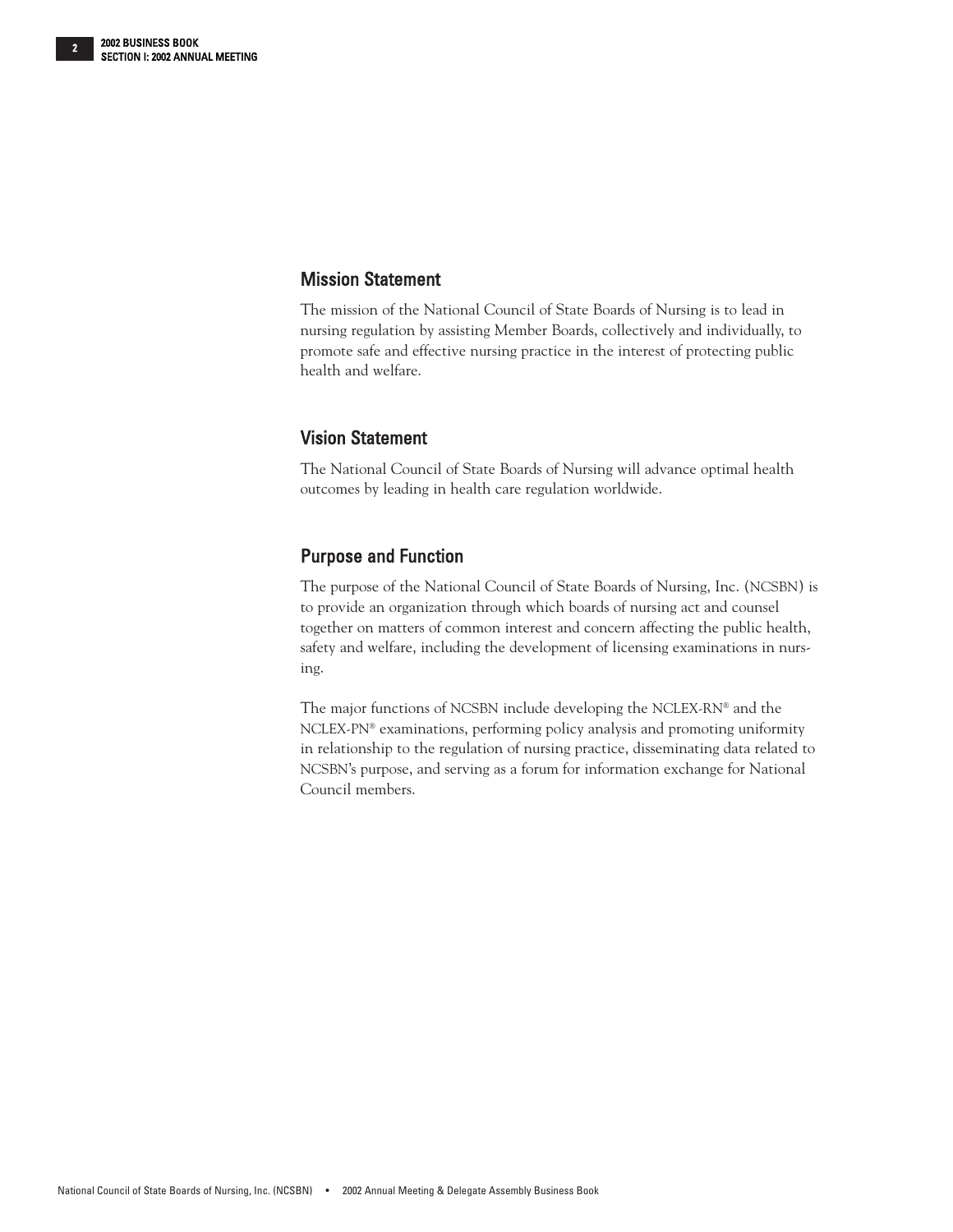# SECTION I

# <span id="page-3-0"></span>2002 ANNUAL MEETING

| Report of the Committee on Nominations  16          |
|-----------------------------------------------------|
|                                                     |
|                                                     |
| Strategic Initiatives and Annual Progress Report 47 |

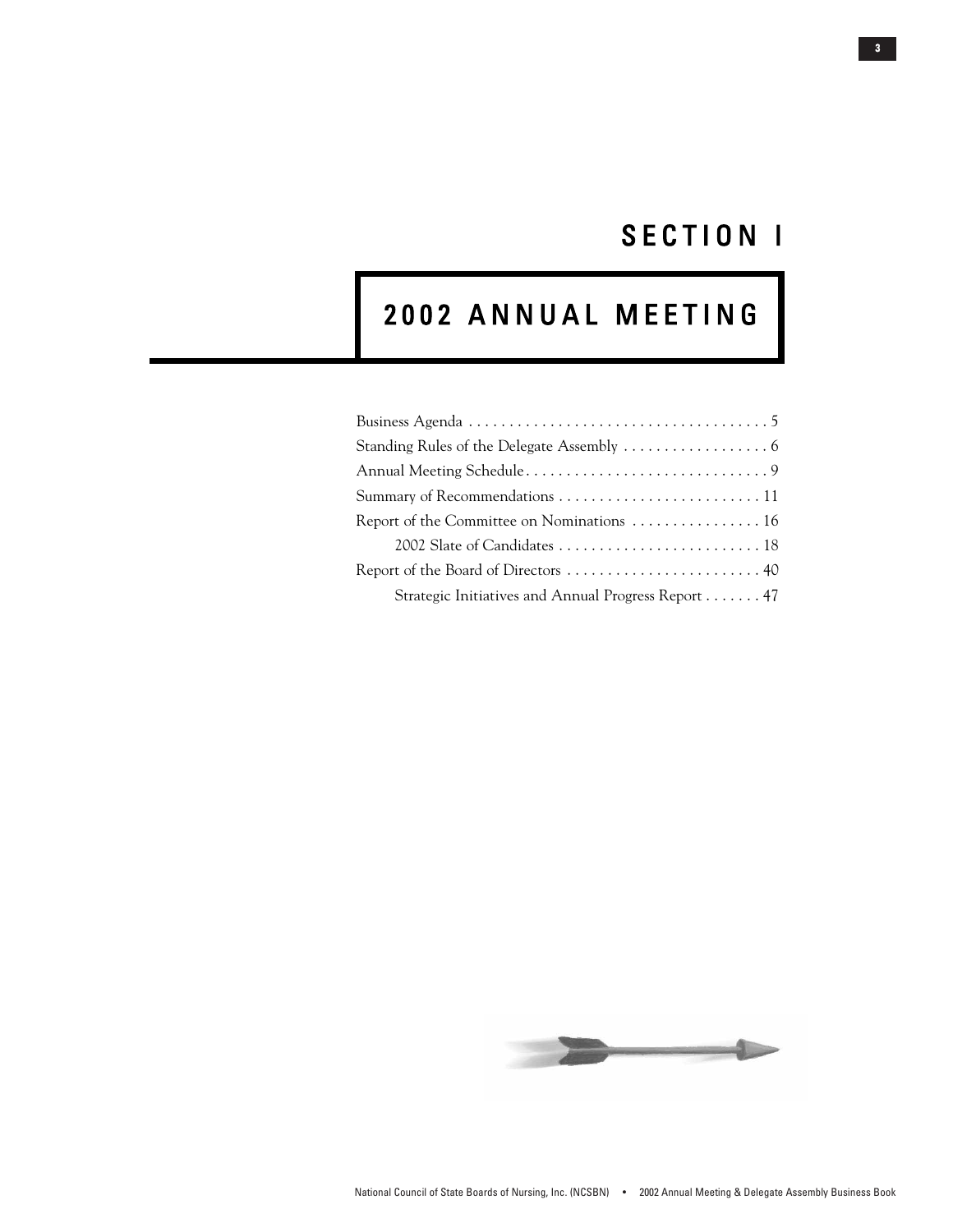<sup>4</sup> 2002 BUSINESS BOOK SECTION I: 2002 ANNUAL MEETING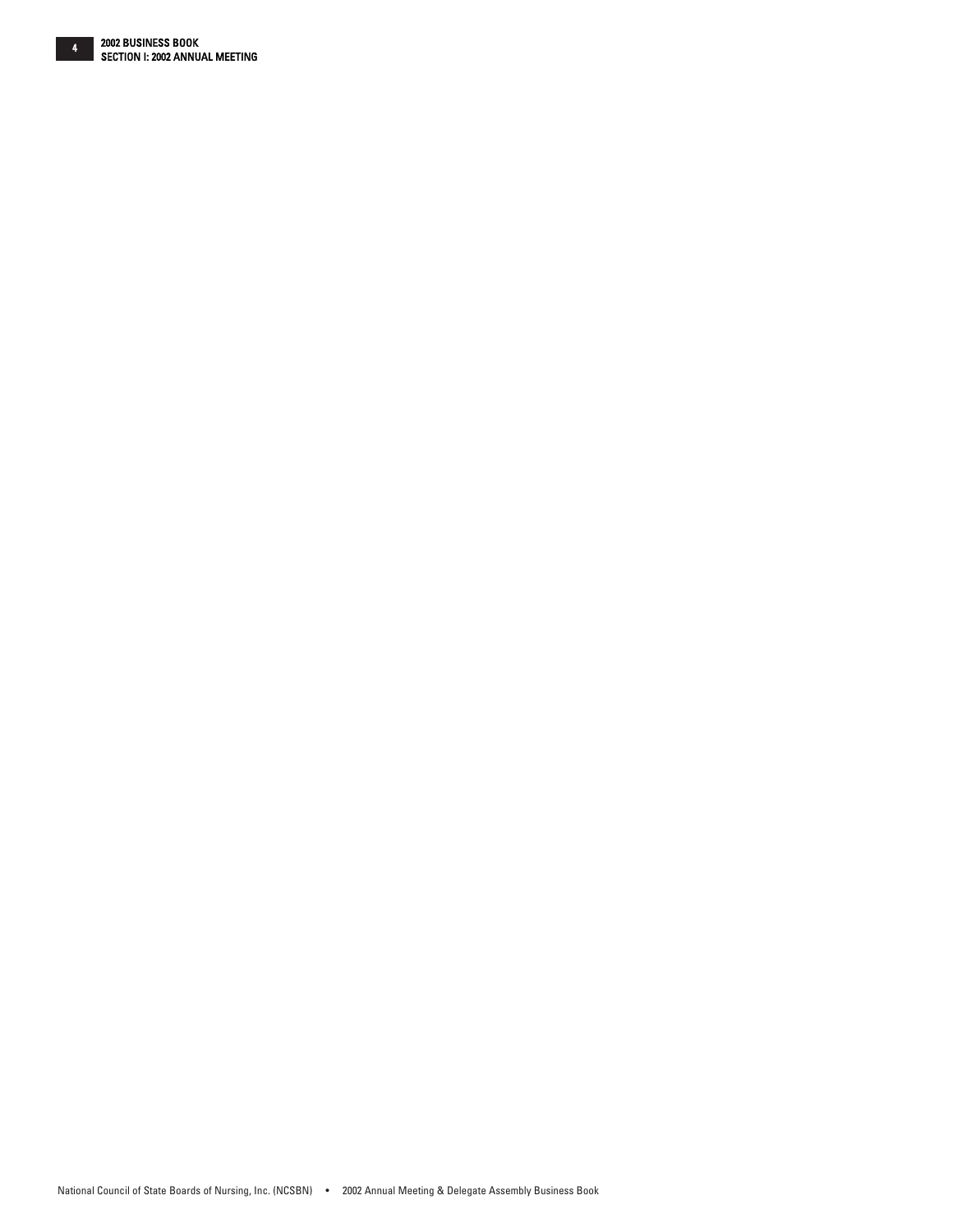# <span id="page-5-0"></span>Business Agenda of the 2002 Delegate Assembly

## Wednesday, August 14, 2 - 4 pm

**Opening Ceremony**

- Introductions
- Announcements

### **Opening Reports**

- Credentials Committee
- Rules Committee

### **Adoption of Agenda**

### **Report of the Committee on Nominations**

- Adopt 2002 Slate of Candidates
- Nominations from the floor

**Candidate Forum**

## Friday, August 16, 2:45 - 4 pm

### **Board of Directors' Report**

• Proposed international administration of the NCLEX examination

### **Advanced Practice (APRN) Task Force Report**

• Proposed revisions to the Alternative Mechanism Element of the Uniform Advanced Practice Registered Nurse Licensure/Authority to Practice Requirements

### **Advanced Practice (APRN) Compact Development Subcommittee Report**

• Proposed nurse licensure compact for advanced practice registered nurses

**Results of Election of Officers and Committee on Nominations**

## Saturday, August 17, 8:30 - 10:30 am

### **Practice Regulation & Education (PR&E) Report**

- Proposed revisions to the *2002 Model Nursing Practice Act*
- Proposed *2002 Model Rules/Regulations, Chapter Five, Nursing Education*

### **Practice Regulation Education Congruence (PERC) Task Force**

• Proposed PERC Action Plan

### **New Business**

• Resolutions Committee and New Business

## Saturday, August 17, 11:00 am - 12:00 pm

**Introduction of 2002-2003 Board of Directors and Committee on Nominations**

**Adjournment**

Special Note

Business conducted during the Delegate Assembly will be continuous, advancing through the agenda as time and discussion permits.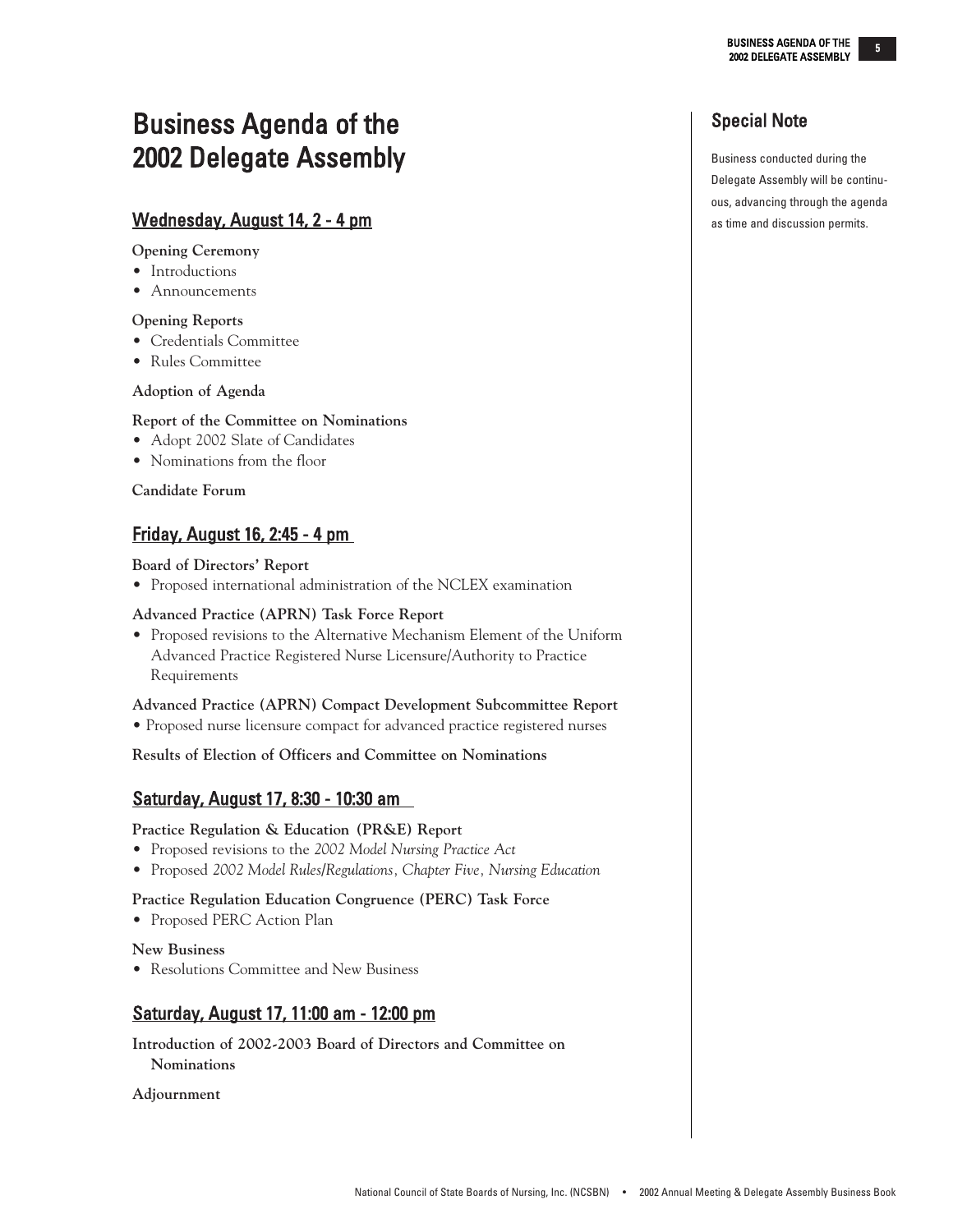## Standing Rules of the Delegate Assembly

### 1. Credentialing Procedures and Reports

- A. The President shall appoint the Credentials Committee, which is responsible for registering and accrediting delegates and alternate delegates.
- B. Upon registration, each delegate and alternate shall receive a badge and the appropriate number of voting cards authorized for that delegate. Delegates authorized to cast one vote shall receive one voting card. Delegates authorized to cast two votes shall receive two voting cards. Any transfer of voting cards must be made through the Credentials Committee.

A registered alternate may substitute for a delegate provided the delegate turns in the delegate badge and voting card(s) to the Credentials Committee at which time the alternate is issued a delegate badge. The initial delegate may resume delegate status by the same process.

D. The Credentials Committee shall give a report at the first business meeting and amended reports at subsequent business meetings. The reports will contain the number of delegates and alternates registered as present with proper credentials, and the number of delegate votes present. At the beginning of each subsequent business meeting, the committee shall present an updated report listing all properly credentialed delegates and alternate delegates present, and the number of delegate votes present.

### 2. Meeting Conduct

### A. Meeting Conduct

- 1. Delegates must wear badges and sit in the section reserved for them.
- 2. All attendees shall be in their seats at least five minutes before the scheduled meeting time.
- 3. There shall be no smoking in the meeting room.
- 4. All cellular telephones shall be turned off or turned to silent vibrating mode. An attendee must leave the meeting room to answer a telephone.
- 5. A delegate's conversations with non-delegates during a business meeting must take place outside the meeting room.
- 6. All attendees have a right to be treated respectfully.

### 3. Agenda

### A. Business Agenda

The Business Agenda is prepared by the President in consultation with the Executive Director and approved by the Board of Directors.

### B. Consent Agenda

- 1. The Consent Agenda contains agenda items that do not recomend actions.
- 2. The Board of Directors may place items on the Consent Agenda that may be considered received without discussion or vote.

<span id="page-6-0"></span>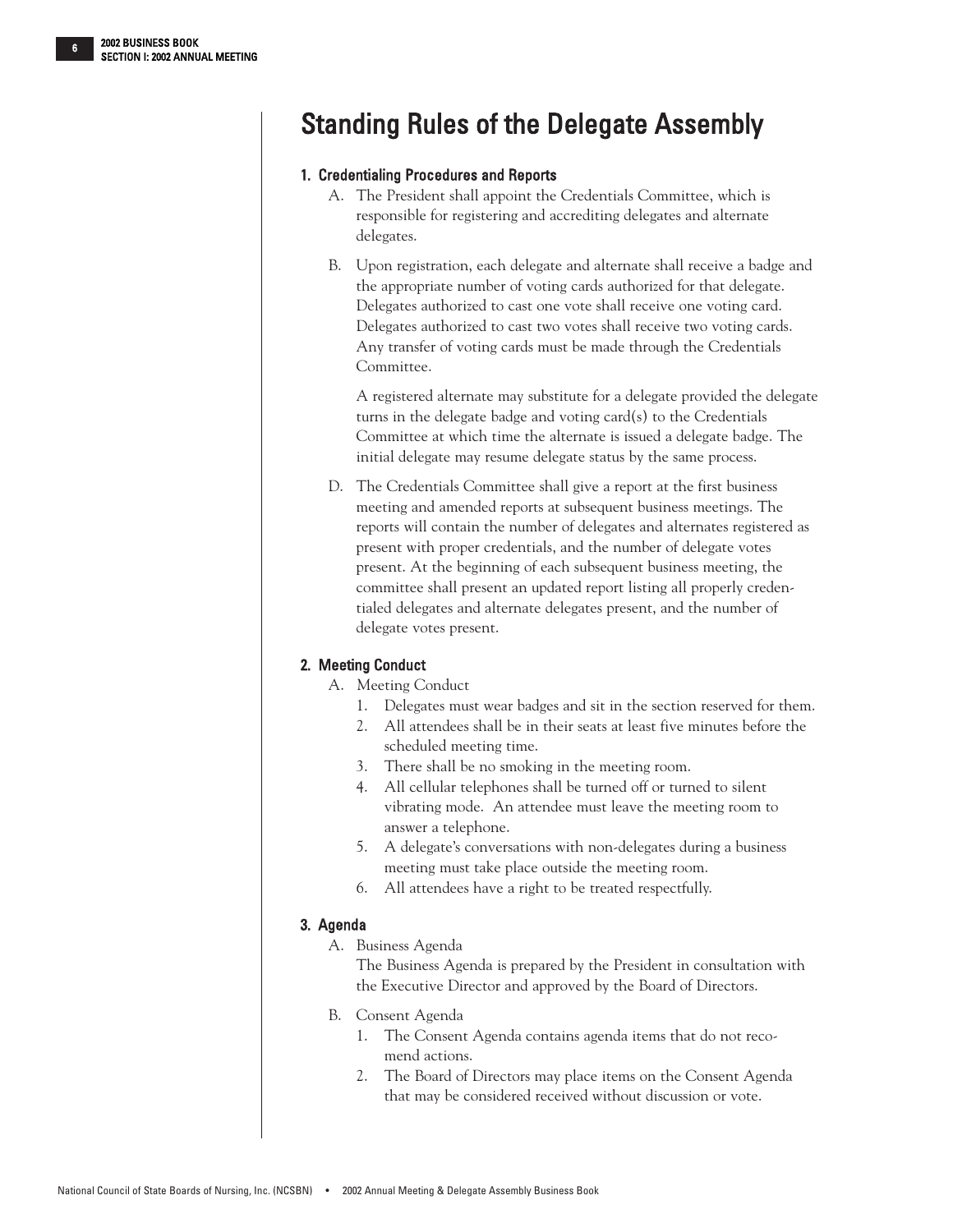- 3. An item will be removed from the Consent Agenda for discussion or vote at the request of any delegate.
- 4. All items remaining on the Consent Agenda will be considered received without discussion or vote.

### 4. Motions or Resolutions

- A. Only delegates, members of the Board of Directors, and the Examination Committee may present motions or resolutions to the Delegate Assembly. Resolutions or motions made by the Examination Committee are limited to those to approve test plans pursuant to Article X, Section 1(a) of the bylaws of the National Council of State Boards of Nursing (NCSBN).
- B. All motions, resolutions and amendments shall be in writing and on triplicate motion paper signed by the maker and a second. All motions, resolutions and amendments must be submitted to the Delegate Assembly Chair and the Parliamentarian. All resolutions and motions must also be submitted to the Resolutions Committee chairperson before being presented to the Delegate Assembly.
- C. The Resolutions Committee, according to its Operating Policies and Procedures, shall review motions and resolutions submitted before Thursday, August 15, 2002, at 12 pm. Resolution or motion-makers are encouraged to submit motions and resolutions to the Resolutions Committee for review before this deadline.
- D. The Resolutions Committee will convene its meeting on Thursday, August 15, 2002, at 4 pm and schedule a mutually agreeable time during the meeting to meet with each resolution or motion-maker. The Resolutions Committee shall meet with the resolution or motion-maker to prepare resolutions or motions for presentation to the Delegate Assembly and to evaluate the resolution or motion in accordance with the criteria in its operating policies and procedures. The Committee shall submit a summary report to the Delegate Assembly of the Committee's review, analysis, and evaluation of each resolution and motion referred to the Committee. The Committee report shall precede the resolution or motion by the maker to the Delegate Assembly.
- E. If a member of the Delegate Assembly wishes to introduce a motion or resolution after the deadline of 4 pm on Thursday, August 15, 2002, the request shall be submitted under New Business. All motions or resolutions submitted will be presented with a written analysis that addresses the motion or resolution's consistency with established review criteria, including, but not limited to, the NCSBN mission, purpose and/or functions, strategic initiatives and outcomes; preliminary assessment of fiscal impact; and potential legal implications. The member submitting such a motion or resolution shall provide written copies of the motion or resolution to all delegates. A majority vote of the delegates shall be required to grant the request to introduce this item of business.

#### 5. Debate

A. Order of Debate: Delegates shall have the first right to speak. Nondelegate members and employees of Member Boards including members

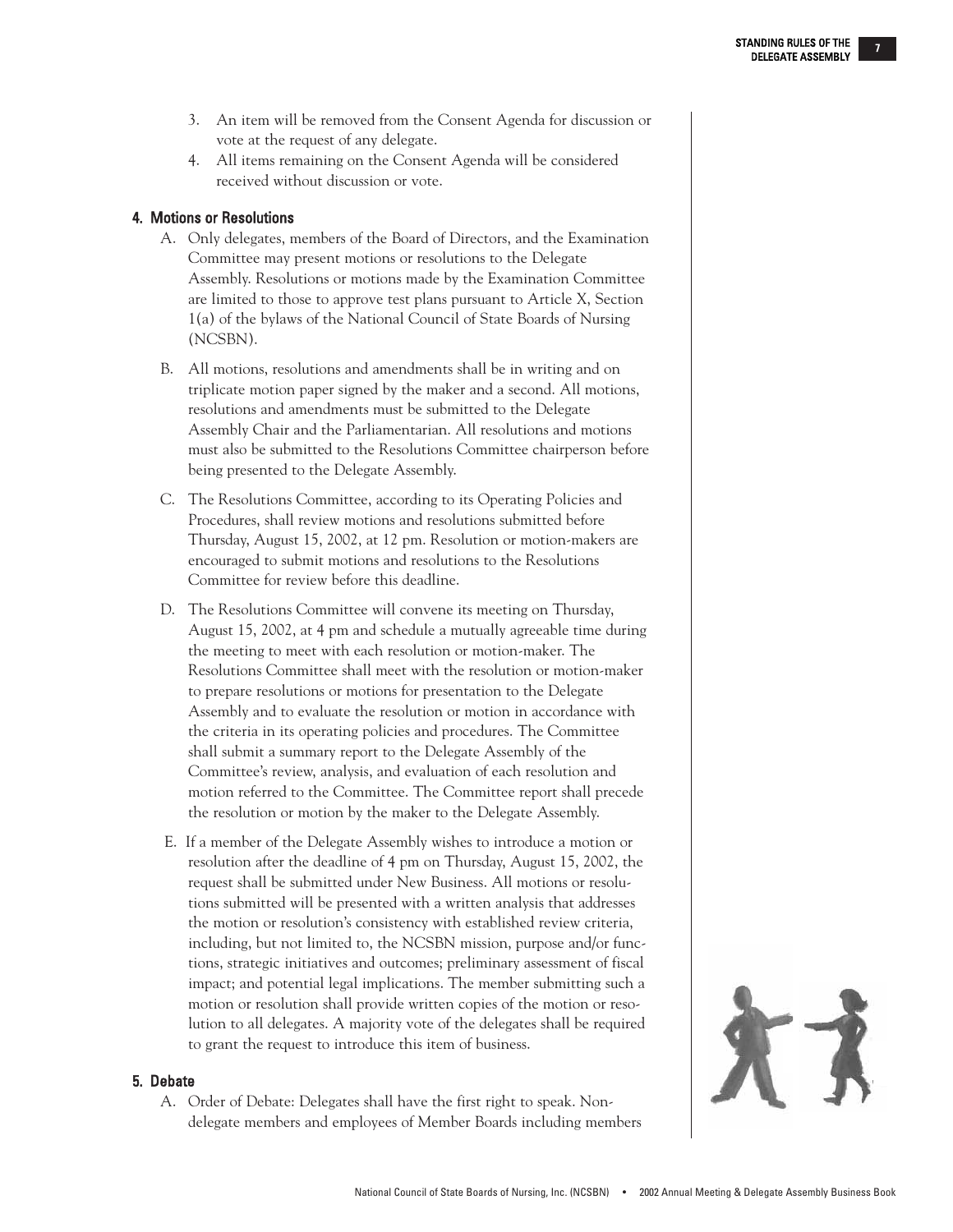of the Board of Directors may speak only after all delegates have spoken. Guests may be recognized by the Chair to speak after all delegates, nondelegate members and employees of Member Boards have spoken.

- B. Any person who wishes to speak shall go to a microphone. When recognized by the Chair, the speaker shall state his or her name and Member Board or organization.
- C. No person may speak in debate more than twice on the same question on the same day, or longer than four minutes per speech, without permission of the Delegate Assembly, granted by a majority vote without debate.

A red card raised at a microphone interrupts business for the purpose of a point of order, a question of privilege, orders of the day, a parliamentary inquiry or an appeal. Any of these motions takes priority over regular debate.

E. A timekeeper will signal when the speaker has one minute remaining, and when the allotted time has expired.

### 6. Forums

- A. Scheduled Forums: The purpose of scheduled forums is to provide information helpful for decisions and to encourage dialogue among all delegates on the issues presented at the forum. All delegates are encouraged to attend forums to prepare for voting during the Delegate Assembly. Forum facilitators will give preference to voting delegates who wish to raise questions and/or discuss an issue.
- B. Open Forum: Open Forum time will be scheduled to promote dialogue and discussion on issues by all attendees. Attendee participation determines the topics discussed during an Open Forum. The president will facilitate the Open Forum.
- C. To ensure fair participation in forums, the forum facilitators may, at their discretion, impose rules of debate.

### 7. Nominations and Elections

- A. A delegate making a nomination from the floor shall have two minutes to list the qualifications of the nominee. Written consent of the nominee and a written statement of qualifications must be submitted to the Committee on Nominations at the time of the nomination from the floor.
- B. Electioneering for candidates is prohibited except during the candidate forum.
- C. The voting strength for the election shall be determined by those registered by 5 pm on Thursday, August 15, 2002.
- D. Election for officers, directors, and members of the Committee on Nominations shall be held Friday, August 16, 2002, from 2:30-3:30 pm.
- E. If no candidate receives the required vote for an office and repeated balloting is required, the president shall immediately announce run-off candidates and the time for the run-off balloting.

National Council of State Boards of Nursing, Inc. (NCSBN) • 2002 Annual Meeting & Delegate Assembly Business Book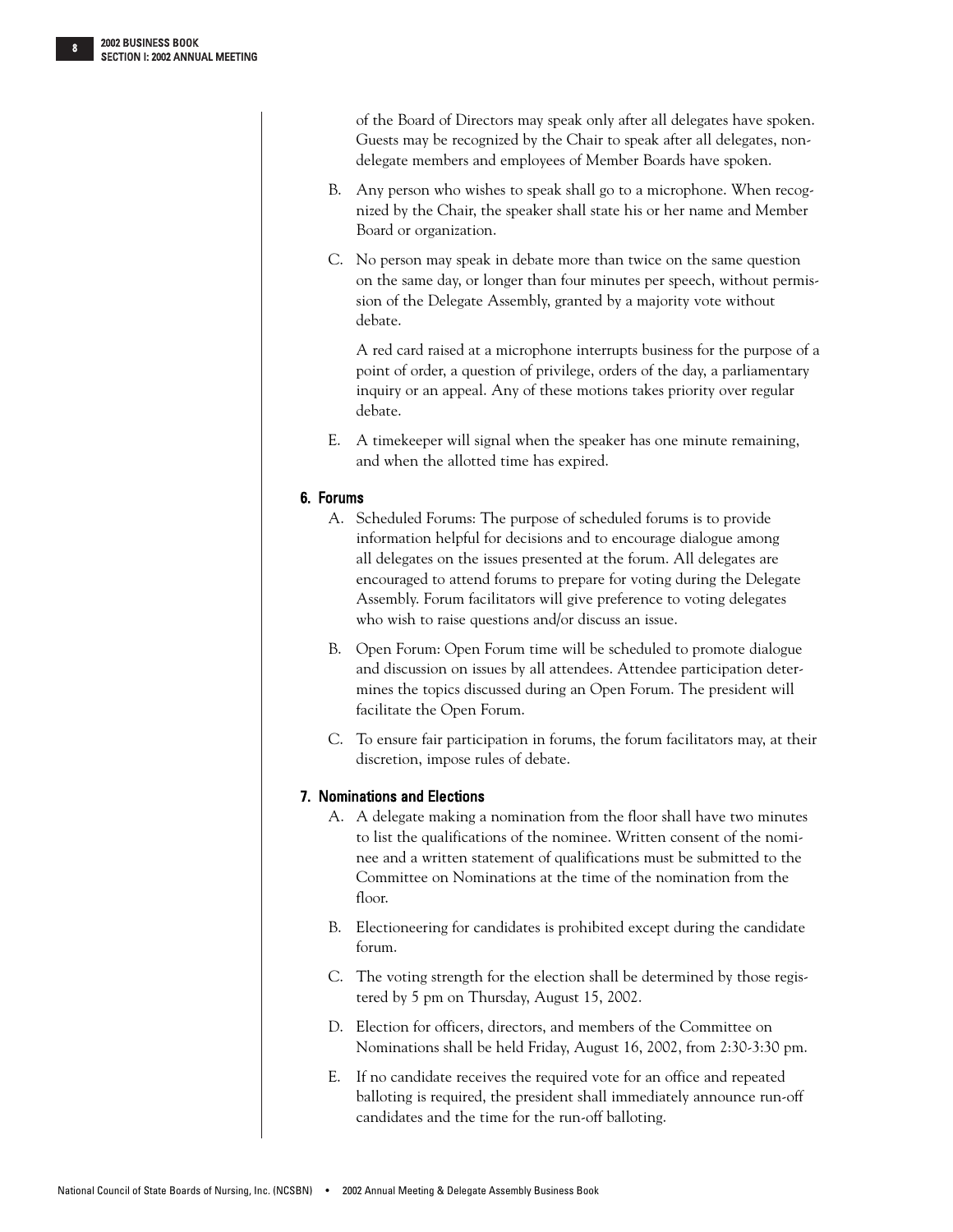## <span id="page-9-0"></span>2002 Annual Meeting Schedule

*Pre-Delegate Assembly Meetings* 

### Monday, August 12

10 am – 4 pm Board of Directors Meeting

## Tuesday, August 13

| $8 \text{ am} - 9 \text{ am}$       | Registration and Breakfast                                                      |
|-------------------------------------|---------------------------------------------------------------------------------|
|                                     | <b>Concurrent Educational Sessions</b>                                          |
| $8:45$ am $-4$ pm                   | Dialogue on Current Research and SMP Training                                   |
|                                     | or                                                                              |
| $9 \text{ am} - 4 \text{ pm}$       | LPN/VN Forum                                                                    |
| $10:30$ am $-10:45$ am              | Break                                                                           |
| $12 \text{ pm } -1 \text{ pm}$      | Lunch                                                                           |
| $2:30 \text{ pm} - 2:45 \text{ pm}$ | Break                                                                           |
| $4 \text{ pm} - 5 \text{ pm}$       | <b>Optional:</b> Dialogue with Nurse Licensure Compact<br>Administrators (NLCA) |
| $5 \text{ pm} - 7 \text{ pm}$       | NLCA Dinner and Meeting (Members Only)                                          |

### *Annual Meeting and Delegate Assembly Schedule*

## Wednesday, August 14

| 9 am - 4 pm                       | Exhibitor Hall open                                                          |
|-----------------------------------|------------------------------------------------------------------------------|
| 8 am – 8:50 am                    | Registration and Breakfast<br><b>Optional:</b> Orientation for New Delegates |
| 9 am $-9:10$ am                   | California Welcome                                                           |
| $9:10$ am $-9:25$ am              | President's Address                                                          |
| $9:25$ am $-9:40$ am              | Executive Director Address                                                   |
| 9:40 am $-10:15$ am               | Report of the Finance Committee                                              |
| 10:15 am $-$ 10:35 am             | Break                                                                        |
| 10:35 am $- 11:30$ am             | Report of the Examination Committee                                          |
| $12 \text{ pm} - 1:30 \text{ pm}$ | Lunch                                                                        |
| $2 \text{ pm} - 4 \text{ pm}$     | Opening Ceremony and Candidate Forum                                         |
|                                   | Report from the Committee on Nominations                                     |
| $4:30-5$ pm                       | Optional: Nursys™ User Group Meeting                                         |
| $7 - 11$ pm                       | California Reception                                                         |

## Exhibitor Hall

Please join us on Wednesday, August 14, and Thursday, August 15, to view our exhibitor displays.

- American Academy of Nurse Practitioner
- Cardpro Products from Metavante
- FirstLab
- Iowa Foundation for Medical Care
- National Association of Clinical Nurse Specialists
- Pearson Professional Testing
- Nursing Spectrum
- Professional Credential Services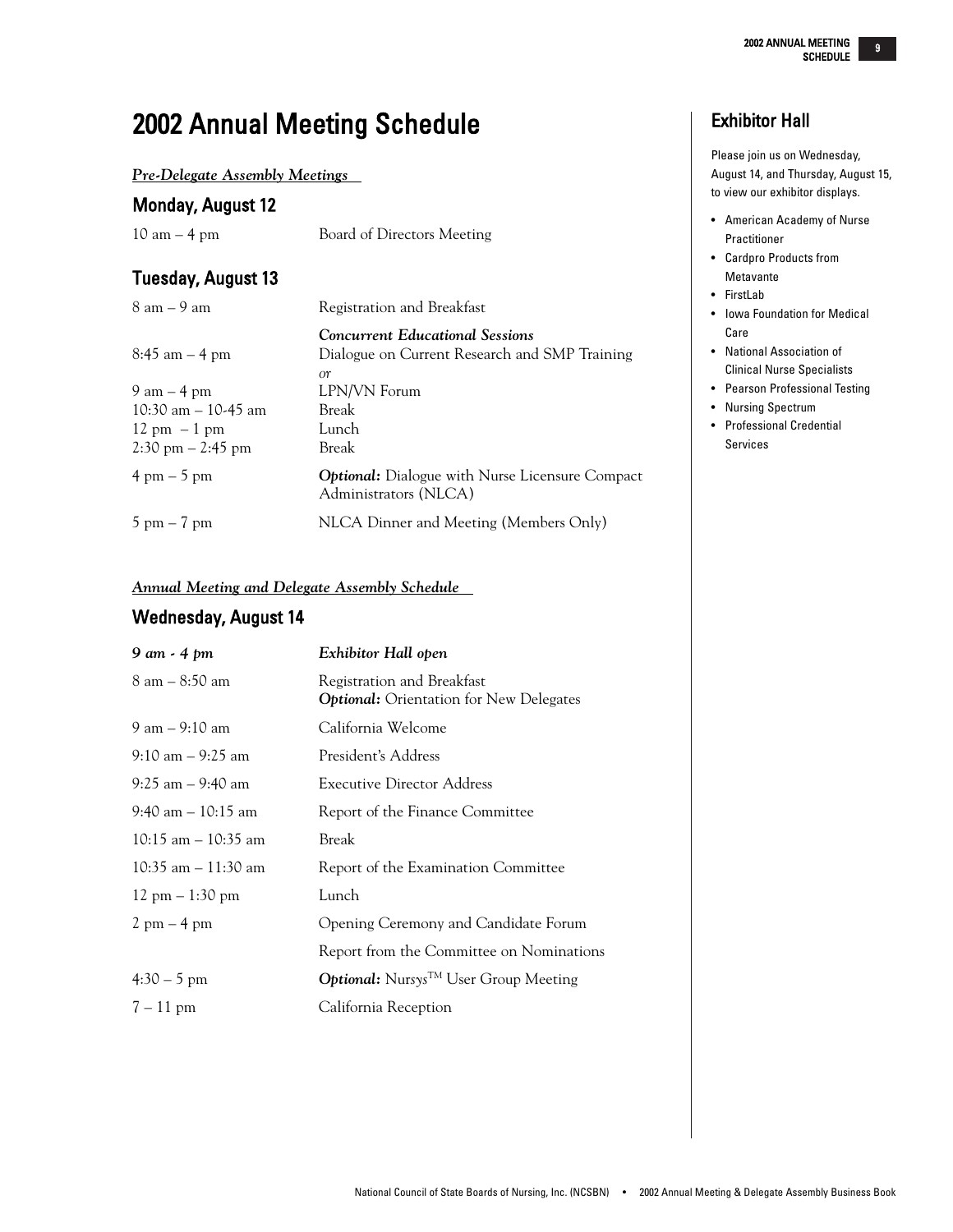## Thursday, August 15

| $9$ am $-$ 4 pm                  | <b>Exhibitor Hall Open</b>                                                                                                            |
|----------------------------------|---------------------------------------------------------------------------------------------------------------------------------------|
| $8$ am $-9$ am                   | Registration and Breakfast                                                                                                            |
| 9 am $-10:15$ am                 | Keynote Speaker: Dennis Sherrod, EdD, RN<br>Associate Director, Recruitment and<br>Retention<br>The North Carolina Center for Nursing |
| 10:15 am $-$ 10:35 am            | <b>Break</b>                                                                                                                          |
| 10:35 am $-$ 11:45 am            | Report of the Practice, Regulation and<br>Education (PR&E) Committee                                                                  |
|                                  | Report of the Advanced Practice Registered<br>Nurse (APRN) Task Force                                                                 |
|                                  | Report of the APRN Compact Development<br>Subcommittee                                                                                |
|                                  | Report of the Subcommittee to Develop<br>Model Rules                                                                                  |
| $12 \text{ pm} - 2 \text{ pm}$   | Area Lunches                                                                                                                          |
| $2:30 \text{ pm} - 4 \text{ pm}$ | Report of the Practice, Education and<br>Regulation Congruence (PERC) Task Force                                                      |
| $4 \text{ pm} - 5 \text{ pm}$    | <b>Resolutions Committee Meeting</b>                                                                                                  |
| $5 \text{ pm} - 7 \text{ pm}$    | Board of Directors & Candidate Reception                                                                                              |

## Friday, August 16

| 7:45 am – 8:45 am                 | Elections                                                   |
|-----------------------------------|-------------------------------------------------------------|
| 8 am – 9 am                       | Registration and Breakfast                                  |
| 9 am – 10:15 am                   | Open Forum and Resolutions                                  |
| $10:15$ am $-10:35$ am            | <b>Break</b>                                                |
| $10:35$ am – Noon                 | "Building Bridges" Sessions                                 |
| $12 \text{ pm} - 2:30 \text{ pm}$ | Awards Luncheon                                             |
| 2:45 pm $-4$ pm                   | Delegate Assembly Election Results<br>(Revote if necessary) |

## Saturday, August 17

| $8 \text{ am} - 9 \text{ am}$ | Registration and Breakfast                                    |
|-------------------------------|---------------------------------------------------------------|
| 9 am $-9:15$ am               | Presentation by 25th Anniversary Planning<br>Advisory Council |
| $9:15$ am $-10:15$ am         | Delegate Assembly Business Agenda                             |
| $10:15$ am $-10:35$ am        | <b>Break</b>                                                  |
| $10:35$ am – Noon             | Delegate Assembly Business                                    |
|                               | Closing Ceremony                                              |
| $2$ pm $-$ 4 pm               | Board of Directors Meeting                                    |
|                               |                                                               |

## "Building Bridges" **Topics**

- Presidents
- Executive Officers
- Consumers
- Education
- Discipline
- LPN/VN
- Practice
- Board Members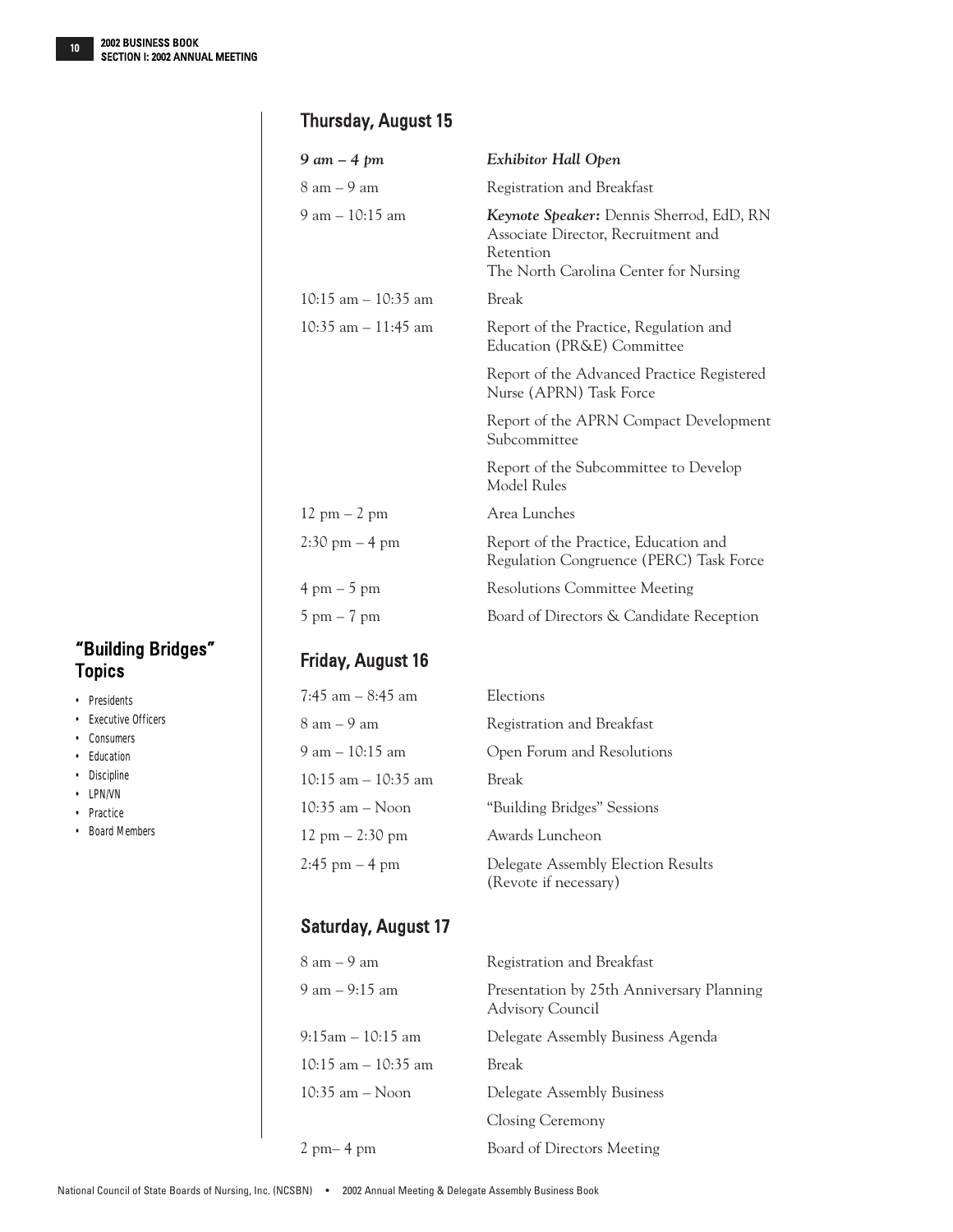## <span id="page-11-0"></span>Summary of Recommendations to the 2002 Delegate Assembly with Rational

### Board of Directors

**1. Adopt recommendations as set forth by the Examination Committee to proceed with negotiations for a contract amendment with test service for purposes of international administration of the NCLEX® Examination. As part of this contractual negotiation for international administration for purposes of domestic licensure, the Board of Directors will utilize criteria developed by the Examination Committee and establish jurisdictionspecific candidate examination fees for NCLEX examinations delivered outside current Member Board jurisdictions.** 

### **Rationale**

To remove potential barriers to nurse licensure in NCSBN Member Board jurisdictions, to facilitate global self-determination of nurse employment, to establish an international presence commensurate with the NCSBN mission and vision, and to establish strategic international relationships with foreign nurse regulatory bodies, the Examination Committee recommends administration of current NCLEX-RN® and NCELX-PN® examinations in testing centers located outside current Member Board jurisdictions, for purposes of licensure within Member Board jurisdictions.

Utilizing current NCLEX administration policies and procedures, including all security procedures, the NCLEX examinations will be administered in VUE Authorized/Pearson Professional Test Centers that are approved by the Examination Committee and meet NCLEX contract specifications. Initial countries for evaluation of test center locations by the Examination Committee include: Australia, Canada, France, Germany, Japan, the United Kingdom and the Netherlands. International administration of the NCLEX examinations will not occur before April 1, 2003.

No part of this recommendation will contradict or circumvent any current Member Board licensure processes or requirements. This specific recommendation regarding international administration does not address the administration or modification of the NCLEX examinations for purposes of licensure, or any other purpose, for boards of nursing, or any similar regulatory body, outside current Member Board jurisdictions.

### **Fiscal Impact**

Subsequent to adoption by the Delegate Assembly, the Board of Directors will begin contract amendment negotiations to establish fees for services rendered by test service. International NCLEX candidate examination fees will be set to reflect the costs of examination administration in the specific international jurisdiction. NCLEX candidate fees for examinations administered in current Member Board jurisdictions will not be increased to subsidize any additional costs of international NCLEX administration.

This document provides a summary of recommendations that NCSBN's Board of Directors, Committee on Nominations, Examination Committee, Practice Regulation and Education Committee, Advanced Practice Task Force, Advanced Practice Compact Development Subcommittee, and the Practice, Education and Regulation Congruence (PERC) Task Force, propose to the Delegate Assembly 2002.

Additional recommendations may be brought forward during the 2002 Annual Meeting.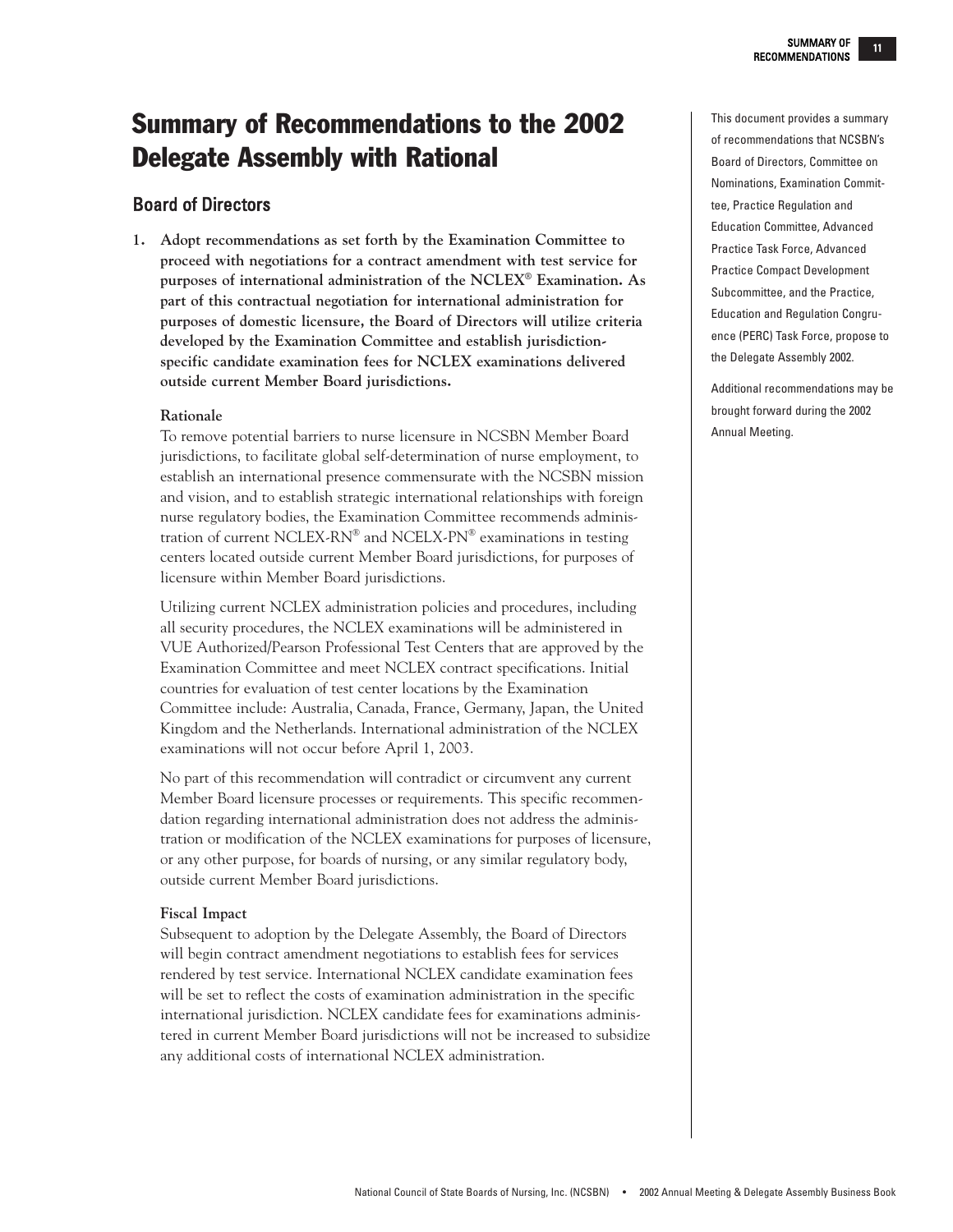### Committee on Nominations

**2. Adopt the 2003 Slate of Candidates.**

#### **Rationale**

The Committee on Nominations has prepared the 2003 Slate of Candidates with due regard for the qualifications required by the positions open for election, fairness to all nominees, and attention to the goals and purpose of NCSBN. Full biographical information for each candidate follows in the Business Book under the Report of the Committee on Nominations, and each candidate will present himself or herself at the Candidate's Forum on Wednesday, August 14, 2002, from 2-4 pm.

#### **Fiscal Impact**

Incorporated into FY03 budget.

**Attachment:** 2002 Slate of Candidates, page 18.

### Practice Regulation & Education (PR&E) Committee

**3. Adopt the proposed revisions to the 2002 Model Nursing Practice Act.**

#### **Rationale**

The existing National Council Model Nursing Practice Act was last reviewed in 1993 and subsequently adopted in August 1994. The Board of Directors charged the PR&E Committee, assisted by the PR&E Subcommittee to Develop the Model Rules and Act, with the responsibility to review and revise as necessary the National Council's Model Nursing Practice Act for consideration by the 2002 Delegate Assembly.

In approaching its work, the committee used a framework that had been developed by a previous National Council Model Rules Subcommittee. Before the subcommittee began the review of the current model, members identified guiding principles and assumptions that would guide their work. The model was developed based upon a thorough review of the literature, recent NCSBN research study data, input and feedback from members and committees, and a review of Member Board nurse practice acts and other regulatory professional models.

The most significant body of work completed in preparation for the model act revision process was a comprehensive analysis of critical elements of scopes of practice for nurses. In examining the scopes of practice, the subcommittee analyzed the critical elements of nursing scopes of practice for APRNs, RNs, and LPN/VNs.

#### **Fiscal Impact**

Nominal printing and distribution costs incorporated into the 2003 budget.

**Attachment:** Revised 2002 Model Nursing Practice Act, page 81.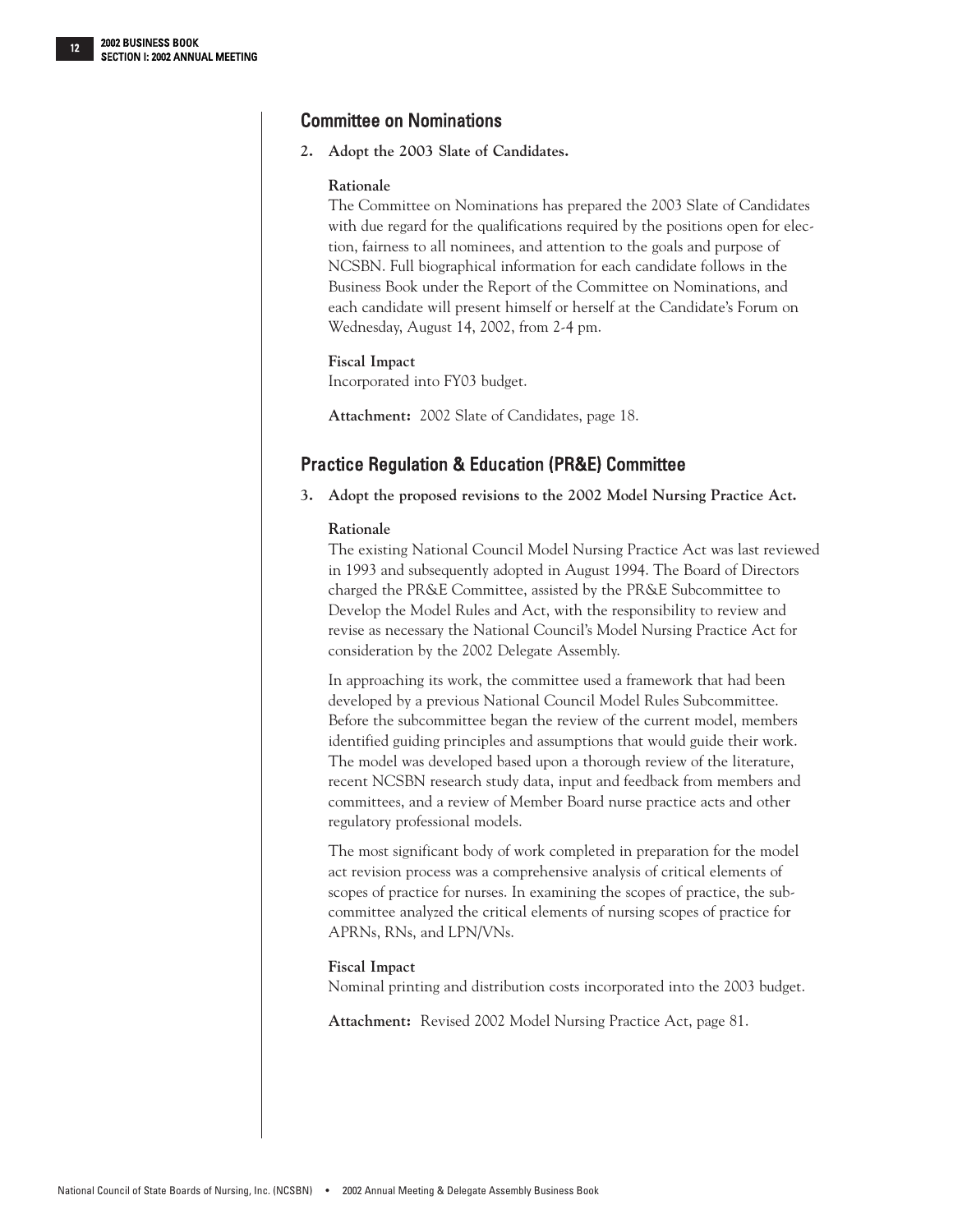### **4. Adopt the proposed 2002 Model Rules/Regulations, Chapter Five, Nursing Education.**

### **Rationale**

The existing National Council Model Administrative Rules were adopted in August 1994. The Board of Directors charged the PR&E Committee with the responsibility to review and revise as necessary the National Council's Model Nursing Administrative Rules for consideration by the 2002 Delegate Assembly.

The PR&E Committee subsequently formed a subgroup of four committee members and selected the Model Administrative Rules, Chapter Five, Nursing Education as the initial section for revision based upon priorities of Member Boards. The remaining sections of the Model Nursing Rules/Regulations are slated for completion in 2003.

The subgroup used the Standards of Nursing Education approved by the PR&E Committee at its December 2001 meeting as the framework on which to build. The proposed Model Nursing Rules/Regulations, Chapter Five, Nursing Education, (renamed to reflect differences in current terminology used by boards) addresses the critically important regulatory issues for boards of nursing in relation to nursing education program approval.

#### **Fiscal Impact**

None.

**Attachment:** Revised 2002 Model Rules/Regulations, Chapter Five, Nursing Education, page 138.

## Advanced Practice (APRN) Task Force

**5. Adopt revisions to the Alternative Mechanism Element of the Uniform Advanced Practice Registered Nurse Licensure/Authority to Practice Requirements.**

### **Rationale**

The Uniform Advanced Practice Registered Nurse Licensure/Authority to Practice Requirements were approved by the Delegate Assembly in 2000. At that time, an alternative mechanism element was included in the requirements to enable advanced practice nurses who did not have a certification examination for their specialty to be licensed. The rationale for including the alternative mechanism was to ensure that a growing portion of the nursing profession was not restricted prematurely. Specifically, the alternative mechanism stated**:**

*For applicants for whom there is no appropriate certifying exam available, states may develop alternate mechanisms to assure initial competence.*

Since the APRN uniform requirements were approved, there have been rapid changes in the field of advanced practice nursing. Most valid specialty areas now have a certification program through examination. In addition, certifying bodies are now developing new subspecialty programs. The proliferation of these subspecialties has led to great concern among nurse regulators. These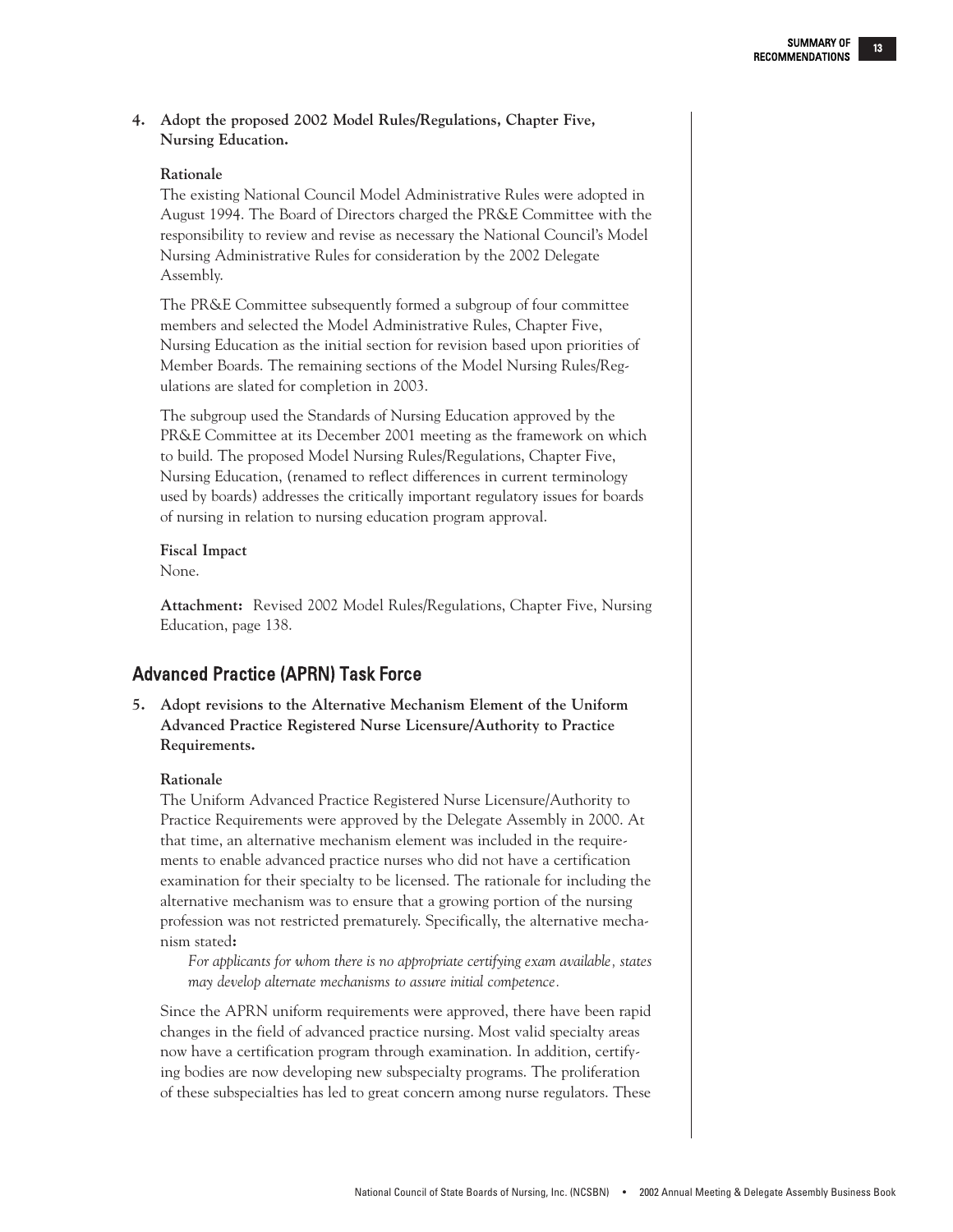concerns have been expressed during NCSBN policy calls and directly to the APRN Task Force. Member Board concerns are based on issues of how to regulate subspecialty advanced practice nurses within their scope of practice. The APRN Task Force also has concerns regarding the low numbers of candidates taking the examinations. Due to the low number of candidates, the validity and reliability of these examinations are difficult to substantiate and, therefore, they may not be psychometrically sound.

The Task Force recommends that broad preparation for APRNs should be considered the minimum preparation for entry into advanced practice nursing for legal recognition. A broad generalist preparation will give the advanced practice nurse a basis on which to practice safely. The intent is to move towards a broad generalist preparation as opposed to a narrow subspecialty preparation. APRN certification in a subspecialty can be obtained after credentialing in a generalist category has been completed.

### **Fiscal Impact**

None.

**Attachment:** Revised Uniform Advanced Practice Registered Nurse Licensure/Authority to Practice Requirements, page 154.

### Advanced Practice Registered Nurse (APRN) Compact Development Subcommittee

**6. Adopt a nurse licensure compact for advanced practice registered nurses.**

### **Rationale**

The APRN Compact Development Subcommittee was charged by the Board of Directors to develop the APRN compact model for consideration by the 2002 Delegate Assembly. The basis of the development of the APRN Compact was the approval in December 1997 by the Delegate Assembly "to approve the proposed language for an interstate compact in support of a standard approach to a mutual recognition model of nursing regulation." This motion was passed during a special session of the delegates at which time the Strategies for Implementation of the Mutual Recognition Model of Nursing Regulation were also approved. The decision to accept the mutual recognition model of nursing regulation was made with the understanding that development of an APRN compact would proceed at a later date and as a separate compact than that for Registered Nurses and Licensed Practical Nurses/Vocational Nurses.

The Uniform APRN Licensure/Authority to Practice Requirements approved by the 2000 Delegate Assembly establish the foundation for the APRN compact in order to promote quality, consistency and accessibility of advanced practice nursing care within states and across state lines.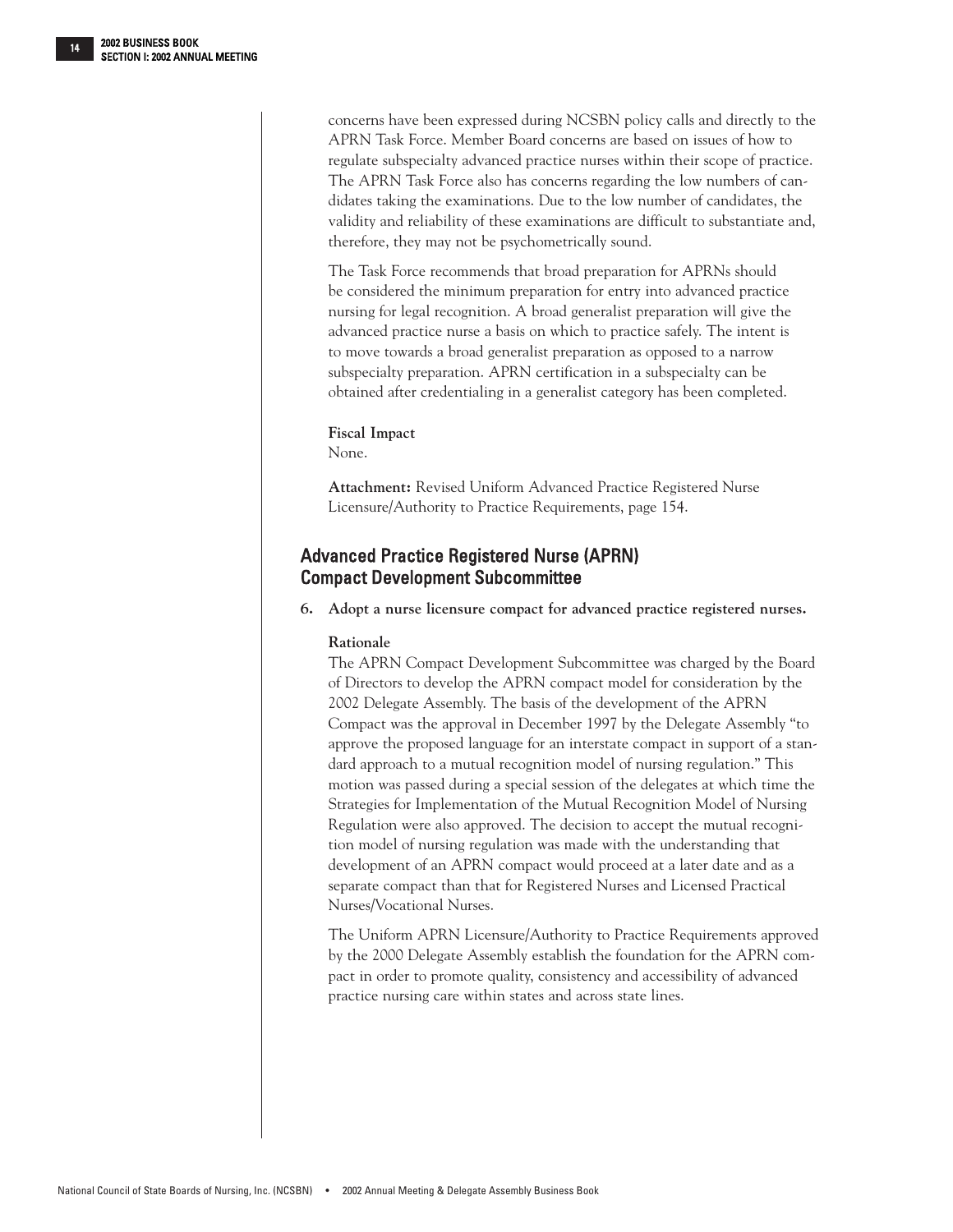The subcommittee concluded the most significant differences among states and across the four categories of APRNs centered around two scope of practice issues: prescriptive authority and collaborative agreements with physicians. Therefore, the proposed APRN Compact does not address scope of practice issues in light of these differences.

### **Fiscal Impact**

The cost of convening an APRN Compact Implementation Committee for one year is incorporated in the 2003 budget.

**Attachment:** Proposed Nurse Licensure Compact for Advanced Practice Registered Nurses, page 177.

### Practice Education Regulation Congruence (PERC) Task Force

### **7. Adopt the PERC Action Plan.**

### **Rationale**

The Practice, Education, and Regulation Congruence (PERC) Task Force was charged by the 2000 Delegate Assembly to develop an action plan to clearly delineate and establish congruence among education, practice and regulation for the respective roles of all nurses. The action plan was developed with input from members and a broad range of external stakeholders.

The action plan incorporates strategies to address incongruencies identified in the first phase of the task force work and are prioritized into four major recommendations. Elements of the action plan can be incorporated into the Strategic Initiatives and Outcomes 2002-2004 approved by the 2001 Delegate Assembly.

#### **Fiscal Impact**

Incorporated into the 2003 budget.

**Attachment:** Proposed PERC Action Plan, page 197.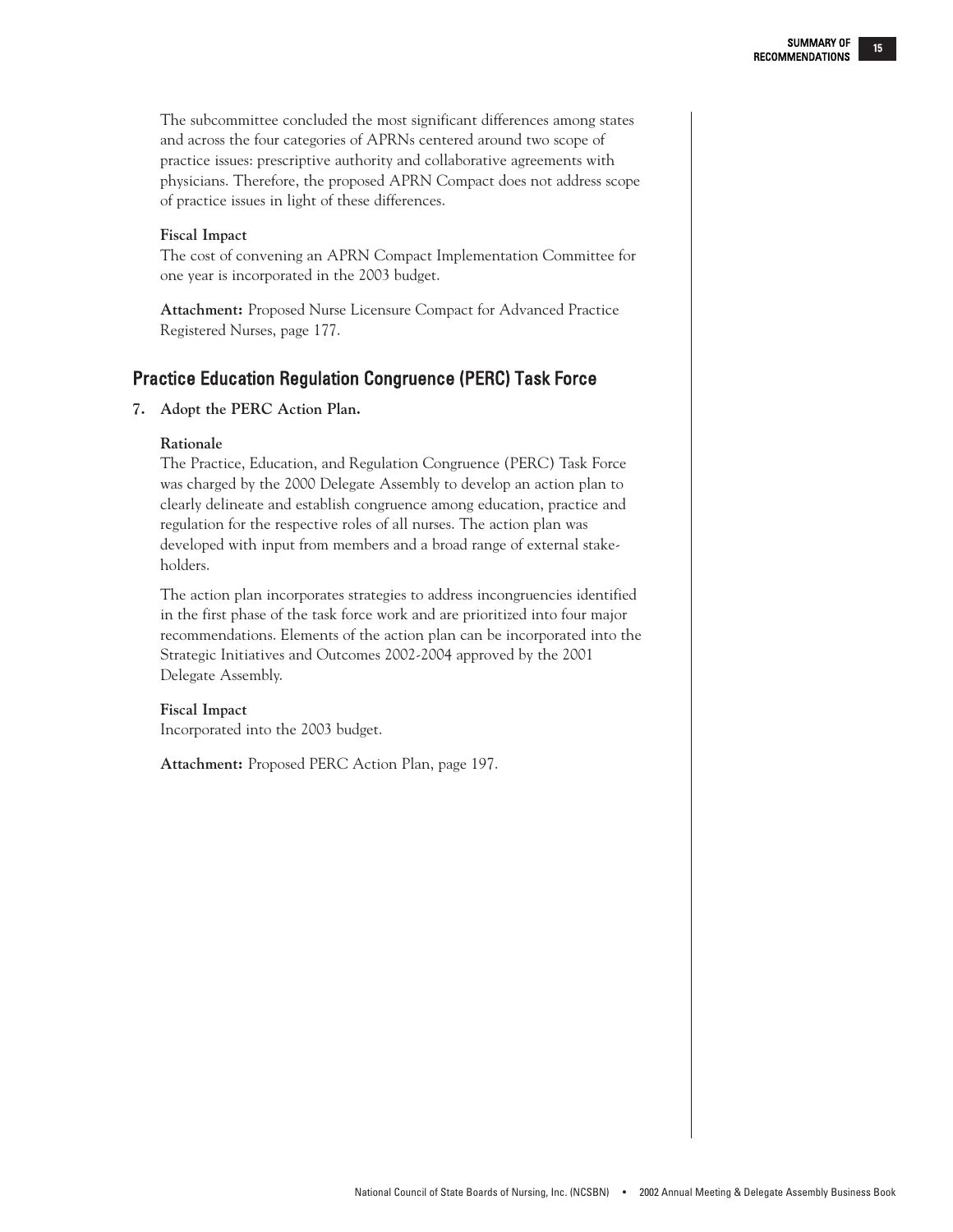#### <span id="page-16-0"></span>Committee Members

Gino Chisari, Board Staff, MA, Area IV, Chair

Cookie Bible, Board President, NV,

Area I

Karla Bitz, Board Staff, ND, Area II, Vice-Chair

June Bell, Board Member, KY, Area III

#### Staff

Kathy Apple, MS, RN, Executive Director

### Relationship to Strategic Plan

### Strategic Initiative 5 – Governance & Leadership and Organizational **Capacity**

The National Council will support the education and development of Member Board staff, Board Members and Board of Directors to lead in nursing regulation.

#### Outcome C

A sound organizational governance and management infrastructure advances the National Council's mission and vision.

## Report of the Committee on Nominations

### Recommendation to the Delegate Assembly

Adopt the 2003 Slate of Candidates.

#### Rationale

The Committee on Nominations has prepared the 2003 Slate of Candidates with due regard for the qualifications required by the positions open for election, fairness to all nominees, and attention to the goals and purpose of NCSBN. Full biographical information for each candidate follows. Each candidate will present himself or herself at the Candidate's Forum on Wednesday, August 14, 2002, from  $2 - 4$  pm.

### **Background**

#### **Discussion of Committee on Nominations Reference Manual**

The committee reviewed the materials prepared for the reference manual. Selected resource articles included "The Board Building Cycle," a publication of the National Center for Nonprofit Boards, "The Human Potential of the Board," *Governing Boards*, Cyril O. Houle; "Invest in Selection and Training," *Boards That Make a Difference*, John Carver; and "The New Work of the Nonprofit Board," *Harvard Business Review*, Barbara Taylor, Richard Chait and Thomas Holland. Additional reference material included the NCSBN organizational structure, 2001 bylaws, duties and recruitment responsibilities of the committee, criteria for board service, nomination forms, minutes from past Committee on Nominations meetings, traveler information and contact lists.

#### **The Nomination Process, Nomination Form and Recruitment Plan**

June Bell shared her experience with the Committee on Nominations from last year including common reasons why members do not want to run and how to balance board members, executive officers, board staff, registered nurses, licensed practical/vocational nurses and consumers. The Committee agreed to strive for diversity from the membership with at least three candidates for each position. The Committee also requested assistance from the Area Directors for recruitment from their specific areas.

The committee discussed at length, the 2001 Delegate Assembly resolution that read, "The 2001 Delegate Assembly directs the members of the Nominating Committee to make every possible effort to present a slate of candidates that includes several public member candidates for the officer and director positions." The Committee believed that Member Boards shared in this responsibility to encourage and support public members as candidates. Member Boards were specifically asked to encourage their own public members to consider elected office.

The nomination form was revised. The Committee had a lengthy discussion regarding the requirement to have an endorsement signature. The Committee decided to delete the requirement for an endorsement signature from the form, but added language in the consent section requiring the signature of the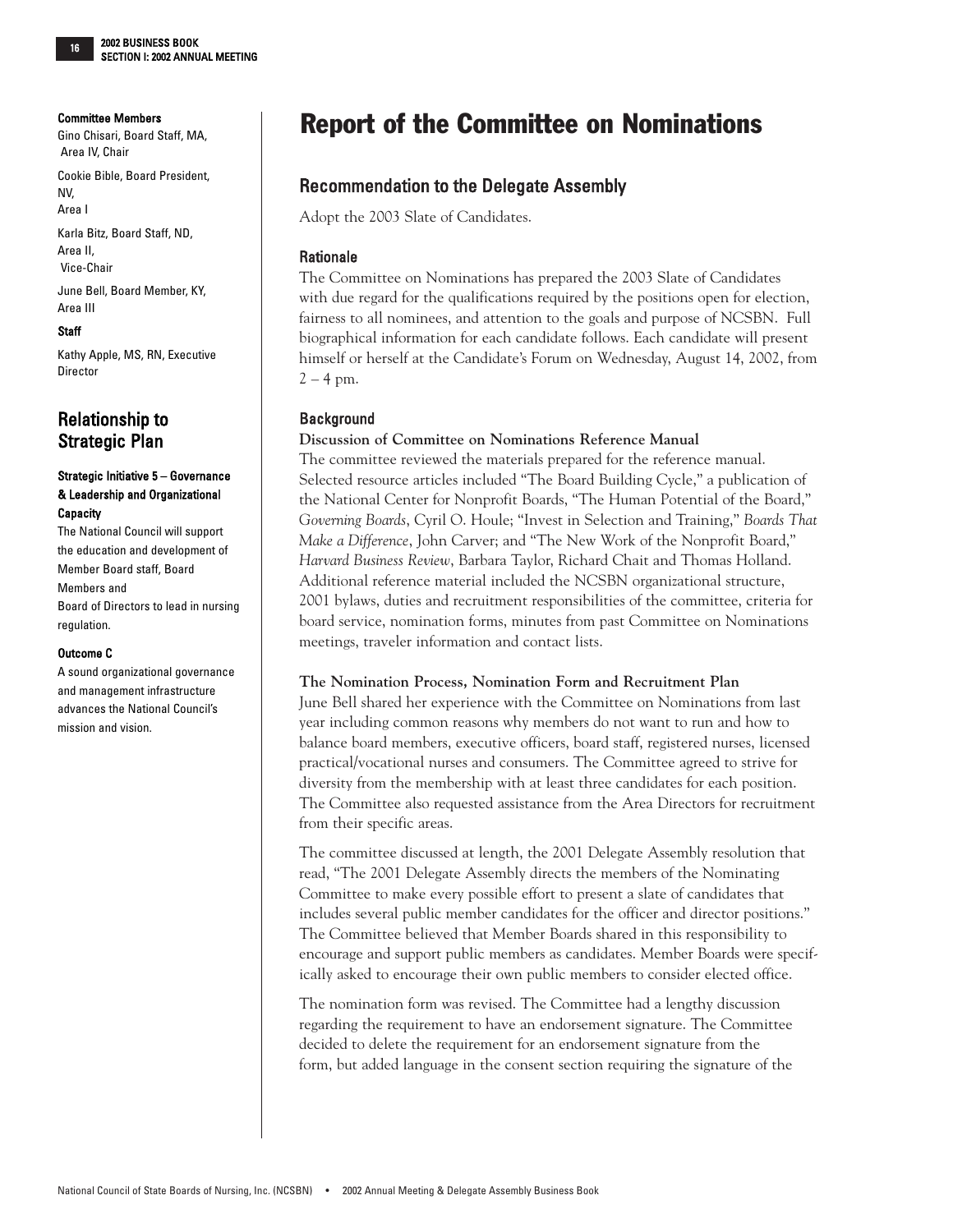candidate attesting that they have discussed their candidacy with the appropriate person(s) and have been endorsed by their jurisdiction. Other minor edits were made to the form.

The plan for recruitment primarily targeted potential candidates through letters*, Council Connector*, policy conference calls, and education conference calls. Recruitment letters were sent specifically to 1) all executive officers and all board members; 2) to people who have already expressed interest in running; 3) people who volunteered for committee appointments but were not chosen; 4) eligible members of the current Board of Directors; and 5) people who ran last year but were not elected. The committee made personal phone calls to those people who had expressed interest in running and people who ran last year but were not elected.

The Committee held a candidate reception during the 2002 Midyear Meeting. At this reception, past and current members of the Board of Directors offered insight regarding their experiences in office.

The form letter to candidates informing them of their selection was reviewed and approved. The Committee discussed the Candidate Forum and determined that the format should remain the same but felt that the post-Delegate Assembly evaluation should include a question soliciting feedback from the membership regarding other ways to interact with candidates.

### **Observation of the Board of Directors in Action**

The Committee observed the Board of Directors during its meeting on October 2, 2001. The committee entered into a dialogue with the members of the Board to obtain information regarding the role and responsibilities of each position.

## Future Activities

- Karla Bitz, representing Area II, will assume the Chair position next year based on the changes to the bylaws by the 2001 Delegate Assembly.
- Cookie Bible, representing Area I, will continue committee membership for one more year based on the changes to the bylaws by the 2001 Delegate Assembly.
- The committee will explore possible alternative methods to increase the ability of the membership to interact with candidates.

## Meeting Dates

- October 1, 2001
- November 14, 2001
- April 4, 2002

### **Attachments**

A. 2003 Slate of Candidates



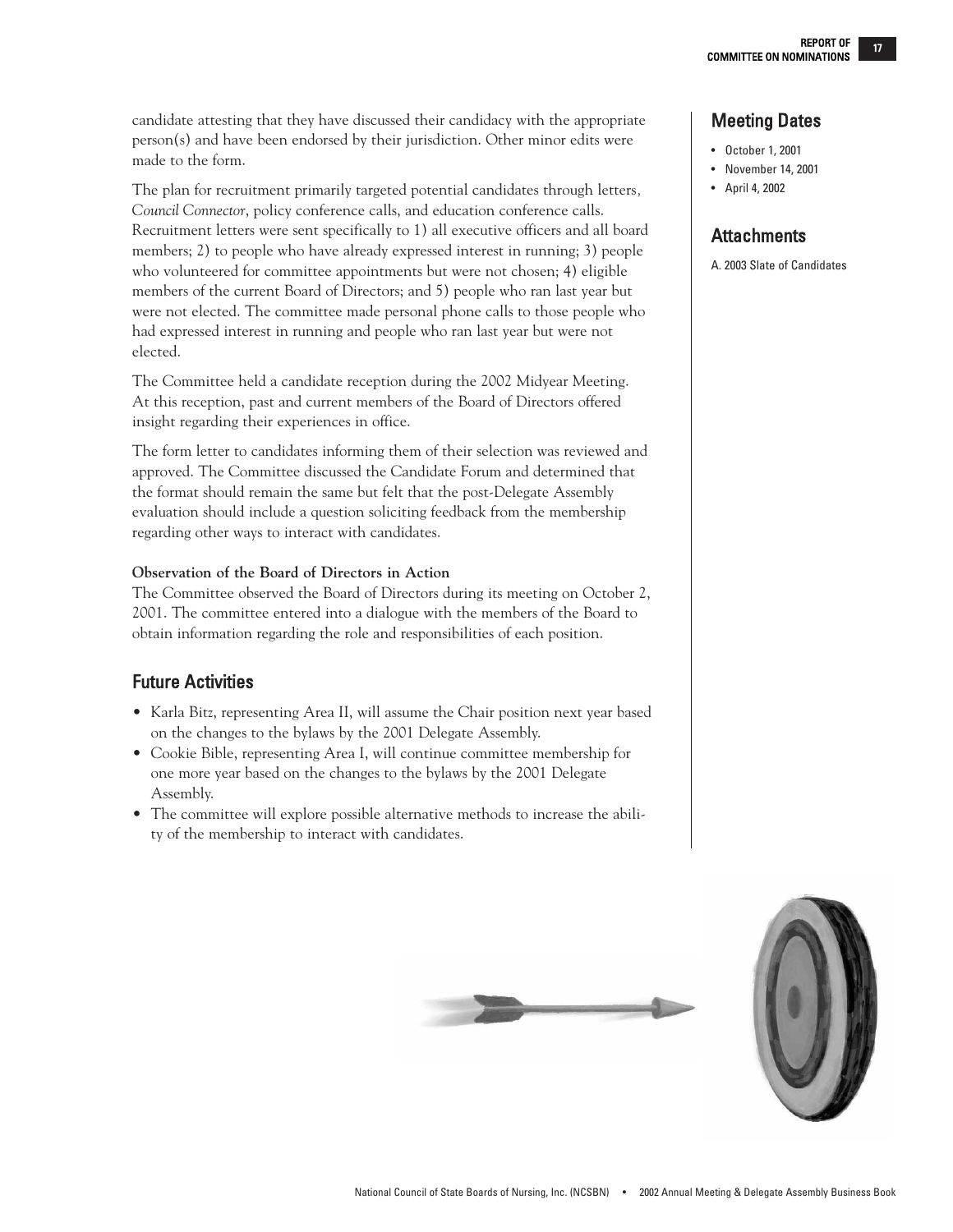## <span id="page-18-0"></span>Detailed Information on **Candidates**

Information is provided on each candidate in the following pages, taken directly from nomination forms and organized as follows:

- Name, Jurisdiction, Area
- Present board position, board name
- Present employer
- Educational preparation
- Offices held or committee membership, including National Council activity
- Professional organizations
- Date of term expirations and eligibility for reappointment
- Personal statement

## Committee on Nominations – Attachment A 2002 Slate of Candidates

The following is the slate of candidates developed and adopted by the Committee on Nominations. Each candidate profile is taken directly from the candidates nomination form. The Candidate Forum will provide the opportunity for candidates to address the 2002 Delegate Assembly on Wednesday, August 14, 2002, from  $2 - 4$  pm.

### **President**

Myra A. Broadway, Maine, Area IV Donna M. Dorsey, Maryland, Area IV Barbara Morvant, Louisiana-RN, Area III

## **Vice President**

Marcia Hobbs, Kentucky, Area III Linda L. Roan, Colorado, Area I

### **Treasurer**

Sandra Evans, Idaho, Area I Rula Harb, Massachusetts, Area IV Lorinda Inman, Iowa, Area II

### **Director-at-Large (two positions)**

Debra P. Brady, New Mexico, Area I Gregory Harris, Arizona, Area I Polly Johnson, North Carolina, Area III Elaine M. Klein, Alabama, Area III Lourdes Maldonado, Puerto Rico, Area IV Sue Mitchell, Oklahoma, Area III Sheila Perry, New York, Area IV Marbury Stegall, Georgia-RN, Area III Jack Sturgill, Jr, Maryland, Area IV

### **Committee on Nominations Area III**

Marjesta Jones, Alabama, Area III Betty Sims, Texas-VN, Area III

### **Area IV**

Gino Chisari, Massachusetts, Area IV Maryjeanette (Jan) Monihan, Delaware, Area IV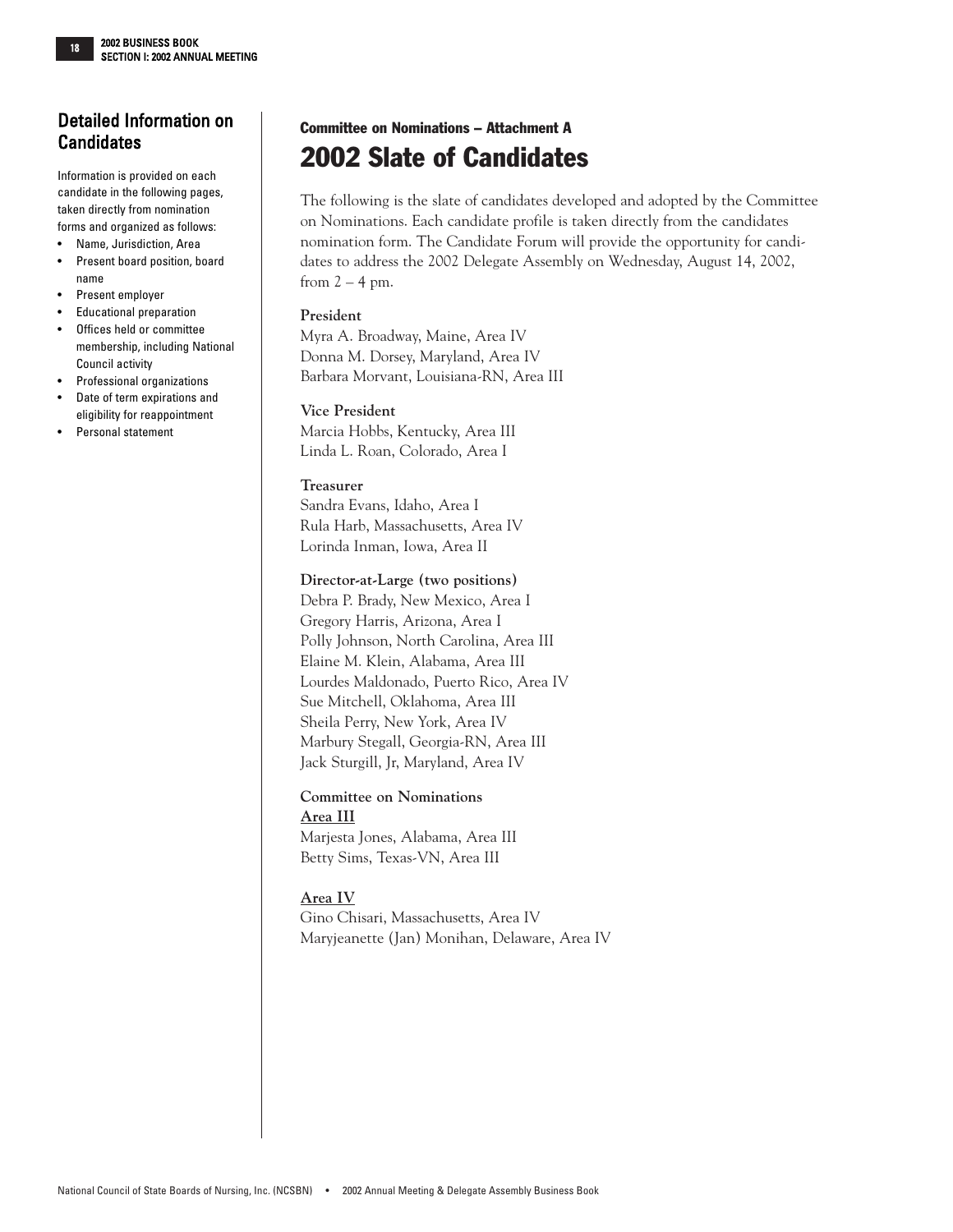## Candidate for President

## Myra A. Broadway, JD, MS, RN Executive Director, Maine State Board of Nursing, Area IV

### **Executive Director, Maine Board of Nursing**

### **Education**

Franklin Pierce Law Center, JD (Law), 1990 University of Colorado, MS (Community Health Nursing), 1973 Hunter College, BSN (Nursing), 1967

### **Professional/Regulatory/Community Involvement**

NCSBN Director-at-Large, 2000-2002 Board Liaison to Commitment to Excellence, 2000-2002 Model Rules Subcommittee, 2001-2002 Bylaws Committee, 2001-2002 Awards Advisory Panel, 2000-2001 Delegate Assembly Advisory Group, 2000-2001 Commitment to Excellence Committee, 2000 Resolutions Committee, 1999 Mutual Recognition Member Board Operations Analysis Tool Working Groups, 1998 United States Air Force Reserves 9019th Air Reserve Squadron, 1976-1998 Colorado Air National Guard, 1972-1975 Active Duty, 1968-1971

**Date of expiration of term**: NA **Eligible for reappointment**: NA

## Personal Statement

Having served as a National Council Director-at-Large for two terms and as Executive Officer for the Maine State Board of Nursing, I bring a keen sense of awareness of issues facing the membership. Member Boards and the Board of Directors are two facets of the same membership body. It is our unity of purpose and richness in experience that will help fulfill the mission of the National Council. Therefore, it is critical to develop a means to monitor and improve regulatory effectiveness; to develop our board governance ability; to articulate and prioritize information technology programs of importance to Member Boards; to continue our research efforts so that decisions may be data driven and evidence based; and, to transition effectively to the new test vendor exploring the opportunity to offer NCLEX<sup>®</sup> internationally. While we learn from the past, we must anticipate confidently what the future can and should be.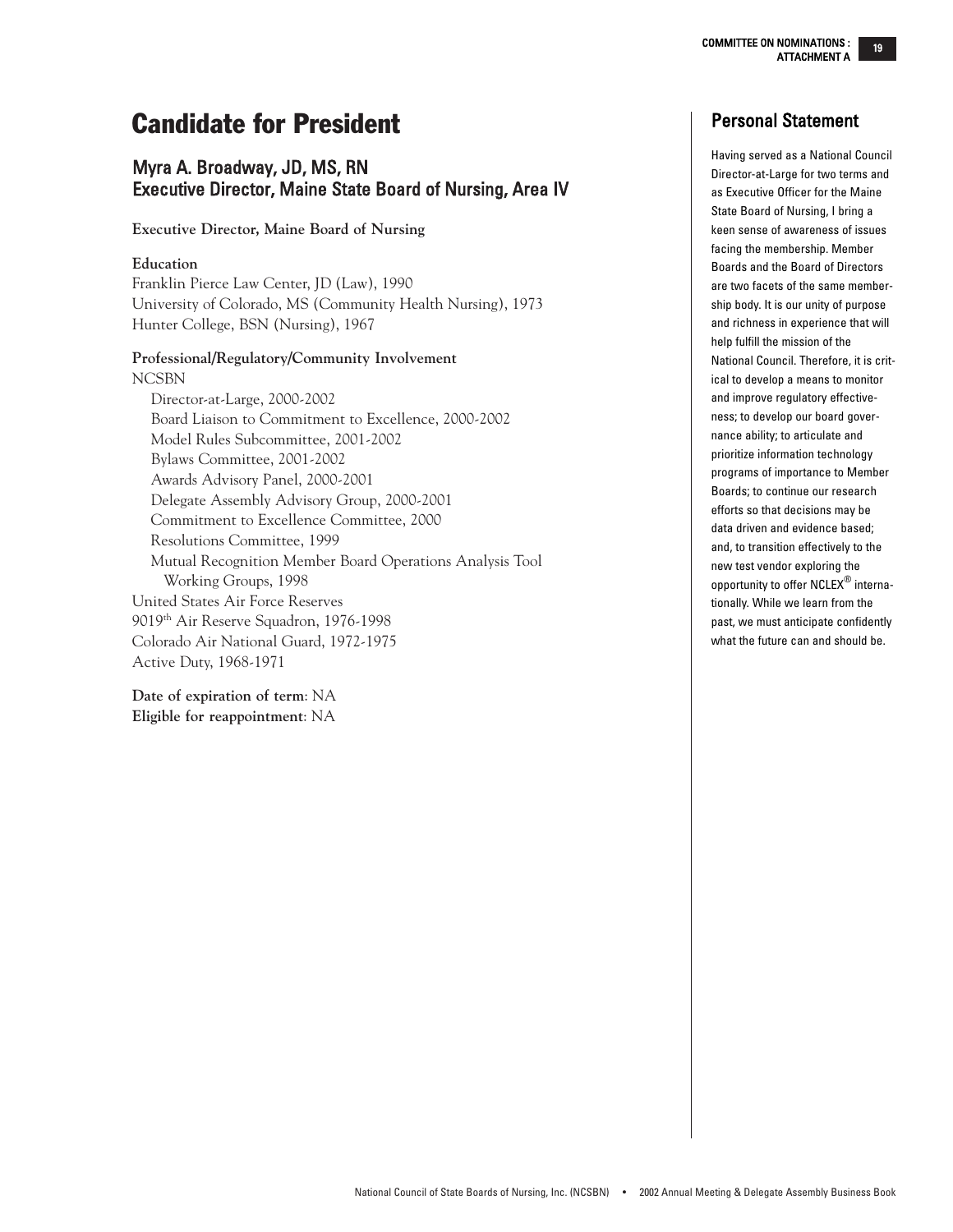The excitement and challenges of the National Council's work and the people involved in the organization helped me decide to run for President. My 21 years of involvement in the regulatory arena has provided the knowledge, insight and appreciation of the central role the Council plays in promoting safe and effective nursing care. I bring a variety of leadership experiences in nursing and community organizations that have taught me how to apply administrative, communication and problem solving skills in a multitude of situation. I practice a collaborative approach in reaching decisions and understand how to balance the political, policy and fiscal aspects of decisions to meet organizational goals. I am committed to the mission of the Council and to assisting in charting its future. It would be a privilege to lead a team of peers working together to positively impact on the health and safety of the public.

## Candidate for President

### Donna M. Dorsey, MS, RN Executive Director, Maryland Board of Nursing, Area IV

#### **Executive Director, Maryland Board of Nursing**

#### **Education**

University of Maryland, MS (Community Health Nursing/Administration), 1975 East Carolina University, BSN (Nursing), 1967

### **Professional/Regulatory/Community Involvement**

**NCSBN** Treasurer, 1987-1991 Finance Committee Chair, 1987-1991 Examination Negotiating Team, 1992, 1993 (NACEP, 1997, 1999) Bylaws, 1984-1986 License Verification Task Force, 1996-1997 Examination Committee Team 2, 1993 Resolutions Committee, 1994 Commitment to Excellence, 1999-2002 Awards Committee, 2000-2002 Nurse Licensure Compact Administrator Vice Chair, 1999-2002 Disaster Planning Task Force, 2002 American Red Cross National Chairman of Nursing, 1995-1999 Sr. Advisor Nursing, 1999-present Central Maryland Red Cross Board Member, 1997-present Chair Howard County Unit, 2000-2002 Maryland Nurses Association Finance Committee, 1999-present Patient Safety Steering Committee, 2002

**Date of expiration of term**: NA **Eligible for reappointment**: NA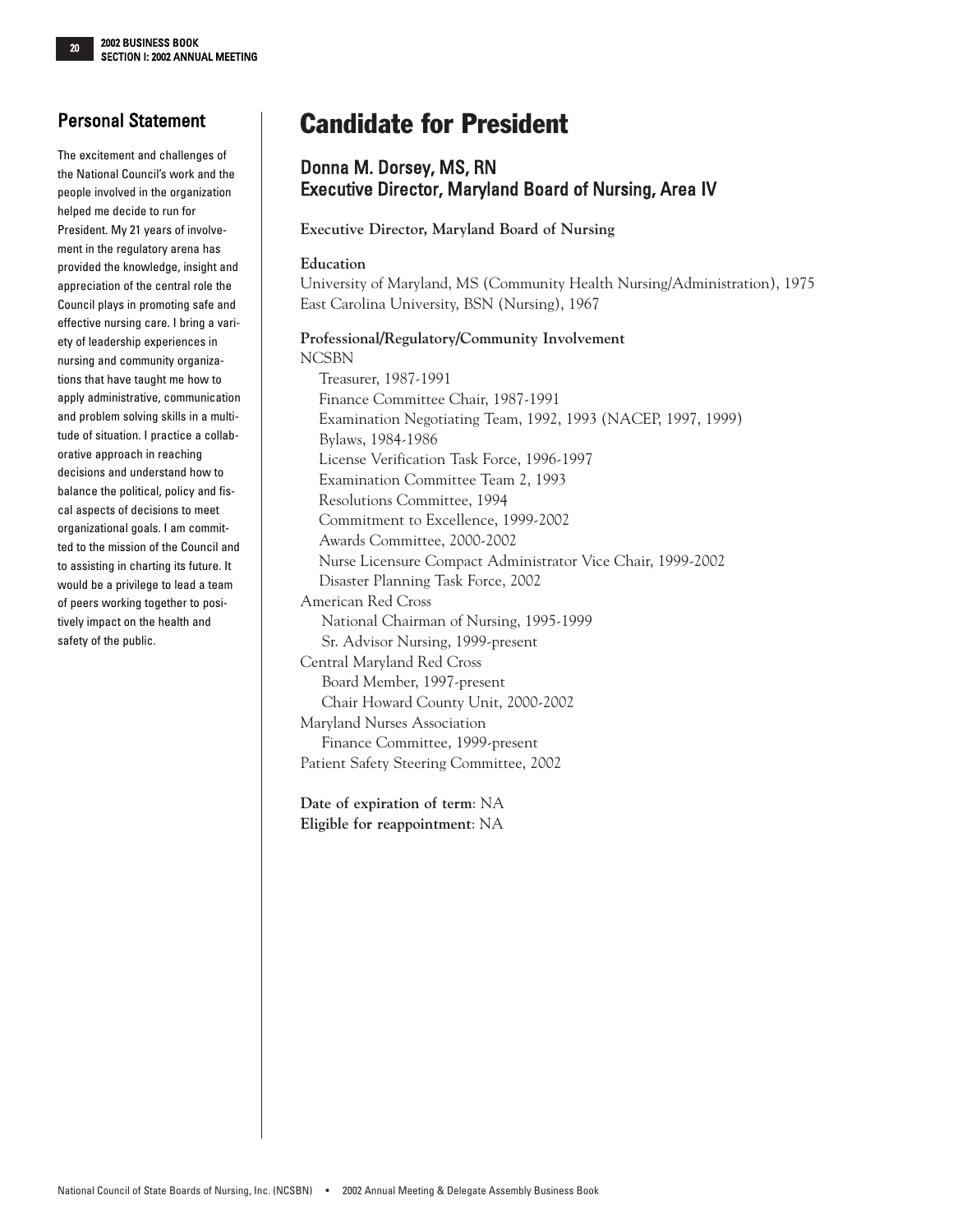## Candidate for President

## Barbara L. Morvant, MN, RN Executive Director, Louisiana State Board of Nursing, Area III

### **Executive Director, Louisiana State Board of Nursing**

### **Education**

Louisiana State University Medical Center, MSN (Adult Health/Nursing Service Administration), 1976 Louisiana State University Medical Center, BSN (Nursing), 1973 Touro Infirmary School of Nursing, Diploma (Nursing), 1969

### **Professional/Regulatory/Community Involvement**

American Nurses Association, 1972-present Louisiana State Nurses Association, 1972-present New Orleans District Nurses Association, 1972-present Sigma Theta Tau, 1980-present

**Date of expiration of term**: NA **Eligible for reappointment**: NA

## Personal Statement

As Treasurer of NCSBN since 1998 and a member of the Finance Committee since 1992, I have had a unique opportunity to gain knowledge of the programs, services and resources of the NCSBN. I have developed a deep appreciation for the diversity of Member Boards and the challenges this brings to an organization whose mission is to meet their needs. As a member of the Board of Directors since 1998, I will bring experience, history and sound fiscal management to the position of President. Experience and history, however are not sufficient to lead into the future. I believe in addition to these skills, one must bring vision, leadership, and courage to make tough decisions to the position of President. I trust that my performance as Treasurer of NCSBN has demonstrated that I have the vision, leadership, courage and strong commitment to Member Boards that it takes to lead the organization in the next two years.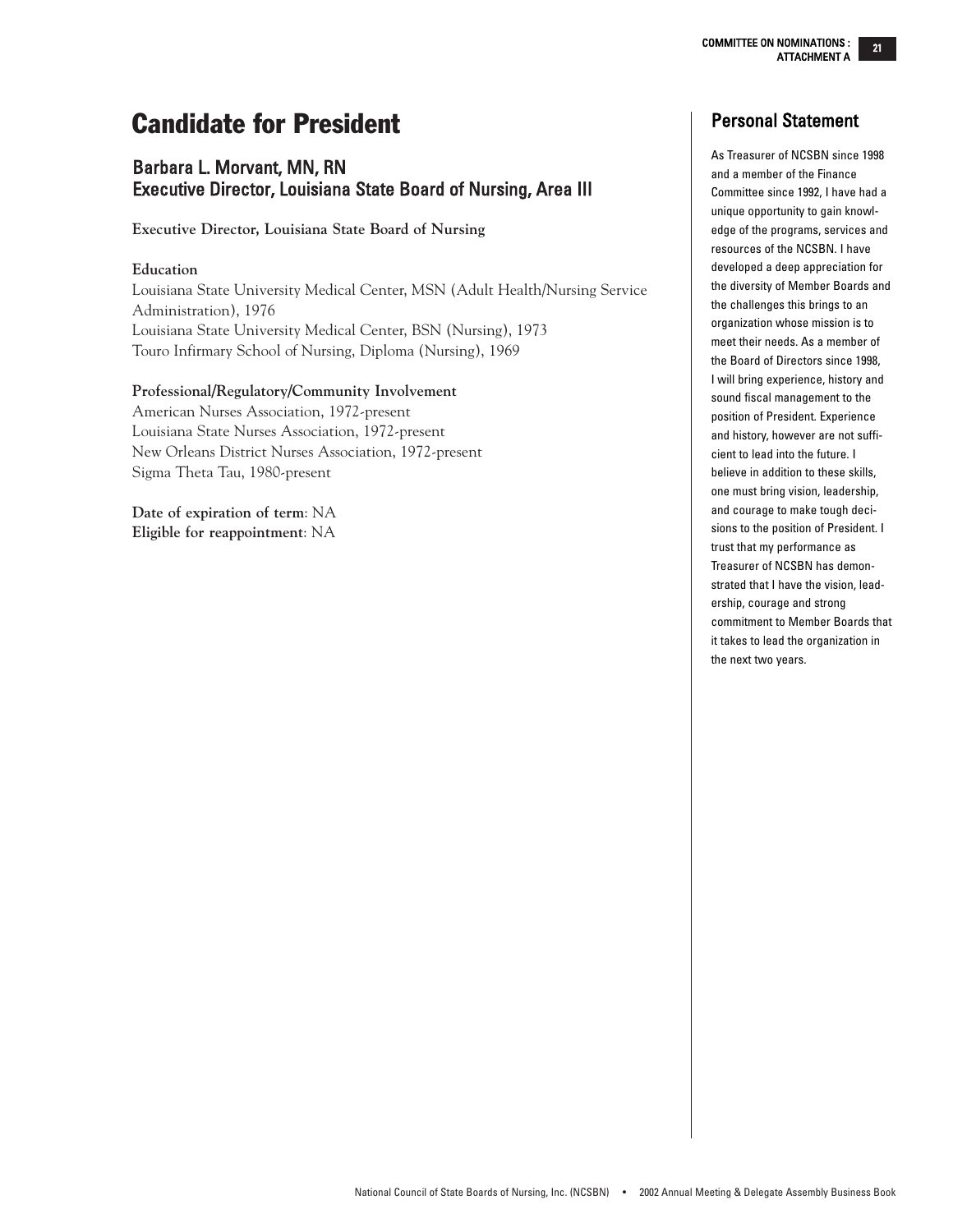The qualities and skills that I bring to the NCSBN Board of Directors include an ability to mediate, negotiate, and explore new possibilities within the designated mission. I believe that I bring a varied background to the position as well as the educational perspective. Being a Board member also brings a different viewpoint to the many challenges facing NCSBN. Having served in the vice president position for the last year has provided me with a quick "understudy" experience of observing a 4-year veteran president. I believe that, if need be, I have the knowledge and skill to fulfill the position of president in his/her absence and will provide enthusiastic support to the newly elected president.

## Candidate for Vice President

### Marcia Blix Hobbs, DSN, RN President, Kentucky Board of Nursing, Area III

**Chair, Associate Professor, School of Nursing, Murray State University** 

#### **Education**

University of Alabama, DSN, 1991 University of Hawaii, MS, 1984 DePauw University, BSN, 1974

#### **Professional/Regulatory/Community Involvement**

NCSBN Vice President, 2001-present Committee Liaison: Examination, Regulatory Credentialing Program Development Task Force-present Delegate Assembly Attendee, 1999-present Area Meeting Attendee, 1997-2000; Mid-Year Meeting, 2001-2002 Committee on Nominations, 1998-1999 Delegate Assembly Advisory Panel, 1999-2000 American Nurses Association (ANA): (IA, HI, TN, KY), 1980-present Tennessee Nurses Association (TNA) Board of Directors, 1990 STTI Chapter President, 1994-1997, 1998-2000 Kentucky Board of Nursing: President – present President Elect 2000 Secretary – 1999 Education Committee, 1996-present; Chair, 1999 Continued Competency Task Force, 1999-2000 Baccalaureate and Higher Education Representative, 1998-present Strategic Planning Work Group, Chair, 2000 KBN Connection Editorial Panel, 1999, Secretary, 1998 Sigma Xi, 1996-present Commission on Collegiate Nursing Education On-Site Evaluator, 1998-present Purchase Area AHEC Board, 1992-present Calloway County Red Cross, 1992-present United States Army Reserves, 1972-present, LTC, Commander - 933rd Forward Surgical Team Area Health Education Centers (AHEC) American Red Cross Board of Directors (local) 1992-present **Date of expiration of term**: 7/30/02 **Eligible for reappointment**: Yes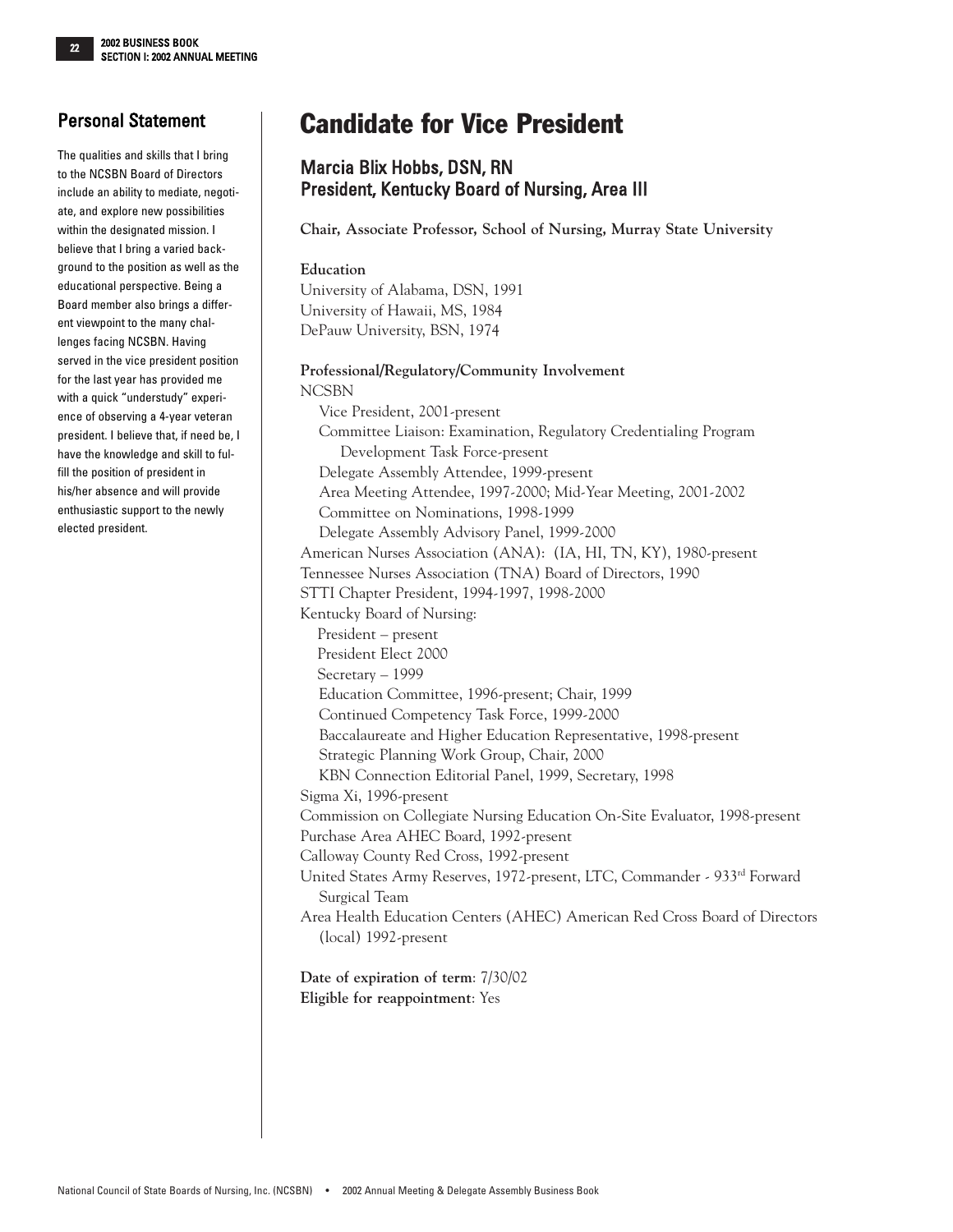## Candidate for Vice President

## Linda L. Roan, RN, MN Board Member, Colorado Board of Nursing, Area I

**College Campus Chair, Health and Human Services, University of Phoenix**

### **Education**

Colorado State University, PhD, (Higher Education), Projected 12/2002 University of Phoenix, MN (Nursing), 1994 University of Phoenix, BSN, 1986 Garden City Community College, AND, 1977

### **Professional/Regulatory/Community Involvement**

Representative to College Shared Governance Committee, 1993-1996 Faculty Senate President, 1995-1996 Chairperson for College Curriculum, Instruction and Practice Committee, 1997-1998 Member National Association of Associate Degree Nursing, 1996-2000 President, Colorado Association of Associate Degree Nursing, 1998-2000 Secretary, Colorado Council for Nurse Educators, 1998-2000 Board Member, Colorado State Board of Nursing, 1999-present Vice President, Colorado State Board of Nursing, 2001-present Member Executive Advisory Board for Colorado Workforce Development Council for Nursing, 2000-present Member of Renew Rethink Evolving Nurse Education in the Workplace, 2000-present Member Steering Committee for Colorado Center for Nursing Excellence, 2001-present Second Vice-President for Omicron Delta (University Chapter of Sigma Theta Tau), 2000-present

**Date of expiration of term**: 7/1/02 **Eligible for reappointment**: Yes

## Personal Statement

In my 25 years of nursing, I have had the privilege to work in numerous arenas. I have provided patient care in long-term care, acute care, and home care. I have also provided nursing service through management and leadership positions in healthcare industry and education. Throughout these experiences I have remained focused on what I believe is the shared culture of nursing, care of individuals within the community. When I received the great honor to represent nursing education on the Board of Nursing, I had no idea how my professional thoughts would evolve. It became clear that our greatest mission as a member of the profession is to protect the public. Through this evolution, I realized that this is not only individual protection but also public protection through advocacy within the healthcare system. I would appreciate the opportunity to continue this vision through participation on National Council.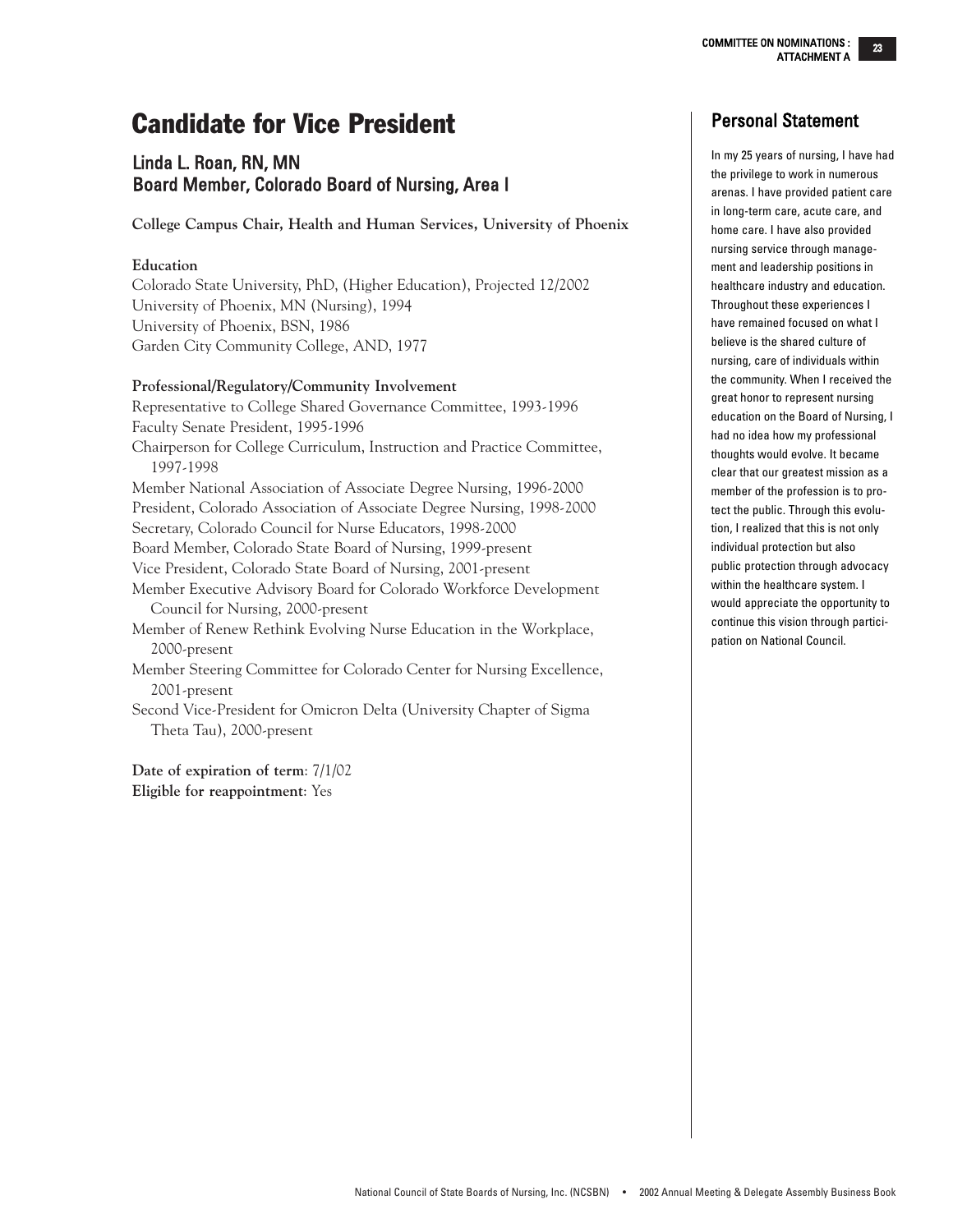As a member of the National Council of State Boards of Nursing Finance Committee for the past five years, I am familiar with the fiscal philosophy and policies of National Council, including current investment and spending policies. I have been involved in budget development and management processes of the organization since 1998 and am experienced in identifying and addressing potential trouble spots related to National Council's fiscal policies and decisions. I am practiced in closely monitoring the fiscal performance of the organization to assure accomplishment of the membership's strategic initiatives while paying close attention to the unique and varied needs of the individual member boards.

I am firmly committed to the mission of National Council, and as treasurer, am prepared to exercise prudence in decision-making, diligence in seeking relevant information, and persistence in working toward desired outcomes.

## Candidate for Treasurer

### Sandra Evans, BSN, RN, MA Ed Executive Director, Idaho Board of Nursing, Area I

#### **Executive Director, Idaho Board of Nursing**

### **Education**

Idaho State University, MA Ed (Curriculum Development/Instructional Supervision), 1979 Idaho State University, BN, 1971

### **Professional/Regulatory/Community Involvement**

**NCSBN** Member, Communications Evaluation Task Force, 1997 Member, Finance Committee, 1998-present Member, MSR Operations and Fiscal Work Group, 1999 Nurse Licensure Compact Administrators, 2001-present American Nurses Association/Idaho Nurses Association, 1979-present Member, INA Continuing Nursing Education Approval Board, 1985-present Sigma Theta Tau, Mu Gamma Chapter, 1987-present Idaho Commission on Nursing and Nursing Education, 1979-present Chair, 1987-1989 Chair, Colleagues in Caring Data Collection/Analysis Task Force, 1999-present

**Date of expiration of term**: NA **Eligible for reappointment**: NA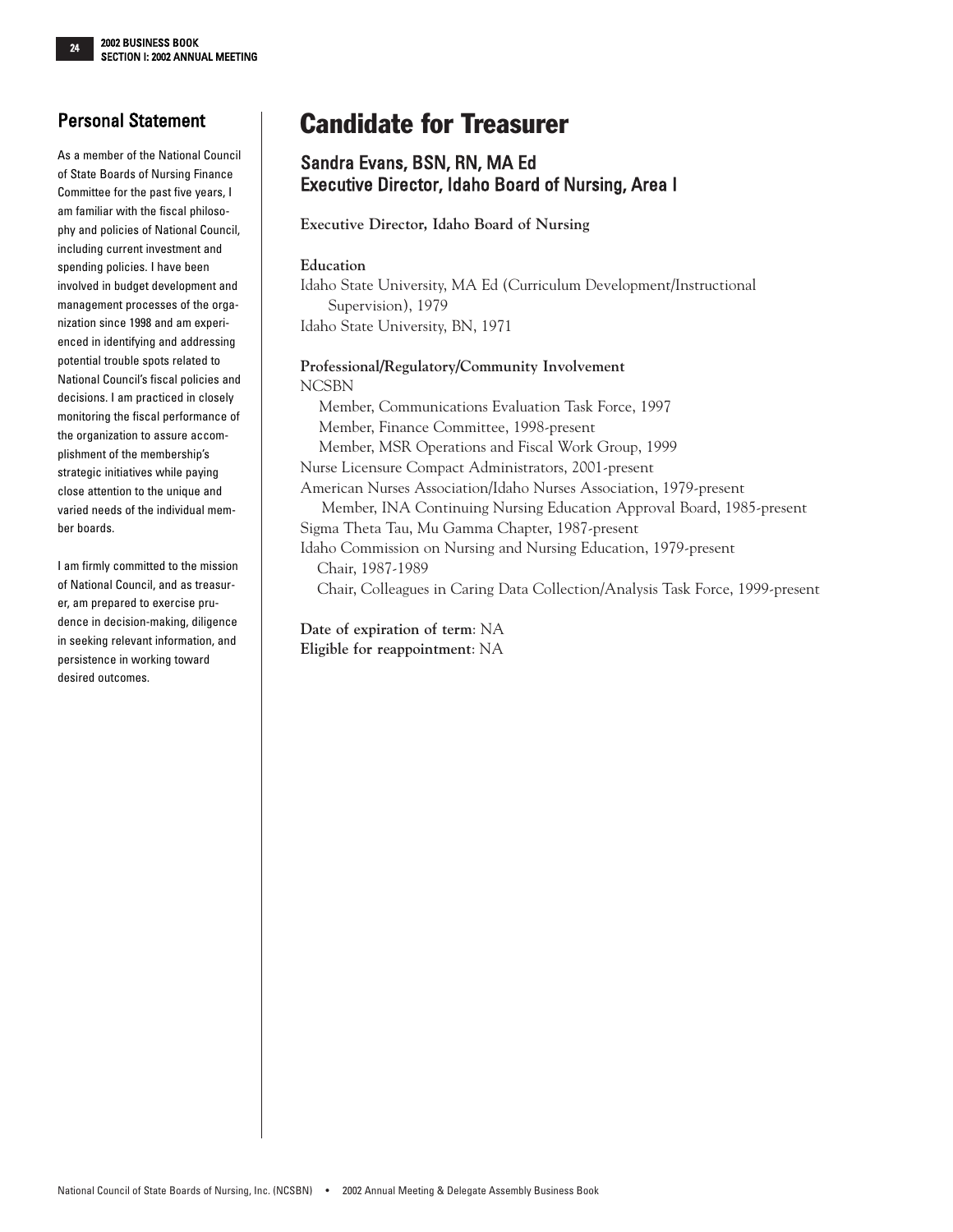## Candidate for Treasurer

### Rula Harb, MS, RN Associate Executive Director, Massachusetts Board of Regulation in Nursing, Area IV

**Associate Executive Director, Massachusetts Board of Regulation in Nursing**

### **Education**

Boston University, MS (Nursing Administration and Education), 1982 American University of Beirut, BS (Nursing), 1977

### **Professional/Regulatory/Community Involvement**

### NCSBN

Exam Committee 1998-2000

State activities on committees and task forces related to performance excellence, process improvement, cultural diversity, nursing shortage, substance abuse programs, needle stick injuries, prevention of medical errors, medication technicians in long-term care, promulgation of regulations, complaint resolution processes and surveys of nursing education programs.

**Date of expiration of term**: NA **Eligible for reappointment**: NA

## Personal Statement

I am committed to serve the National Council because I believe in the Council's mission of public protection. As the Associate Executive Director of the Massachusetts Board of Nursing, I have gained an in-depth understanding of statewide and national issues related to nursing practice and education. I consistently apply the knowledge I gained from a diverse nursing career to achieve organizational outcomes though team building and global thinking. I have the skills to effectively make operating decisions based on realistic budget objectives, financial information, fixed and variable costs and annual audit reports. I concentrate on evaluating facts and developing creative and cost effective strategic alternatives that solve problems rather than symptoms. I value the exchange of information among peers from the different states, as it always gives me a fresh perspective. I respect and appreciate the Council's regulatory leadership and would be honored to contribute to the challenges ahead.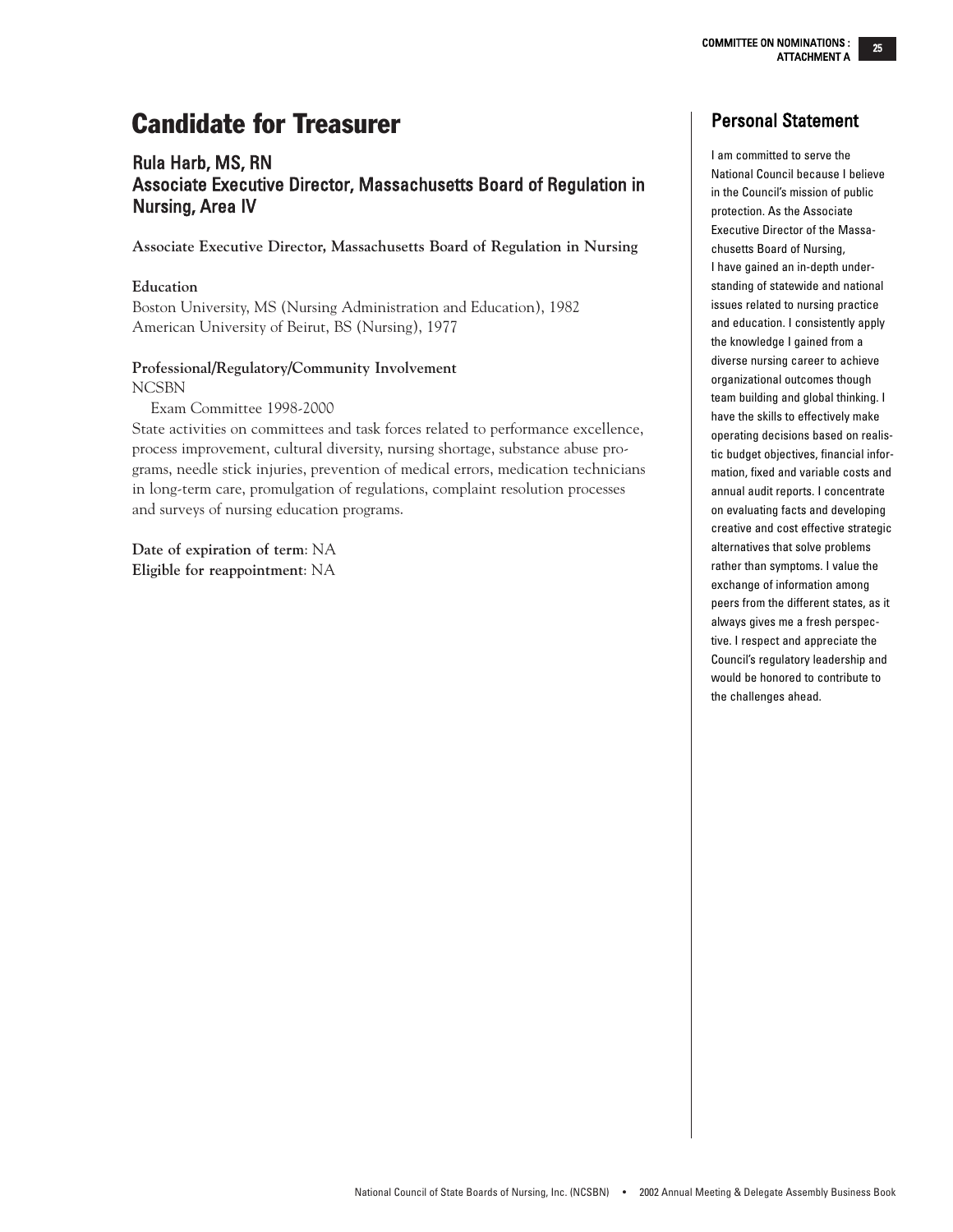I have been actively involved with the National Council for nearly twenty years. It has been both an honor and a privilege to serve as a delegate, committee member and board member. The National Council has become a leader in nursing regulation because of the strength of its membership involvement. As an organization, we analyze and react to changes in the health care, regulatory and economic environments that impact regulation of the nursing profession and provide the structure and support for collaboration among boards as these issues are addressed. I believe that this collaboration together on challenging issues is the core work of the National Council that supports Member Boards in their public protection mission.

I am dedicated and committed to doing the best possible job for the Member Boards and National Council.

## Candidate for Treasurer

### Lorinda Inman, RN, MSN Executive Director, Iowa Board of Nursing, Area II

**Executive Director, Iowa Board of Nursing**

### **Education**

Loyola University, MSN (Clinical Nurse Specialty), 1976 University of Iowa, BSN, 1971

#### **Professional/Regulatory/Community Involvement NCSBN**

Examination Committee, 2001-current Vice President, 2001 Area II Director, 1997-2001 Mutual Recognition Master Plan Coordinating Group, 1998 Finance Committee, 1995-1997 Resolutions Committee, 1994-1997 Long Range Planning Committee, 1989-1995 Executive Officers Orientation Planning, 1995 County Government ISU Extension Council, 1999-current County Government Dallas County Historical Commission, 1997-current

**Date of expiration of term**: NA **Eligible for reappointment**: NA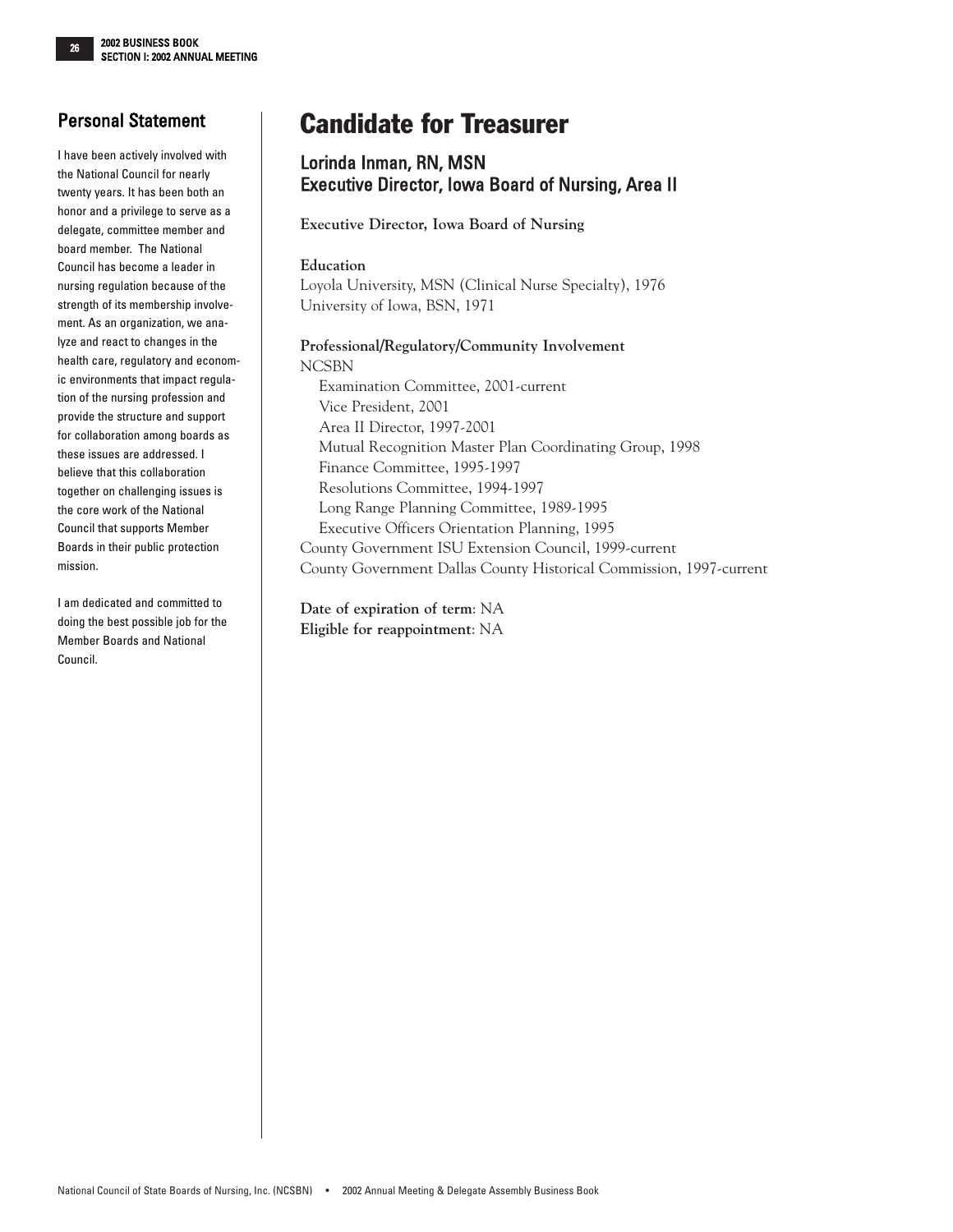## Candidate for Director-at-Large

## Debra P. Brady, PhD, RN Executive Director, New Mexico Board of Nursing, Area I

**Executive Director, New Mexico Board of Nursing**

### **Education**

University of New Mexico, PhD, (Educational Administration), 1995 University of Pittsburgh, MNEd, 1981 University of Pittsburgh, BSN, 1974

### **Professional/Regulatory/Community Involvement**

NCSBN Regulatory Credentialing Program Development Task Force, 2001, Current Chairperson Committee on Nominations, 2000 NP&E –1999-2000; Co-Chair, 2000 Commitment to Excellence Advisory Committee Pilot State, 2000-2001 Resolutions Committee 1991-1994; Chairperson, 1992-1994 CST – 1988-1993, 1995; Chairperson, 1991-1993, 1995

**Date of expiration of term**: NA **Eligible for reappointment**: NA

## Personal Statement

I have shared my time and talents with the National Council through service on various committees over the last 11 years and would like the opportunity to serve on the Board of Directors. For my many years of service I have developed an understanding of the organization as a whole and the issues of importance to the National Council. I feel well prepared to provide leadership in meeting the needs of Member Boards in accomplishing the mission and goals of the National Council. I believe the continuation of a psychometrically sound, legally defensible examination is of utmost importance to Member Boards. I also believe it is important for the National Council to keep abreast of the rapidly changing world of regulation so the organization is poised to take advantage of opportunities and effectively deal with the challenges presented to it.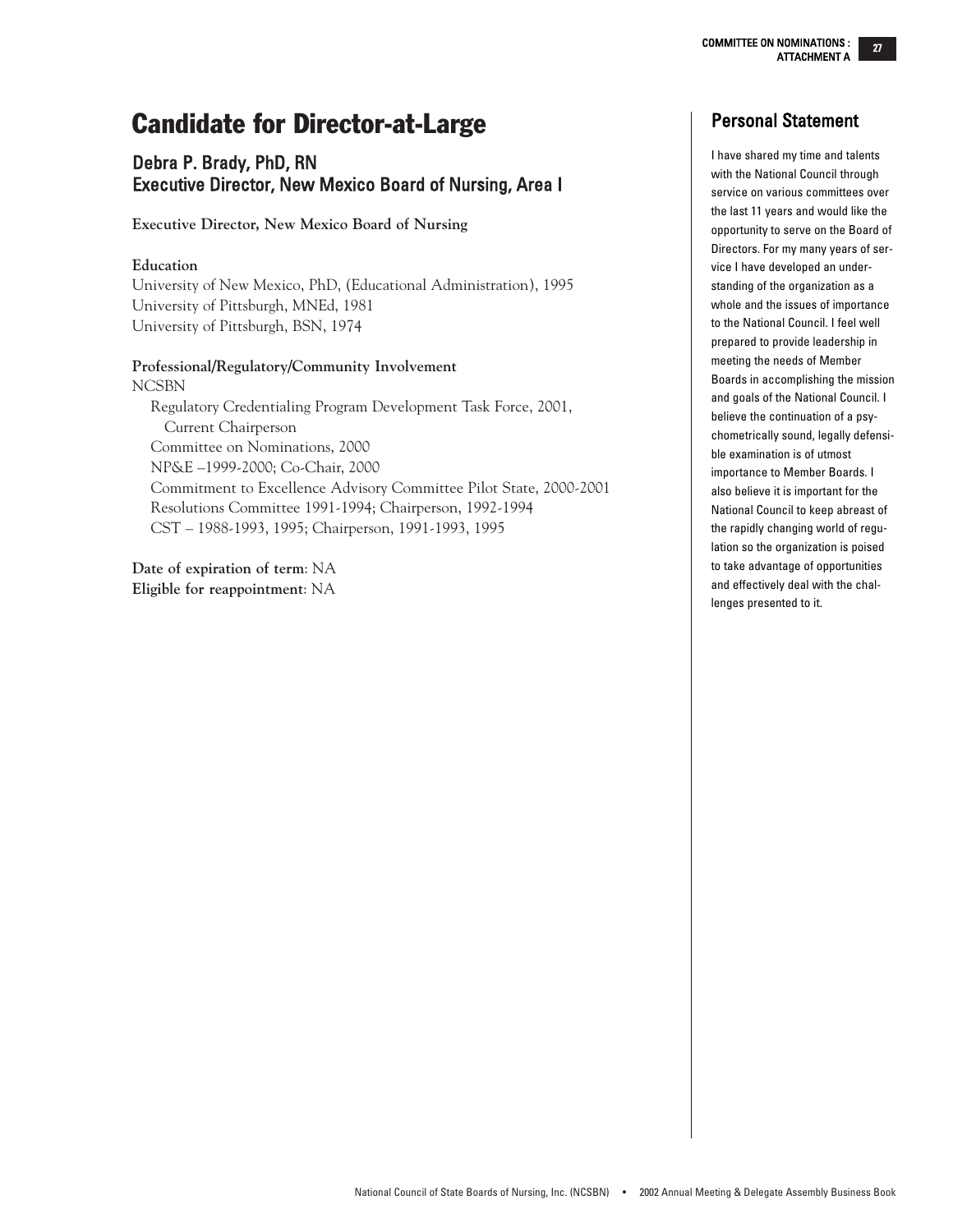The changing healthcare landscape requires an ability to be prepared to address a host of nursing regulation issues, the implications of staffing shortages, licensing standards and scope of practice issues. My attention to these and other issues stems from the many facets of my work, including my membership on the Arizona Board of Nursing. My background as a regulatory attorney, and from my exposure to issues raised during my service on the National Council's Bylaws Committee. With my healthcare-legal background and my vast administrative law experience, I believe that I can work with other policy makers to understand and act upon these complex issues within the broader context. This perspective would enable me to serve the public, nursing, the National Council and its Member Boards in the continuing effort to both impact and react to the healthcare challenges that lie ahead.

## Candidate for Director-at-Large

### Greg Y. Harris Board Member, Arizona State Board of Nursing, Area I

### **Attorney, Lewis and Roca LLP**

### **Education**

Arizona State University, JD (Law), 1983 Arizona State University, BA (Political Science), 1980

### **Professional/Regulatory/Community Involvement**

In July 2000, the Arizona Governor appointed me to serve as a public member of the Arizona Board of Nursing. Since joining the Board, I have been an active member of the Board and involved in a host of policy issues related to the Board's activities in Arizona.

Last year, I volunteered to serve and received an appointment to serve as a member of the National Council's Bylaws Committee. The work in which I participated on this committee led to the presentation of proposed bylaws changes that were presented to the Delegate Assembly in Pittsburgh in 2001. At present, I have volunteered to lead a seminar directed at nursing board attorneys to be held in conjunction with the Investigators Summit in June 2002.

Before joining the Arizona Board of Nursing, I first became involved with nursing regulatory issues when I served as an Assistant Attorney General and represented the Board from 1987 to 1989. Following my service in this capacity, I continued to represent a number of state and federal agencies until 1994. In 1994, I joined the staff of the Arizona Department of Insurance, where I served as an Administrative Law Judge and as the Department's Executive Assistant Director until 1998, when I left government service to join a private law firm.

In addition to my service on the Arizona Board of Nursing, I also serve as a member of the Arizona Board of Athletic Trainers, and currently hold the post of vice-chair of this board.

**Date of expiration of term**: 6/30/05 **Eligible for reappointment**: Yes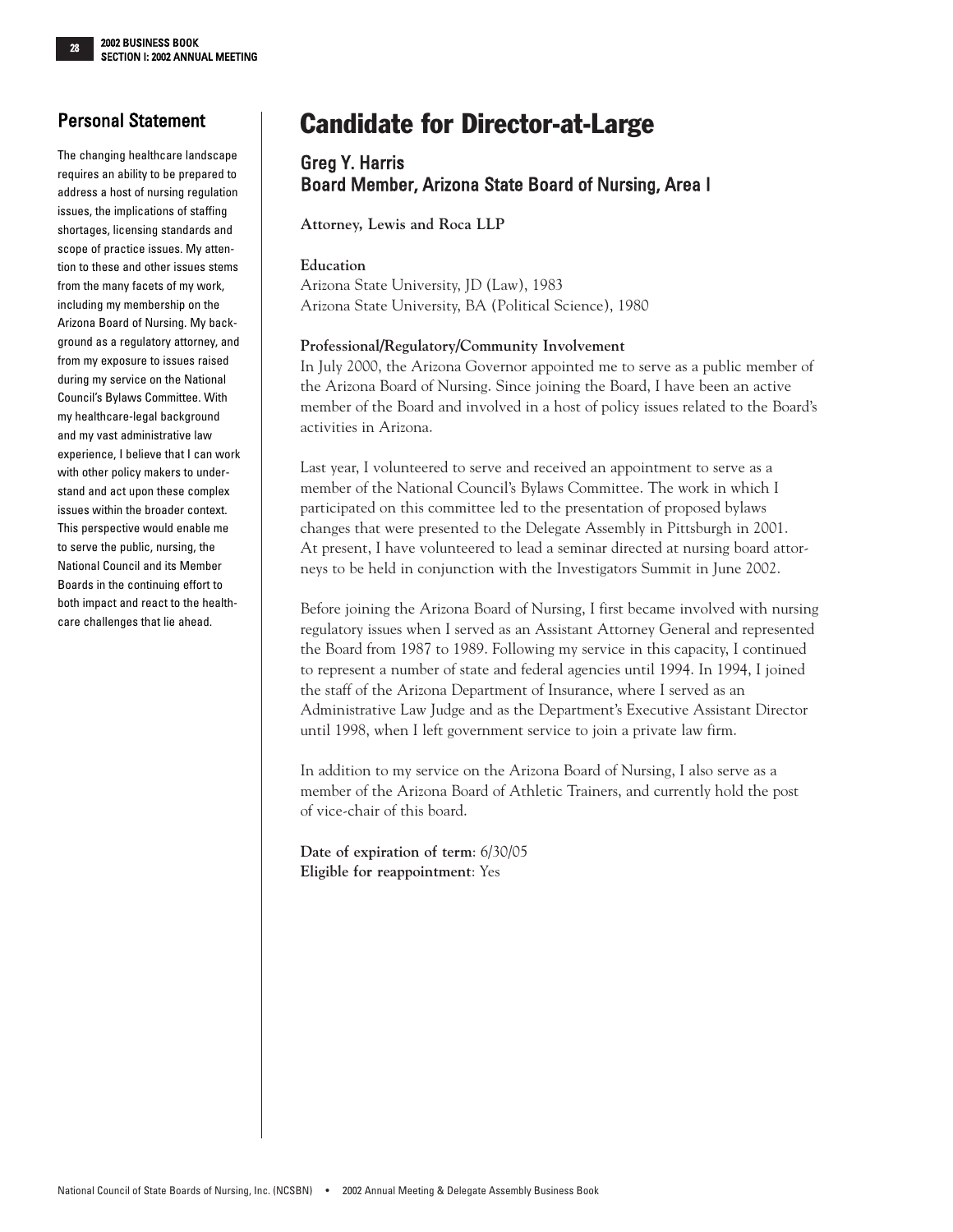## Candidate for Director-at-Large

## Polly Johnson, RN, MSN Executive Director, North Carolina Board of Nursing, Area III

**Executive Director, North Carolina Board of Nursing**

### **Education**

Duke University, MSN (Nursing), 1980 Ohio State University, Certificate (Special Education), 1967 Ohio State University, BSN (Nursing), 1962

### **Professional/Regulatory/Community Involvement**

County Advisory Committee for Assisted Living Facilities, 1995-1998 Variety of leadership positions in church past 10+years to include: Chair of Board, Chair of Ministerial Search Committee; Chair of Building Steering Committee: Regional Board of Directors of UUA North Carolina Center for Nursing Advisory Council, 1997-present Nurse Aide I Advisory Committee, 1997-present NCNA Professional Practice Advocacy Coalition, 2000-present Member: NCNA, NC Association of Nurse Leaders Nurse Licensure Compact Administrators, 2000-present Institute of Medicine's Committee on Health Professions Education Summit: January 2000-May 2003 NCSBN Committees UAP Task Forces, 1996-1999; Chair, 1998-1999 Resolutions Committee, 2000-2002 Advisory Panel-Commitment to Excellence in Regulation, 2000-present Area III Program Planning Committee Chair, 1998 Pilot State Participant: Nursys<sup>TM</sup> and Commitment to Excellence Project Citizen Advocacy Center Pilot State Participant and Member of Advisory Panel for Practitioner Remediation and Enhancement Partnership (PREP) Project, 2001-present International Activities Participant, Fifth International Conference on Regulation of Nursing and Midwifery, 2001 Presenter, International Congress of Nurses, 2001

**Date of expiration of term**: NA **Eligible for reappointment**: NA

## Personal Statement

I would bring the following attributes:

- Visionary Skills: ability to consider issues from global perspective; to think strategically and visualize new possibilities.
- Analytical Skills: courage to ask 'tough' questions and consider all angles of an issue.
- Interpersonal Skills: commitment to function in a collaborative, consensus-building manner that values diversity of opinions; ability to listen carefully as well as clearly articulate ideas and perspectives.
- Commitment to work with diligence and enthusiasm to support the Council's Mission and Vision: to enhance NCSBN's position as a national leader in shaping the regulation of healthcare providers within a complex delivery environment; to provide member boards with the necessary support to enhance their leadership in shaping decisions related to the delivery of safe, effective healthcare within and among their respective jurisdictions.

It would be a great privilege for me to serve as Director-at-Large.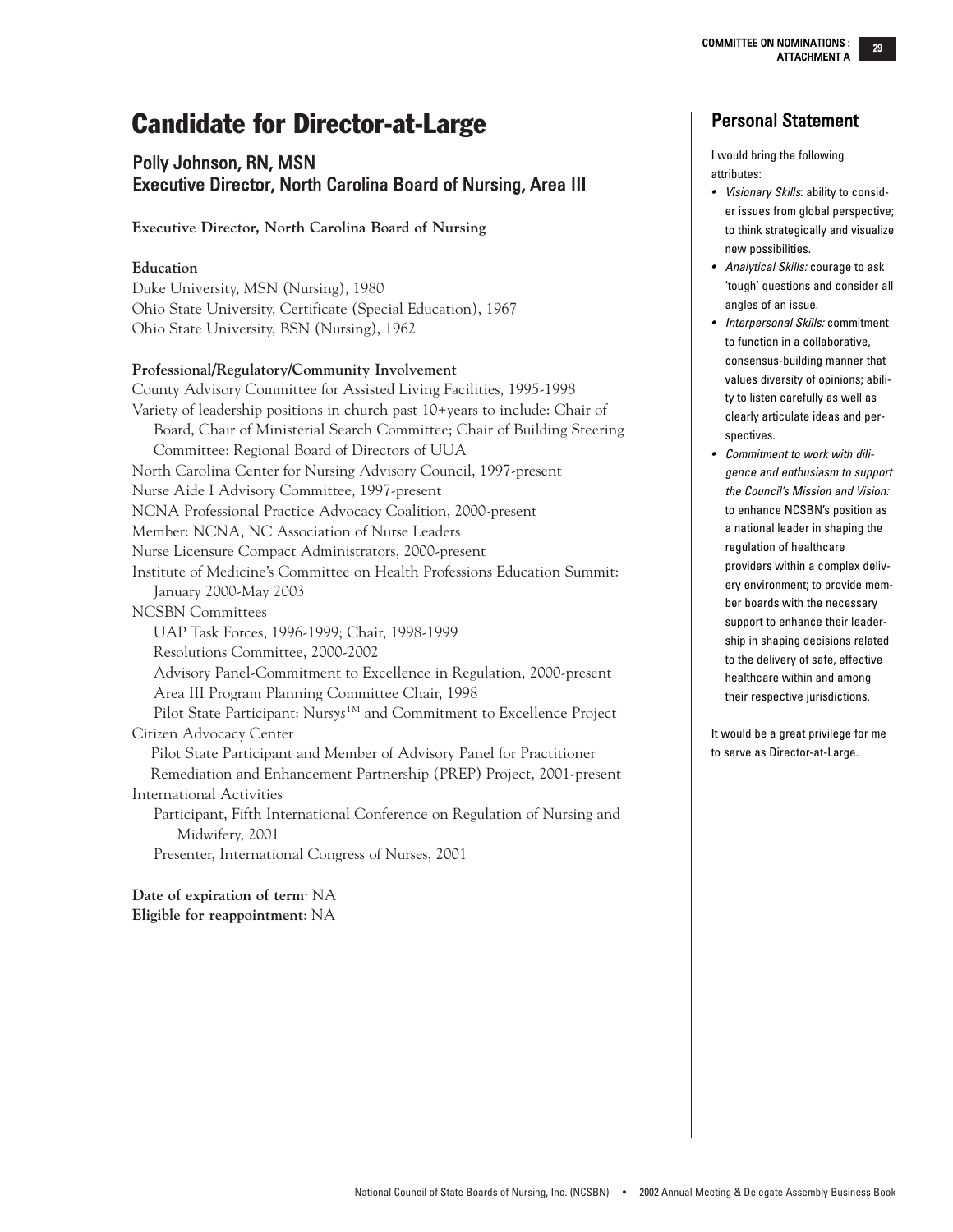Being a dedicated professional, I firmly believe that as a Director at NCSBN, I am committed to the advancement of the educational standards and practices that enhance the art and science of nursing and thereby promote quality patient care. I believe strongly in the vision, philosophy and mission of NCSBN and, as on a state level, will do my utmost in accomplishing the mission and all the goals of NCSBN. State level interest and experiences has increased my interest in patient advocacy, additional involvement can further this concept through participating at a national level in the decision-making process that benefits public health, welfare, and safety. Directorship will provide a global perspective to share with Board members regarding direction pertaining to governmental policy, legislation or judicial decisions which are of importance to maintaining public health, welfare and safety resultant of nursing practice and educational regulations.

## Candidate for Director-at-Large

### Elaine M. Klein, CRNA, PhD Board Member, Alabama Board of Nursing, Area III

**Certified Registered Nurse Anesthetist (CRNA), Children's Hospital of Alabama** 

### **Education**

University of Alabama, Science & Heath PhD (Education), 1987 University of Alabama, Science & Health Masters (Education), 1983 University of Alabama, Science & Health BA (Education), 1981 St. Elizabeth Hospital Nursing School, RN, 1949 University of Cincinnati, School of Nurse Anesthesia, CRNA, 1958

### **Professional/Regulatory/Community Involvement**

Alabama State Board of Nursing Board Member, 1997-present Alabama State Commission of Nursing, Alabama State Nurses Association Alabama Association of Nurse Anesthetists, President and ongoing committee work; director AANA, 1984-1986 National Association of Orthopedic Nurses, 1985-present American Association of Retired Persons (AARP), 1985-present Alabama Humane Society, 1980-present National and State Alumni Associations; Alabama and Ohio Saint Francis Xavier Catholic Church, involved in all levels including choir American Nurses Association All Alumni Associations associated with nursing and anesthesia degrees American Association of Nurse Anesthetists Governor's Committee for Domestic Violence of Alabama Alabama State Nurses Association, present Alabama Federation of Women Association

**Date of expiration of term**: 12/31/05 **Eligible for reappointment**: No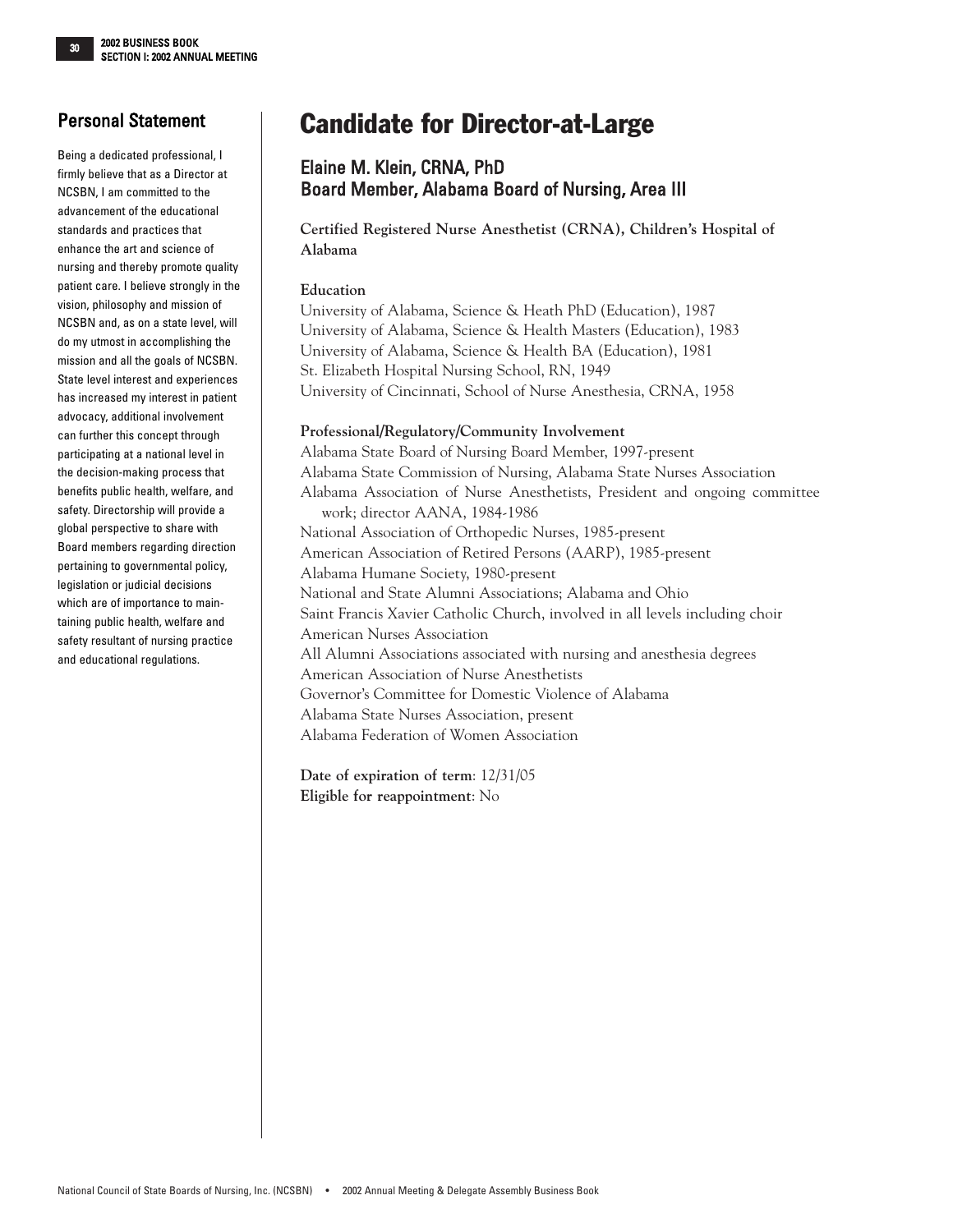## Candidate for Director-at-Large

## Dra. Lourdes Maldonado, BSN, MSN, M Ed, D Ed Board Member, Commonwealth of Puerto Rico Board of Nurse Examiners, Area IV

**Director, Pontifical Catholic University of Puerto Rico**

### **Education**

Inter-American University of Puerto Rico, D Ed (Education Administration), 1996 University of Puerto Rico, MSN (Maternal Community), 1986 Catholic University of Puerto Rico, BSN (Nursing), 1968

### **Professional/Regulatory/Community Involvement**

President, Member of the College of Professional Nursing of Puerto Rico, 1971-present President of the Educators Chapter, 1997-1999 Member-Ad-Hoc Community of Low Supervision Academic Genate – PUCPR Medal for distinguished member of the profession, 1996 Site visitor in the Council of Higher Education accrediting body for nursing programs, 2000-2002

**Date of expiration of term**: 7/31/03 **Eligible for reappointment**: Yes

## Personal Statement

I've dedicated myself to nursing education at the associate, baccalaureate and at the masters degree level. I was the Director of the Nursing Department at Pontifical Catholic University of Puerto Rico. For four years, I was the Coordinator of the Masters Degree Program until the accreditation process of the NLN was completed. At present, I'm the director of a federal proposal submitted to FIPSE, to revise the curriculum of the Institution. I had the opportunity to promote curricular revisions in nursing, develop new graduate nursing programs (midwifery) and others. I have presided many institutional committees such as assessment, program evaluation, participated in the academic senate, etc. I'm also the external evaluator of several federal proposals. Finally, I'm the actual president of the Puerto Rico Nursing Board, bilingual open-minded leader, accountable, firmly believe in innovation and technology and am willing to assure a safe and effective nursing practice in the public interest.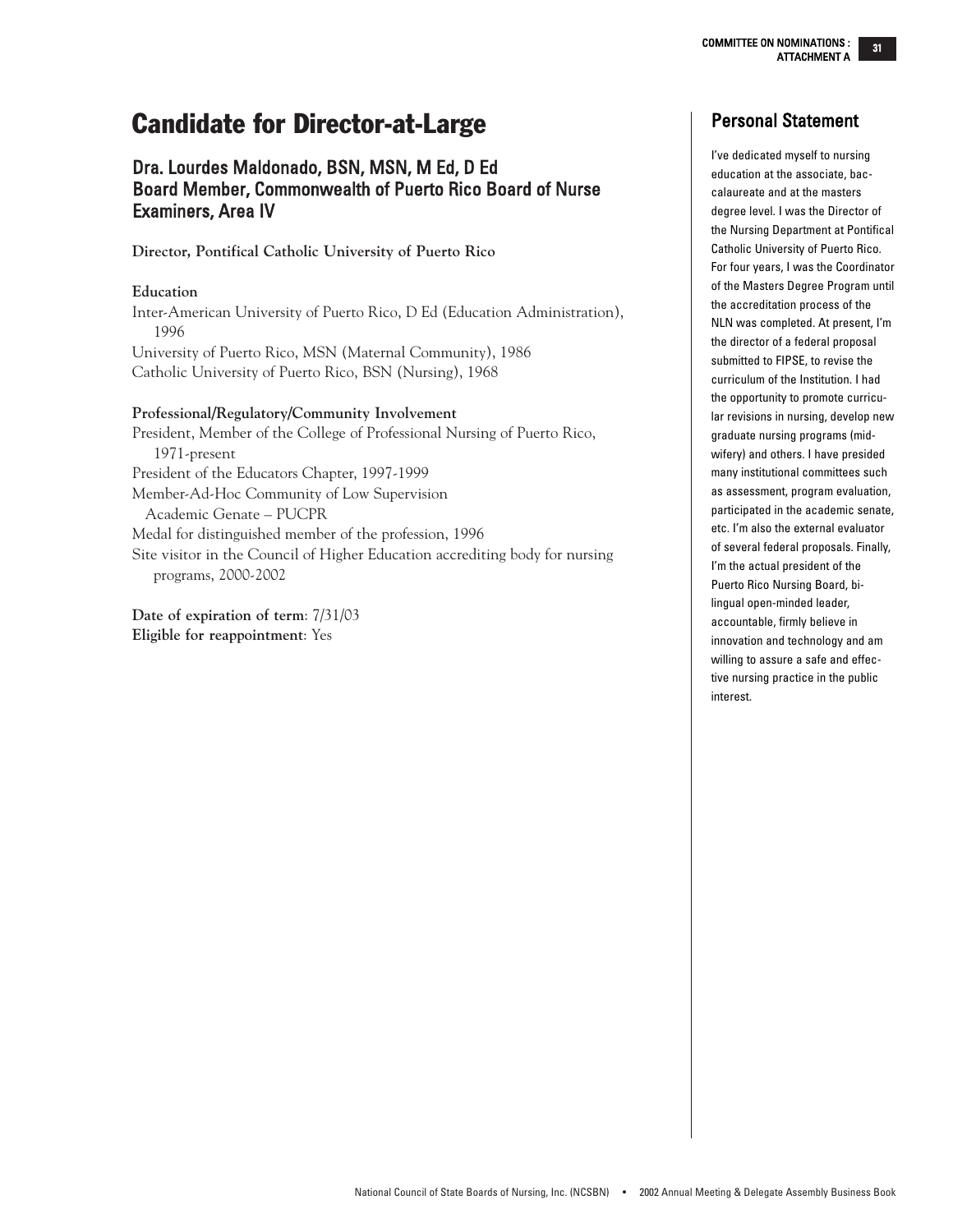I believe that my personal and professional philosophy is compatible with NCSBN mission and values statements. In 30 years experience in practical nursing education, I have been involved in clinical, theory, curriculum development, and administration. Through my current position on the Oklahoma Board of Nursing and its committees, I am involved in promoting safe and effective nursing practice. My leadership qualities are evidenced in the civic and professional offices that I have held. I believe that through hard work and commitment, one has the opportunity to make stumbling blocks into stepping-stones to reach goals. I believe that this is directly applicable to NCSBN as it is a driving force in shaping the world of nursing today and in the future. I believe that I can make a valuable contribution.

## Candidate for Director-at-Large

### Sue Mitchell, RN Board Member, Oklahoma Board of Nursing, Area III

**Director, Nursing and Adult Training, High Plains Tech Center** 

### **Education**

Northwestern Oklahoma State University, BA (Psychology), 1971 St. Mary's Hospital School of Nursing, Diploma, 1970 Graduate Hours NWOSU, CSU in Oklahoma, 50 graduate hours toward Masters in Adult Education

### **Professional/Regulatory/Community Involvement**

Woodward Chamber of Commerce Board of Directors, 1994-2001 President, Woodward Chamber of Commerce, 2000 United Fund Vice Chairman, 2002 Industrial Foundation Advisory Council, 2000 Woodward Hospital Foundation Member, 1998-present Oklahoma Board of Nursing Committees Continued Competence, 1998-2001 Board of Nursing Member, 2000-present Advisory Committee, Nursing Practice and Education, 1999-present, presently chairman Vocational Education Committees, etc. OHOETA Chairman, 1989 Curriculum Committee for Development of State Wide Curriculum for Practical Nursing, Ova OVTEC State Committees Past President, Oklahoma Nurses Association, District 18

**Date of expiration of term**: 7/1/05 **Eligible for reappointment**: Yes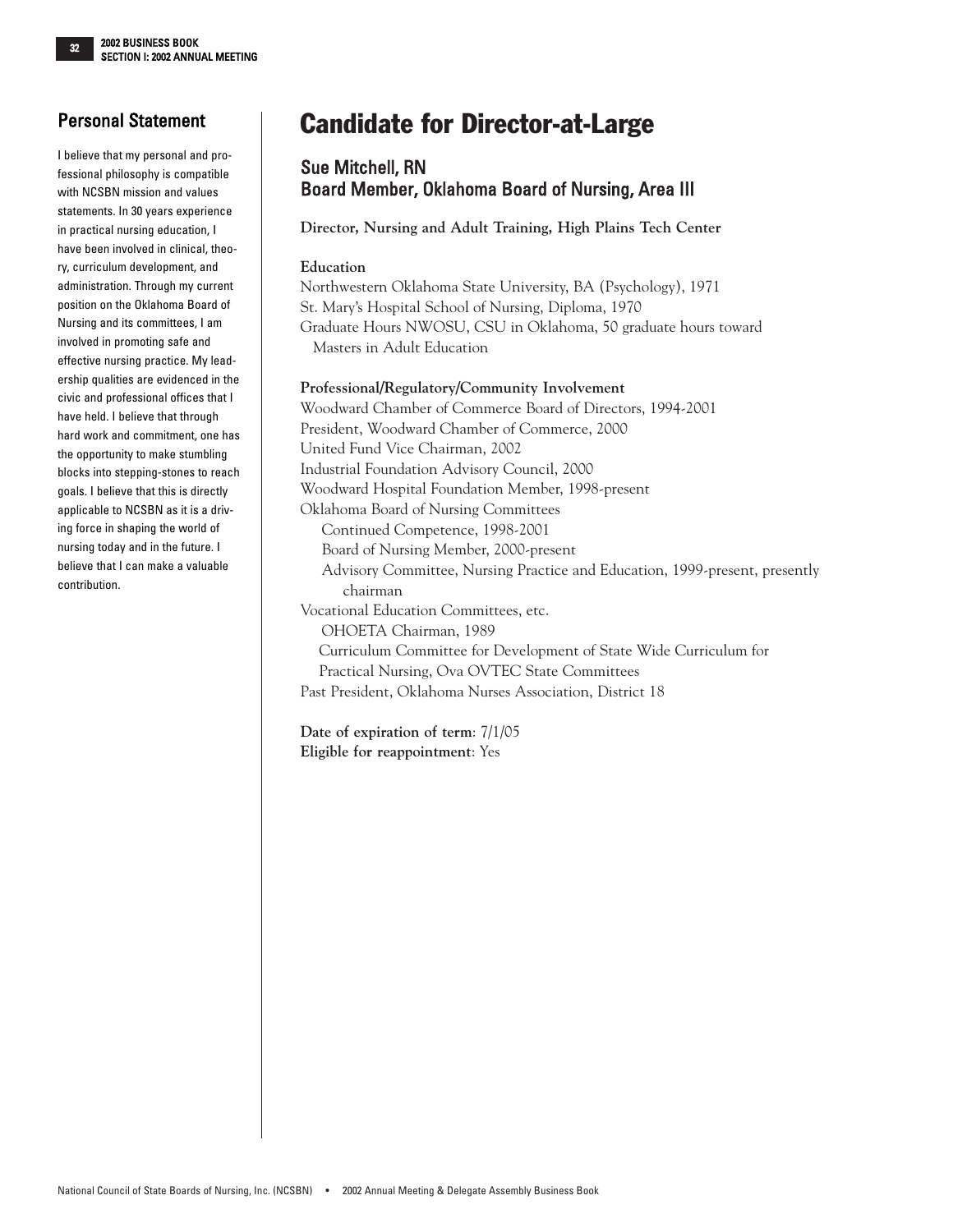## Candidate for Director-at-Large

## Sheila A. Perry, BSN, MBA, RN, LTC Administrator Board Member, New York State Board of Nursing, Area IV

**Administrator, St. Clare Manor and St. Luke Manor** 

### **Education**

Niagara University, MBA (Finance & Marketing), 1987 Niagara University, BSN, 1963

### **Professional/Regulatory/Community Involvement**

New York State Board of Nursing, 1999-present American College of Health Care Executives, 1997-present; currently at diploma level Niagara County Nursing Education Advisory Board, 2000-present Niagara University part-time faculty, 1999-present American Heart Association, Niagara Division, Past President Member, Niagara Falls Festival of Lights Gala Committee & Board of Directors, 1995, 1996, 2000 Citation of Merit Niagara University College of Nursing for excellence in teaching advocacy faculty development and commitment to professional nursing Clinical Practices Instructor at Niagara County Community College, 1989, 1990 Niagara Oncology Association Niagara County Task Force for AIDS Current Niagara County Red Cross Board of Directors member Youngstown Yacht Club Fleet Surgeon, 1997-present Member, Mt. St. Mary's Hospital Foundation Board Taught a health care management course at Niagara University, summers of 1999 & 2000 Member, International Kiwanis

**Date of expiration of term**: 1/1/03 **Eligible for reappointment**: Yes

## Personal Statement

My experience as a Nursing colleague in both the acute and long-term parts of the continuum of care have given me a broad experience in the needs of the communities we serve. In addition I have had several collaborative roles in the educational arena and have gained much knowledge from both the students and faculty as to nursing colleagues' needs as professionals.

I have a need to help evaluate our profession to a respected professional status and to excite individuals to decide Nursing is a career for them.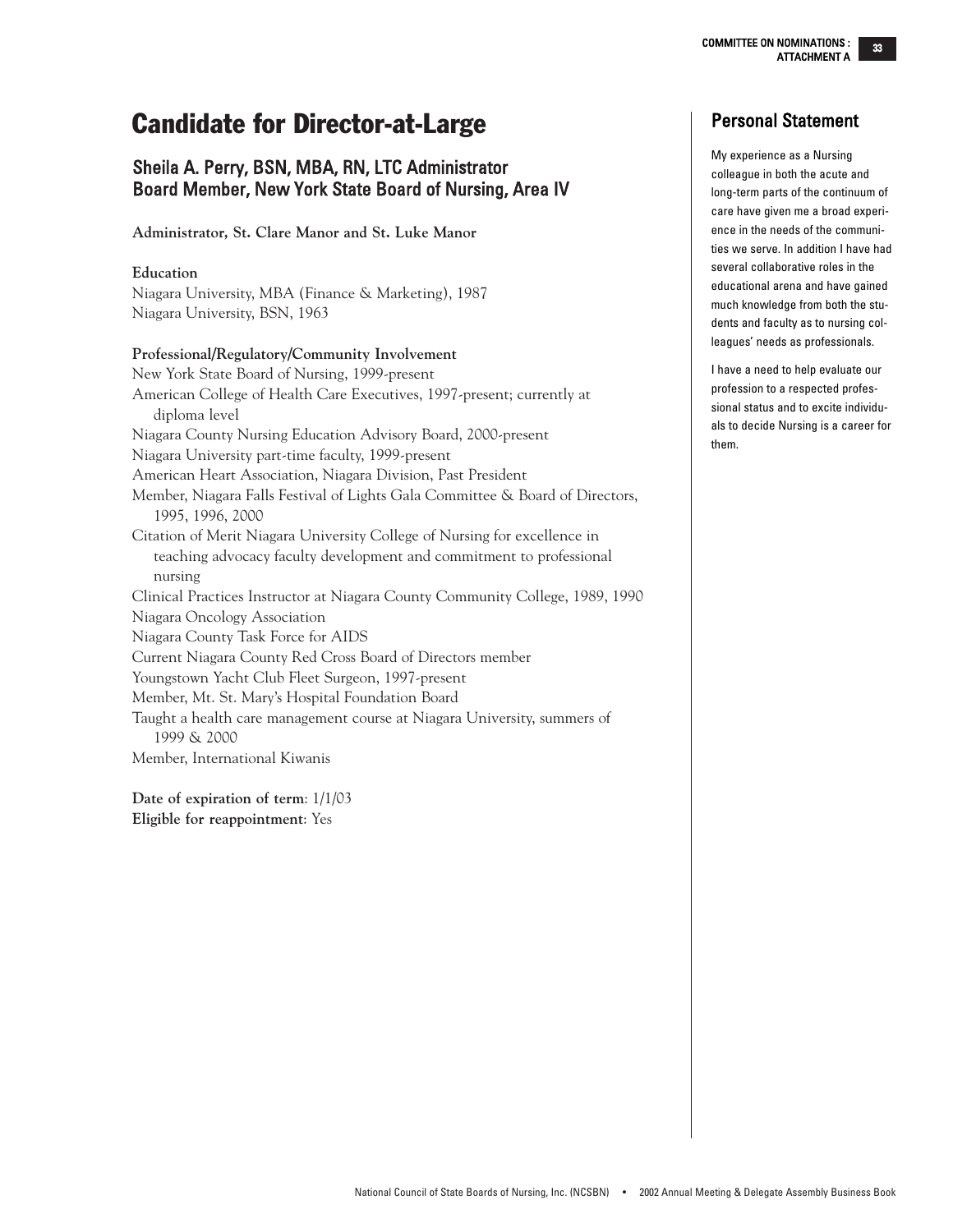#### Beliefs

This is a critical time for healthcare, nursing, and nursing regulation. We must find creative ways to make certain that nurses practice safely and competently throughout their careers in spite of pressure to do more with less, whether in practice, education, regulation, or other areas.

According to Teddy Roosevelt, "Far and away the best prize that life offers is the chance to work hard at work worth doing." The work of the National Council is work worth doing.

To arrive at good decisions, all perspectives and points of view must be heard and considered.

#### Knowledge Base

- Psychiatric mental health nursing
- Advanced practice nursing • Clinical practice issues (as direct care provider)
- Addiction, impairment, discipline
- Principles and issues related to regulation

#### Qualities and skills

- Excellent communication skills
- Very assertive
- Team player
- Willingness to take responsibility for actions
- Good analytic and assessment skills
- Committed
- Responsible
- Regular meeting attendance
- Thorough preparation for meetings

## Candidate for Director-at-Large

## Marbury T. Stegall, MN, RN, CS Board Member, Georgia Board of Nursing, Area III

### **Clinical Nurse Specialist, Psych Mental Health, Grady Health System**

#### **Education**

Emory University, MN (Psychiatric Nursing), 1978 Georgia State University, BS (Nursing), 1976 Dekalb Community College, AS (Nursing), 1973

#### **Professional/Regulatory/Community Involvement**

Memberships Georgia Nurses Association, 1973-present ANA, 1973-present Sigma Theta Tau, 1978-present American Psychiatric Nurses Association, 1998-present American Society for Law, Medicine and Anesthetists, 1995-present Boy Scouts of American, various positions, 1990-present Mapping State Wide Group for Psych Advanced Practice RNs, founding member, former president, 1984-present Board of Nursing Activities Advanced Practice Committee, 1994-1999 Board Member, 1997-present Cognizant Board Member for Discipline, 2000-present Board Liaison to Advanced Practice Committee, 1998-present

**Date of expiration of term**: 9/23/03 **Eligible for reappointment**: No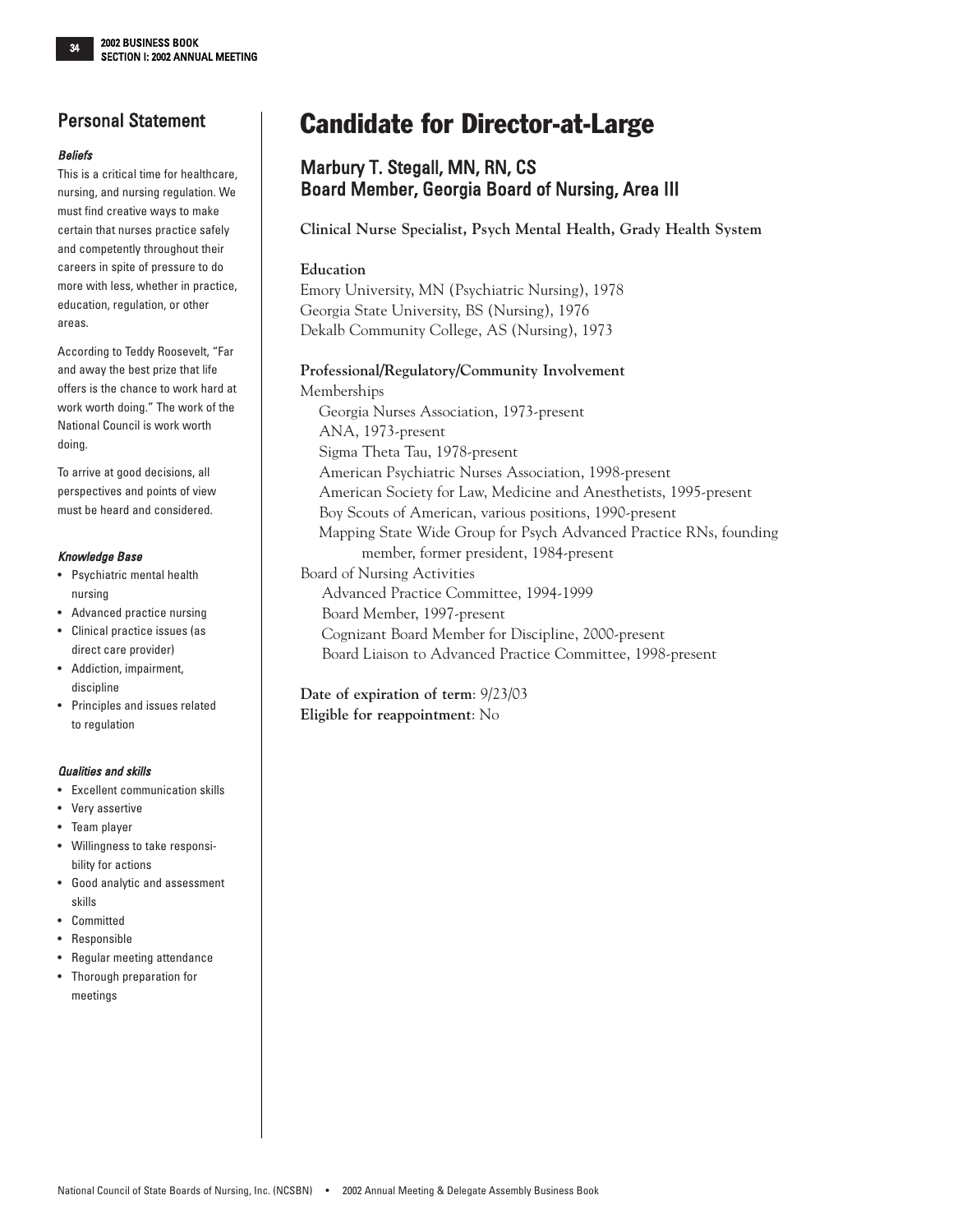## Candidate for Director-at-Large

## Jack R. Sturgill, Jr. Board Member, Maryland Board of Nursing, Area IV

### **Attorney, Private Law Practice**

### **Education**

John Hopkins University, Graduate Study (Urban Planning) University of Baltimore School of Law, JD (Law), 1974 Towson State University, BS (Political Science), 1971

### **Professional/Regulatory/Community Involvement**

My involvement in civic affairs has been long and extensive, having served on:

- 1. Maryland State Board of Nursing
- 2. Maryland State Board of Dental Examiners, 1994-2000 Chair, Rules & Regulations Committee Dental Hygiene Committee Legislative Committee Special Committee on Continuing Education for Licensing Committee on Accreditation of Foreign Dental Graduates
- 3. Board of Directors of \$200 million credit union for 16 years
- 4. Civic/Charitable volunteerism includes: Board of Directors, Hearing and Speech Agency of Maryland Board of Directors, Baltimore Co. Development Corporation, 1988-1992 President, Homeowners Community Association

**Date of expiration of term**: 10/04 **Eligible for reappointment**: Yes

## Personal Statement

I believe I could make a positive and valuable contribution to the National Council. My commitment to public service is substantial and varied. I have been a practicing attorney in Baltimore, Maryland since 1975. With public and private sector experience, I am admitted to practice before the Maryland Court of Appeals and the Supreme Court of the United States.

Since 1996, I have been an Assistant Professor at Villa Julie College; and have also taught at Towson University and Loyola College.

I've had the privilege to represent the public as a consumer member of two of the largest health care regulatory boards in Maryland. I am a strong proponent of the Council's mission "to support public protection", making the National Council work, and improving the quality of nursing.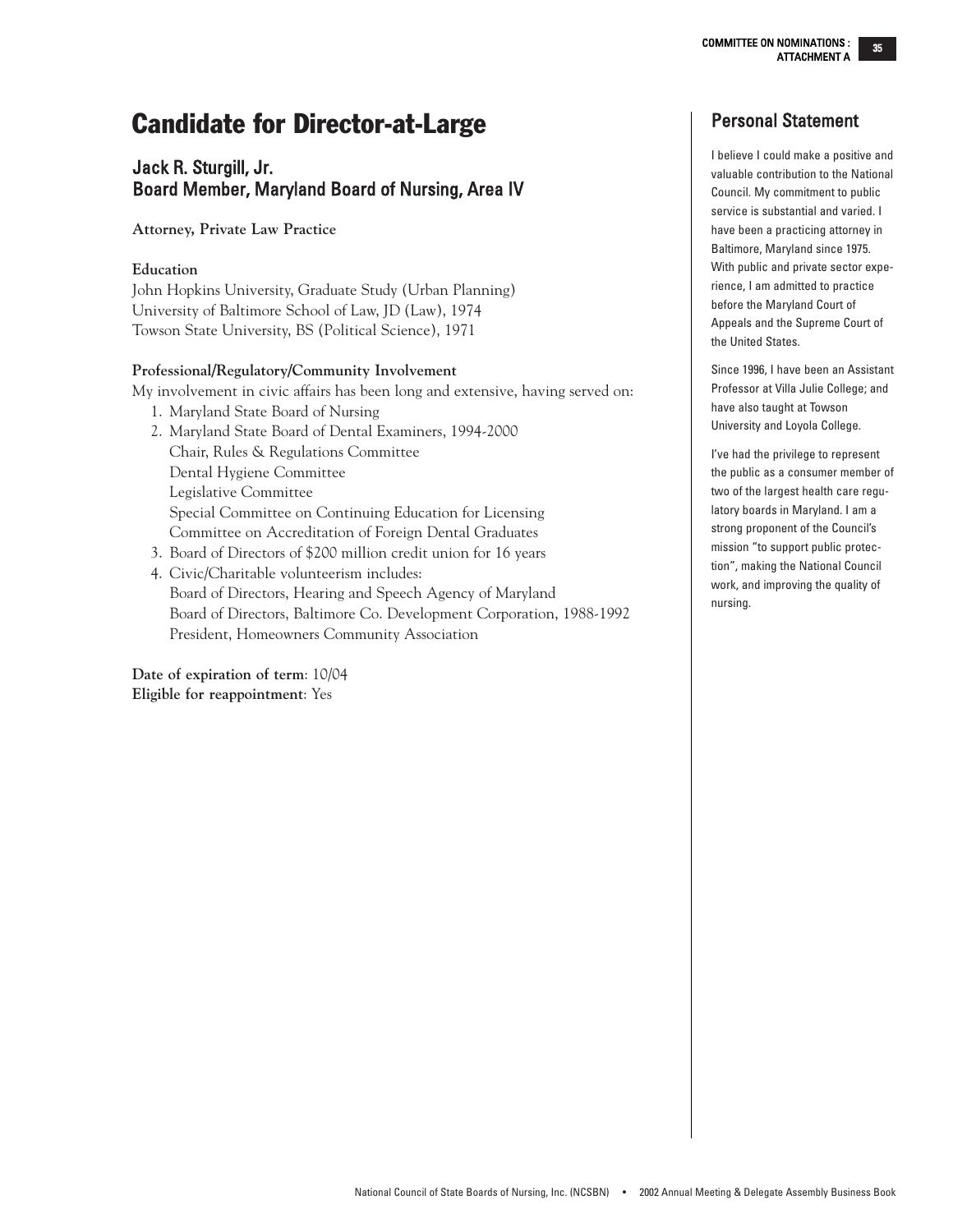# Personal Statement

While considering the opportunity to serve in any capacity on any National Council committee, I had many thoughts enter and quickly exit my mind. Then the prevailing thought rang out. The one thing that motivates and energizes me from day to day is the belief that if you believe, you can achieve. I believe that I possess the ability to skillfully and justly assess the qualifications of the candidates entered as hopefuls for upcoming elections or appointments. I have enjoyed my twenty plus years in nursing practice, and have truly learned much about regulation in my four years as a member of the Alabama Board. If I am elected to serve as a member of the Nominating Committee, I will do all I can to uphold the cause and purpose of the National Council.

# Candidate for Committee on Nominations, Area III

# Marjesta Kahn Jones, LPN Vice President, Alabama Board of Nursing, Area III

**Staff Nurse, LPN, School Nurse, Vaughan Regional Selma City Schools** 

# **Education**

Wallace Community College Selma, Certificate, (Nursing), 1979 Selma University, Associate Degree Arts (Education), 1968 Alabama Lutheran Academy, Diploma (College Prep), 1966

# **Professional/Regulatory/Community Involvement**

Vice President, Alabama Board of Nursing, 2002-present Chair, Subcommittee on Mutual Recognition Secretary, Alabama Federation of Licensed Practical Nurses, 1995-1999 President, Division Four AFLPN, 1998-present Member, Alabama Board of Nursing, 1999-present

**Date of expiration of term**: 12/31/02 **Eligible for reappointment**: Yes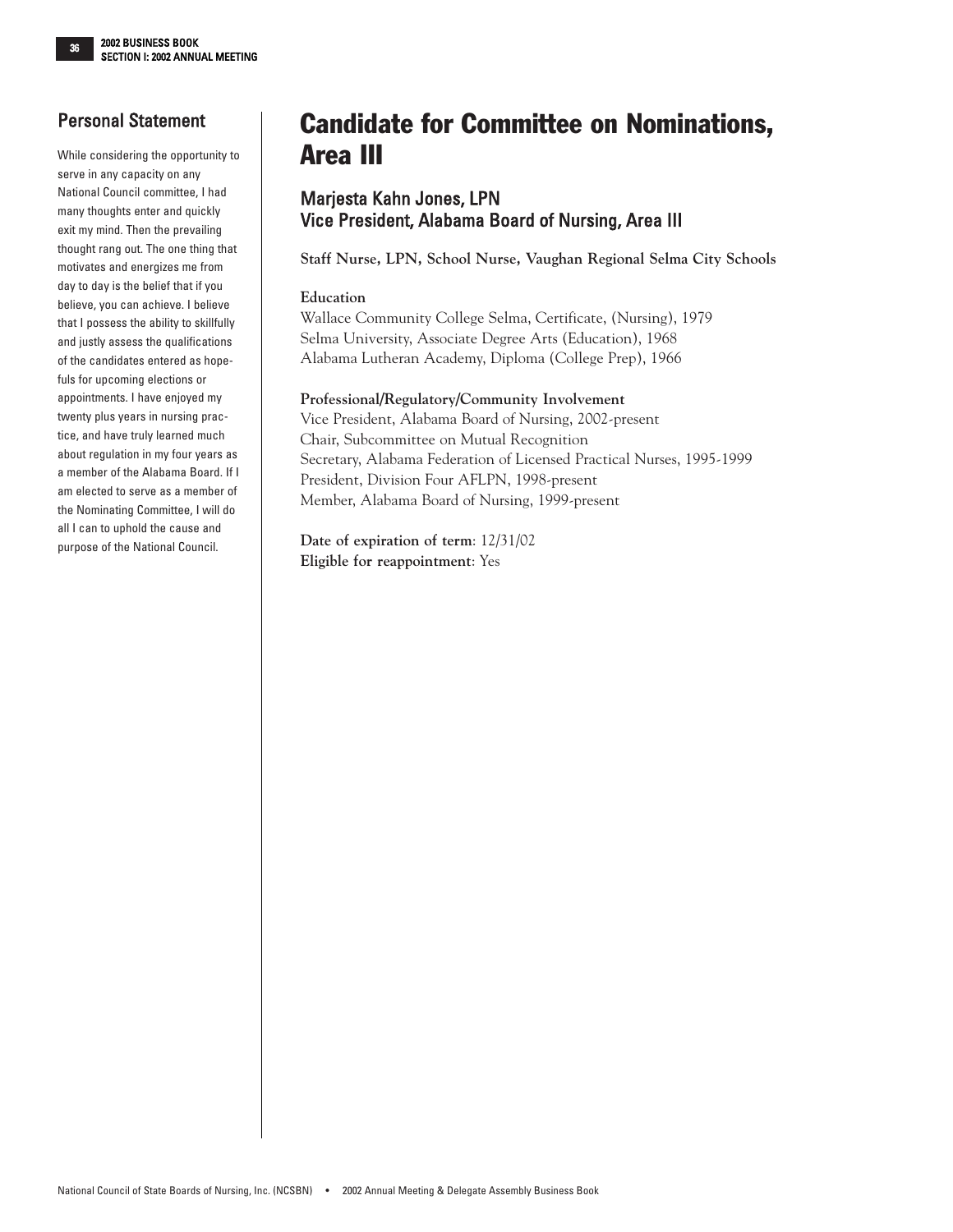# Candidate for Committee on Nominations, Area III

# Betty E. Sims, RN, MSN Associate Director, Education Division, Texas Board of Vocational Nurse Examiners, Area III

**Associate Director, Education Division, Texas Board of Vocational Nurse Examiners**

# **Education**

Corpus Christi State University (now TAMU-CC), MSN (Nursing), 1992 University of Maryland, BSN, 1988 Brackenridge Hospital School of Nursing, Diploma, 1969

### **Professional/Regulatory/Community Involvement**

Appointed to the Board of Vocational Nurse Examiners (BVNE) by Governor George W. Bush in 1995; served until December 2000; Vice President, 1999-2000 Committee member: Regulatory Day of Dialogue, 1998 - Area III Chair Vocational Nursing Section-Texas Community College Teachers Association, 1998-2000 Member Texas Association Vocational Nurse Educators, 1992-2000 Corresponding Secretary, 1993-1995

**Date of expiration of term**: NA **Eligible for reappointment**: NA

# Personal Statement

I strongly support the National Council's mission to lead in nursing regulation by assisting Member Boards to promote safe and effective nursing practice, as this is essential in today's health care environment. I bring the following skills mix to the National Council table: organization, creativity, technologic adaptability, awareness of strategic planning processes, familiarity with the Compact (as a participating jurisdiction), NCLEX-PN® testing procedures, and knowledge of current nursing concerns. As a former Board member, I bring knowledge of regulatory complexities to include processes, issues, and efforts at attaining consistency of actions. As a former program director, I bring knowledge of education issues. I anticipate using these skills to further the mission and goals of the National Council.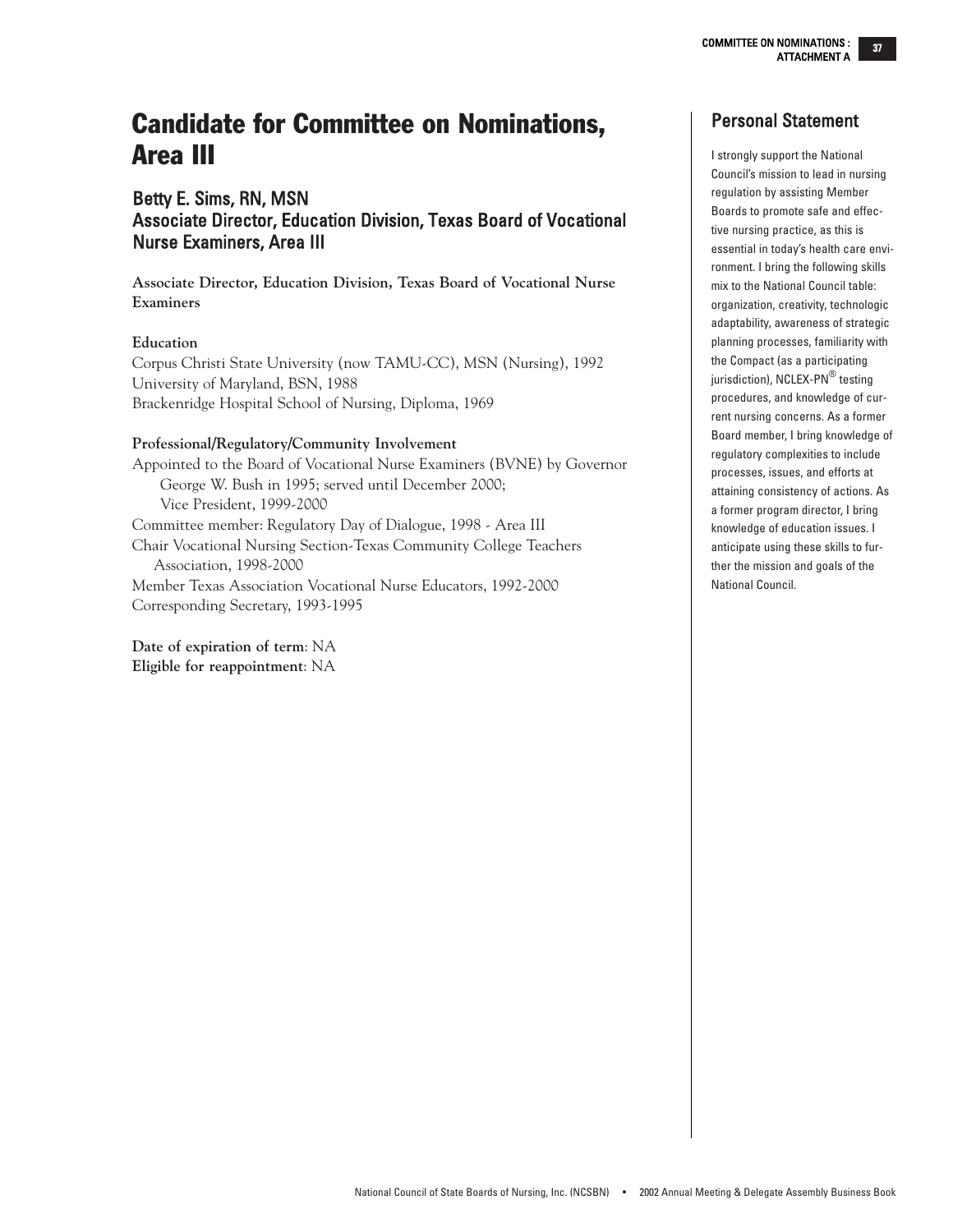# Personal Statement

The direction of the National Council at this period in history is of the utmost importance. The challenges that face us as regulators require a Board of Directors with vision, imagination, creativity, honesty and commitment to promoting the will of the Delegates in supporting the mission of public protection – goals I strive to achieve daily in both my personal and professional endeavors. These values have served as my framework in chairing the Committee on Nominations this past year. They once again represent the promise I make to you if you grant me the privilege to serve you for another term.

# Candidate for Committee on Nominations, Area IV

# R. Gino Chisari, RN, MSN Practice Coordinator, Massachusetts Board of Registration in Nursing, Area IV

**Practice Coordinator, Massachusetts Board of Registration in Nursing**

# **Education**

Salem State College, MSN (Nursing Education), 1996 Massachusetts College of Pharmacy & Allied Health, BSN (Nursing), 1990 MGH SOPH, LPN 1984

# **Professional/Regulatory/Community Involvement** NCSBN

Delegate Assembly Advisory Panel, 2001 Chair, Committee on Nominations, Area IV, 2001-2002 Massachusetts Board of Nursing, 2000-2001 Practice Coordinator, Massachusetts Board of Nursing, 2001-present Board of Directors Member, Massachusetts/Rhode Island League for Nursing (MARILN) 1995-1999 Co-chair, Program Committee for the MARILN, 1995-1999 Member, Nominations for the MARILN, 1995

**Date of expiration of term**: NA **Eligible for reappointment**: NA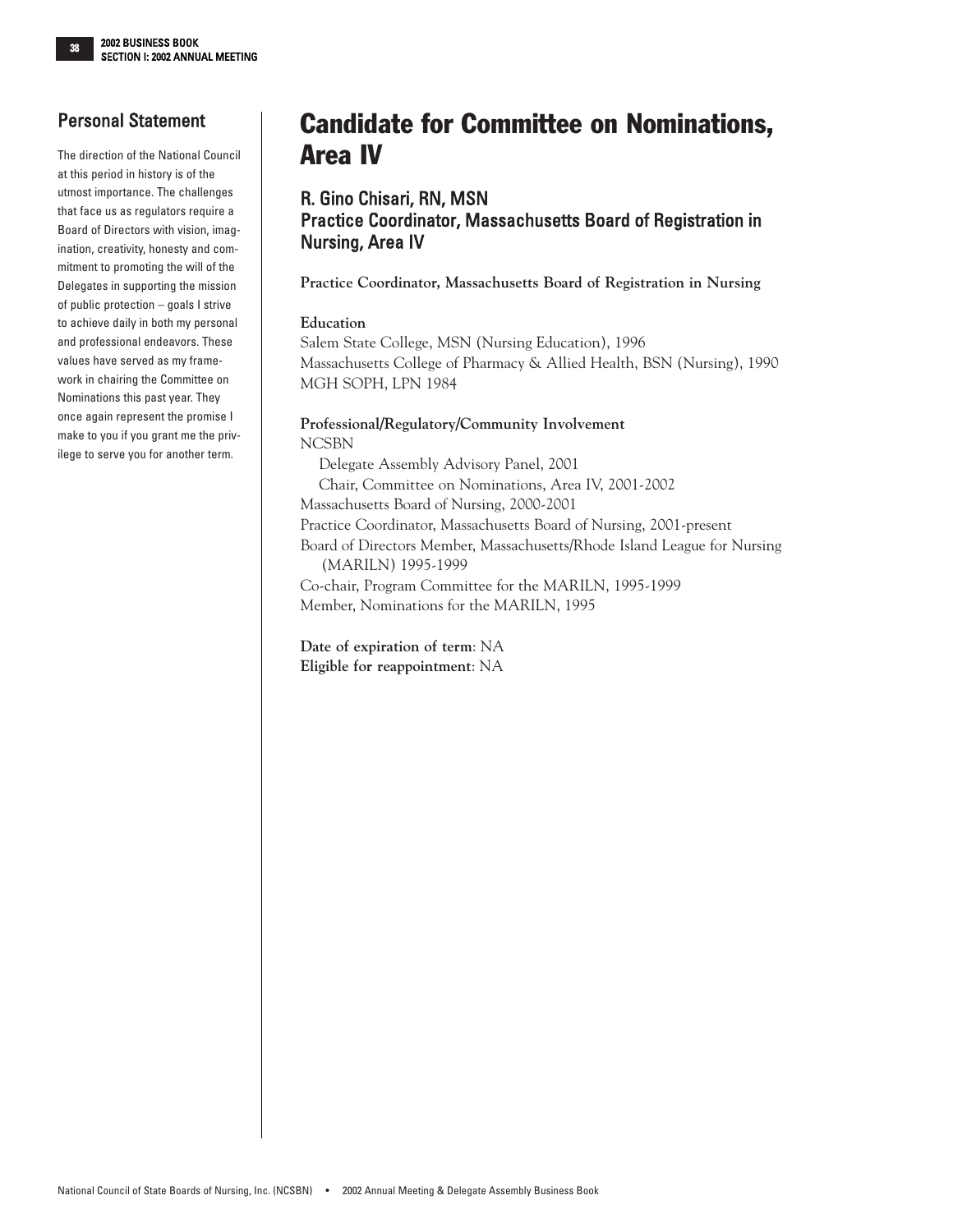# Candidate for Committee on Nominations, Area IV

# Maryjeanette (Jan) Monihan, RN, MEd Board Member, Delaware Board of Nursing Area IV

# **Retired**

# **Education**

Salisbury University, MEd, 1985 Wilmington College, BA-Psychology, 1977 Wilmington General Hospital School of Nursing, RN, 1957

# **Professional/Regulatory/Community Involvement**

Board of Nursing Chairman Practice Committee, 1997 Education Committee, 2000 ALSAM (medication by untrained personnel), 2000

**Date of expiration of term**: 8/5/04 **Eligible for reappointment**: No

# Personal Statement

I have a broad background in education and clinical nursing starting as a Certified School Nurse, instructor at Beebe School of Nursing and Wesley College.

When I wasn't an educator, I was practicing my expertise in the emergency room or critical care unit.

My nursing expertise has allowed me to teach EMTs at Delaware Fire School and CPR to the public.

Being appointed to the Delaware Board of Nursing, I am Chairman of the Practice Committee and this allows me to work on expanding the scope of practice of the RN and LPN.

A member of the Delaware Board of Nursing Education Committee allows me to participate in the standards of education for nurses.

A member of the ALSAM – a committee designed to develop criteria to protect the public in the administration of medications in unstructured facilities and possibly by unlicensed personnel.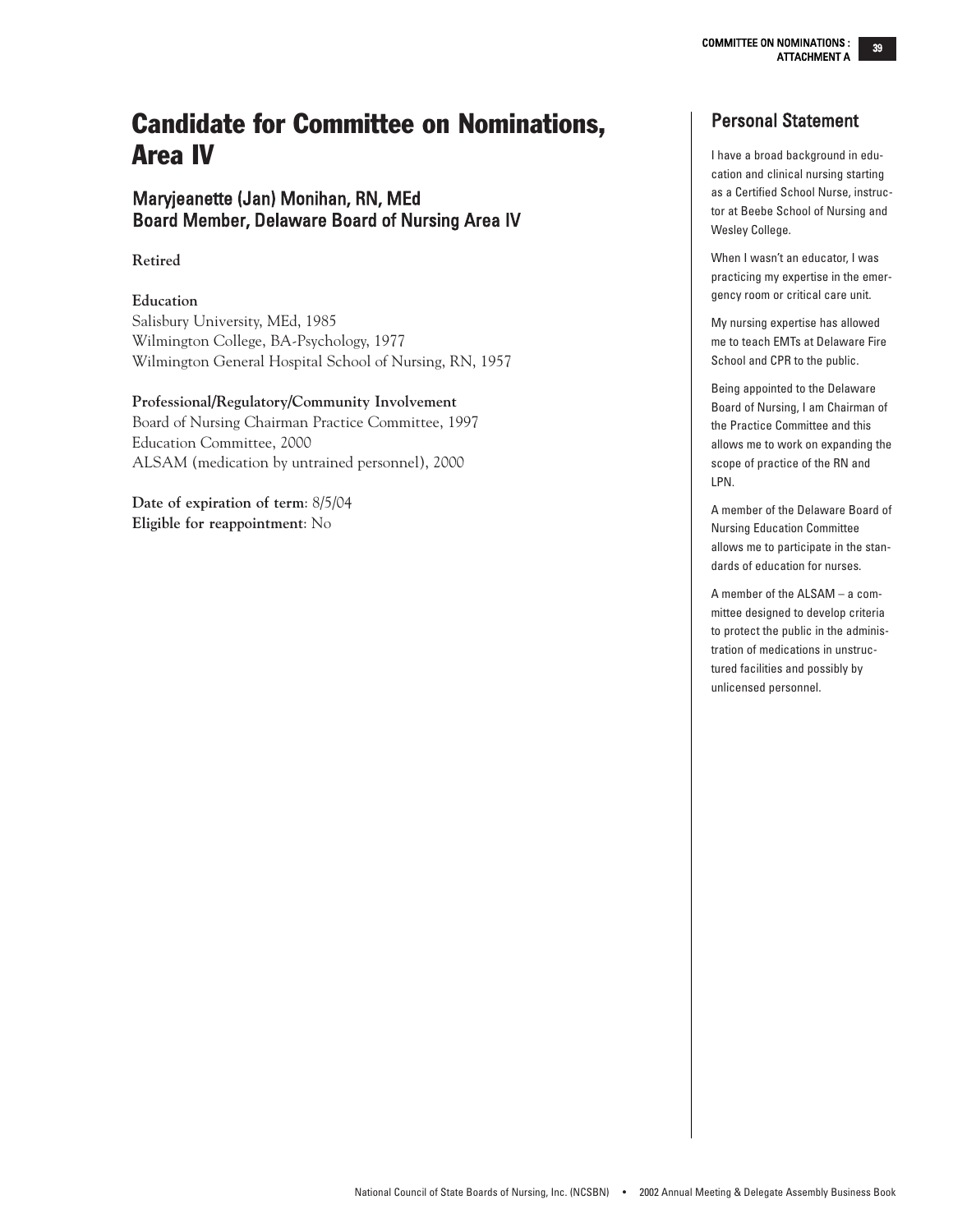#### Board Members

Jo Elizabeth Ridenour, President (Arizona)

Marcia Hobbs, Vice President (Kentucky)

Barbara Morvant, Treasurer (Louisiana)

Paula Meyer, Area I Director (Washington)

Deborah K. Johnson, Area II Director (North Dakota)

Mark Majek, Area III Director (Texas)

Iva Boardman, Area IV Director (Delaware)

Myra Broadway, Director-at-Large (Maine)

Deborah Burton, Director-at-Large (Oregon)

#### **Staff**

Kathy Apple, Executive Director

Christine Ward, Executive Office Relations/Meetings Manager

Legal Counsel Thomas Abram

# Report of the Board of Directors

# Focus on Strategic Planning

During the past year, the Board of Director's central focus has been the Strategic Plan. The Strategic Initiatives are used for one purpose only: to do a better job in assisting board members in their public protection role. It provides focus for their energy, helps ensure the entire organization is working toward the same goals, and helps us assess and adjust NCSBN's direction in response to a changing environment.

The strategic thinking has been a disciplined effort to produce decisions and an action that shape and guide what NCSBN is, what it does in meeting its mission, with a focus on the future. Twenty-two NCSBN committees and task forces assisted the Board in moving the organization toward achieving its strategic initiatives in the following categories: Nursing Competence, Regulatory Effectiveness, Public Policy, Information Technology, Governance & Leadership Development and Organizational Capacity. The Board met 10 times at NCSBN offices in Chicago, IL; Washington, DC; and Seattle, WA; and used telephone/ video conferencing as well.

# Collaboration With External Organizations

NCSBN hosted a meeting with the American Nurses Association (ANA) in February 2002. The NCSBN Board met with Linda Stierle, chief executive officer, and Patricia Underwood, vice president, of the American Nurses Association to discuss current projects and future partnerships based on the missions of each organization.

NCSBN President Joey Ridenour and Executive Director Kathy Apple met with the Board of Directors of the American Association of Colleges of Nursing (AACN) on January 30, 2002.

On June 24, 2002, President Ridenour and Executive Director Apple attended the Canadian Nurses Association (CNA) annual meeting in Toronto and met with CNA President-Elect Rob Calnon and Executive Director Lucille Auttrey.

NCSBN attended the following meetings:

- CLEAR 2001 Annual Conference, San Antonio, TX *(September 2001)*
- National League for Nursing (NLN) Education Summit, Baltimore, MD *(September 2001)*
- National Federation of Licensed Practical Nurses (NFLPN), Las Vegas, NV *(October 2001)*
- American Association of Colleges of Nursing (AACN) Fall Semiannual Meeting, Washington, DC *(October 2001)*
- National Student Nurses' Association (NSNA) Annual Midyear Conference, Reno, NV *(November 2001)*
- National Organization for Associate Degree Nursing (NOADN) Convention, Chicago, IL *(November 2001)*
- Citizen Advocacy Center (CAC) Annual Meeting, Philadelphia, PA *(November 2001)*
- National Federation for Specialty Nurses Organization (NFSNO)/National Organization Liaison Forum (NOLF) Joint Meeting, Salt Lake City, UT *(November 2001)*
- Federation of Associations of Regulatory Boards (FARB) Annual Forum, Las Vegas, NV *(February 2002)*
- American Association of Colleges of Nursing (AACN) Spring Annual Meeting, Washington, DC *(March 2002)*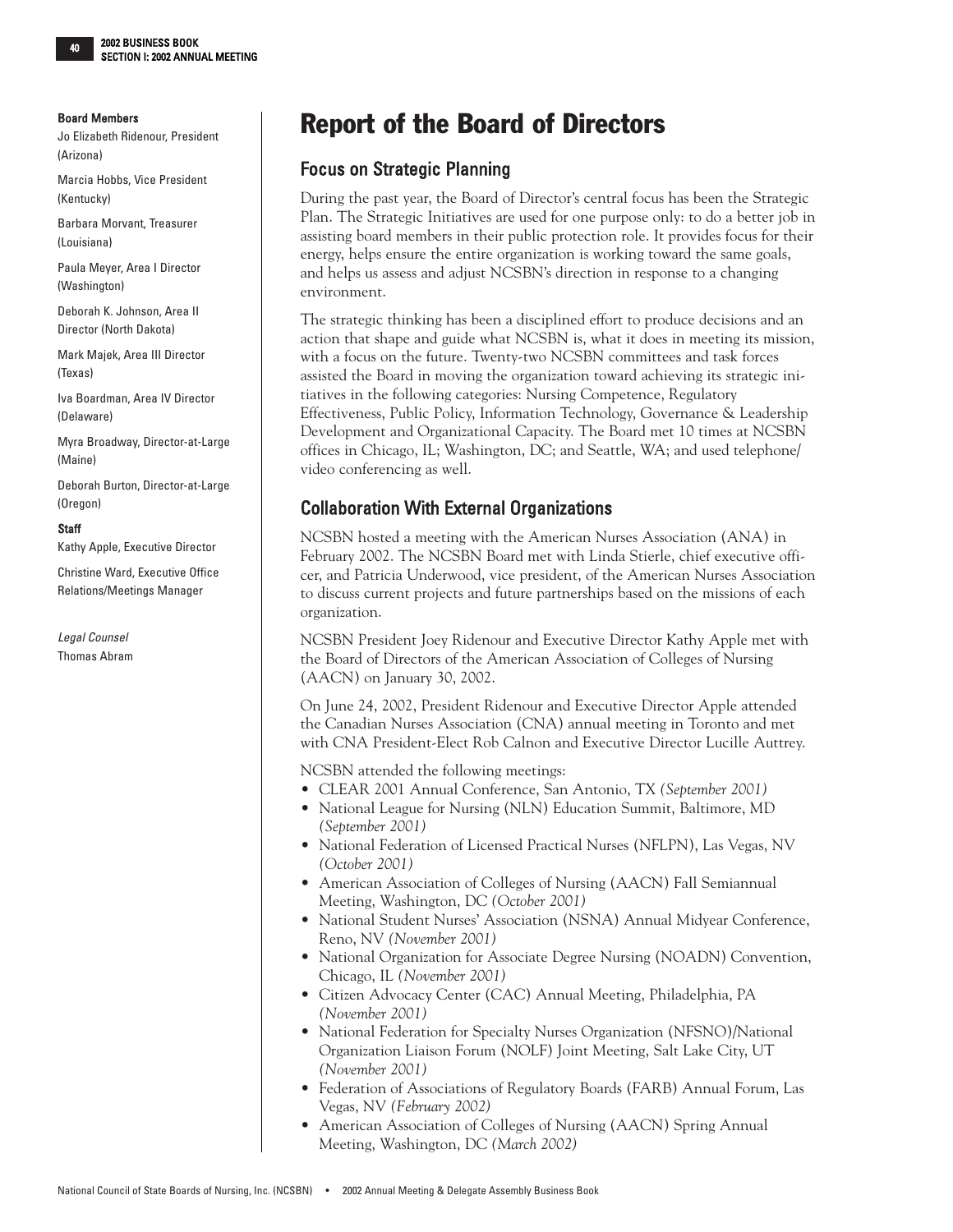- National Student Nurses' Association (NSNA) Annual Convention, Philadelphia, PA *(April 2002)*
- American Organization of Nurse Executives (AONE) Annual Meeting, Orlando, FL *(April 2002)*
- Federation of State Medical Boards (FSMB) Annual Meeting, San Diego, CA *(April 2002)*
- Nursing Practice & Education Consortium, Indianapolis, IN *(May 2002)*
- National Association of Boards of Pharmacy (NABP) Annual Meeting, Phoenix, AZ (*May 2002)*
- Association of State and Territorial Directors of Nursing, Charleston, SC *(May 2002)*
- American Telemedicine Association Annual Meeting, Los Angeles, CA *(June 2002)*
- Canadian Nurses Association Annual Meeting, Toronto, Canada *(June 2002)*
- American Nurses' Association (ANA) Biennial Convention, Philadelphia, PA *(June 2002)*

# Report of Motions by the Board of Directors

# Annual Meetings

- The Board approved Julia Von Haam with Peachtree Parliamentarians to provide parliamentary services for the 2002 Annual Meeting.
- The Board approved a \$400 registration fee for members (the same as last year) and a \$500 registration fee for non-members for the 2002 Annual Meeting.
- The Board agreed to co-host the Board of Director's Reception at the 2002 Annual Meeting to provide an opportunity for the candidates to meet with the membership.
- The Board approved reimbursement for the Member Board president who will facilitate the "Building Bridges" session at the 2002 Delegate Assembly. The chosen facilitator will receive one night's lodging and expenses for the day of the session.
- The Board approved the recommended revisions to the Standing Rules of the Delegate Assembly as proposed by the Bylaws Committee.
- The Board discussed the elections process and reviewed pros & cons of computerized voting and paper ballots. To improve the cost effectiveness as well as efficiencies of the flow of the delegate assembly business, paper balloting was approved for the 2002 Delegate Assembly elections. The Board will review the elections procedure annually.
- The Board approved selection of the Kansas City Marriott Downtown as the site for the 2004 Annual Meeting.

# APRN

- The Board approved the second-generation criteria for evaluation of advanced practice certification exams, which include new requirements for accrediting agencies.
- The Board moved to recommend the Revision of the Alternative Mechanism Element of the Uniform *Advanced Practice Registered Nurse Licensure/Authority to Practice Requirements* and place on the business agenda of the 2002 Delegate Assembly.
- The Board approved the process for implementing the National Council's APRN Certification Examination Review Program based on the recommendations of the Advanced Practice Task Force. The Board also approved the American Board of Nursing Specialties (ABNS) as a participating accrediting agency for NCSBN's APRN Certification Examination Review Program.

# Meeting Dates

- August 11, 2001, Post DA Meeting, Philadelphia, PA
- August 31, 2001, Chicago, IL
- September 3, 2002 (telephone conference call)
- October 2-3, 2001, Chicago, IL
- November 10, 2001, Washington, DC
- January 23-25, 2002, Chicago, IL
- March 3 & 7, 2002, Pre/Post Midyear Meeting, Chicago, IL
- May 1-3, 2002, Chicago, IL
- June 25-26, 2002, Seattle, WA
- August 11, 2002, Long Beach, CA

# **Attachments**

A. Annual Progress Report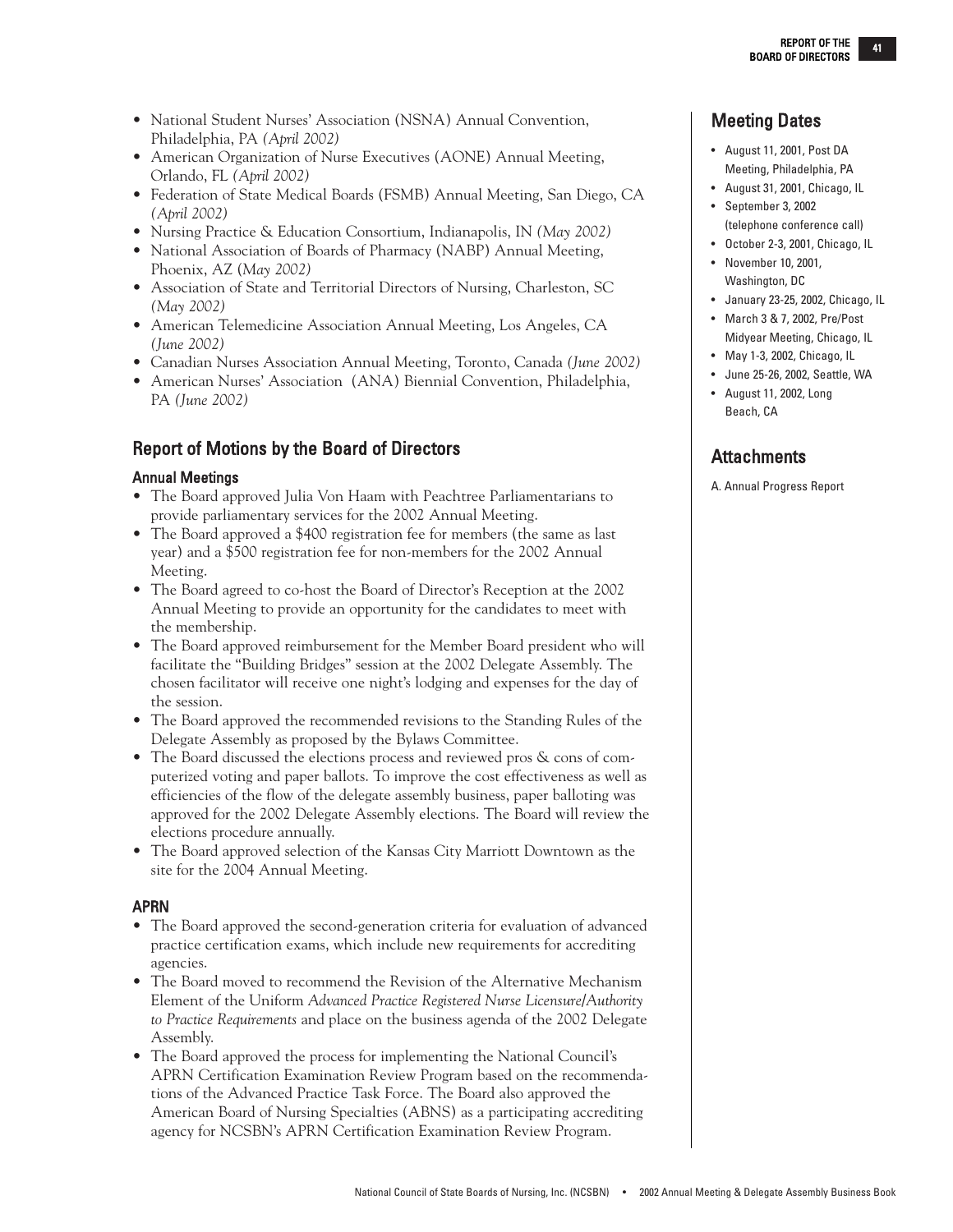# Highlights of FY02: Executive Summary of Progress Report

The following is a summary of the annual Progress Report, which is included as Attachment A. The Progress Report is a detailed account of all NCSBN activity through the year and is compiled by category as outlined in the NCSBN Strategic Plan.

# Nursing Competence

The transition from Chauncey to Pearson Professional Testing (VUE) was carefully monitored and Testing Services provided routine communication to membership about the activity and progress. Activities included continuation of the transition newsletter, monthly meetings with test vendors, transfer of test questions, historical candidate data, alpha and beta site testing, revision of the Candidate Bulletin during all test phases, and establishment of the NCLEX® Unofficial Quick Results Service contract. As part of the test service transition, Testing Services Department (in coordination with Pearson,) developed the NCLEX Administration Web site to replace the current Member Board Office System (MBOS).

At the forefront of Testing Services activity was development of a recommendation for the Board of Directors regarding international administration of the NCLEX examinations. Other internationally focused activity also took place, such hosting information sharing session with representatives from Japan and Singapore and researching language competency examinations relating to nurse licensure

In addition, Testing Services completed an internal security audit of the NCSBN offices and several recommendations from the report have been or will be implemented. In addition, procedures were continued on page 43

- The Board approved a position paper on the regulation of advanced practice nursing.
- The Board approved the continuation of an APRN Task Force to monitor progress of the implementation of these initiatives for a two-year term.
- The Board approved endorsement of the "White Paper for Consortium of Quality Nurse Practitioner Education," which endorses the need for uniform standards in nurse practitioner education and a specific method for nurse practitioner program evaluation aimed at the integration of standards within nationally recognized accreditation processes for nursing education.

# Celebrations and Member Recognition

- The Board approved the Women in Military Museum as the site for the 25th Anniversary Gala Celebration to be held in conjunction with the 2003 Delegate Assembly.
- The Board approved a budget for the 25th Anniversary Planning Advisory Panel resource projections and budget for the 25th Anniversary celebration.
- The Board approved commissioning a painting to commemorate the 25th anniversary celebration.
- The Board approved the  $25<sup>th</sup>$  Anniversary Panel's attendance at the  $25<sup>th</sup>$ Anniversary Luncheon and Gala celebration; the cost will be included in the 2003 budget.
- The Board approved revisions to the Awards Program and Nomination Form.
- The Board approved additions to the opening and closing ceremonies of the 2002 Delegate Assembly. The Board approved former NCSBN President Sharon Weisenbeck to preside over the Awards Ceremony and the Board of Directors president will induct the new officers.

# Competency Issues

- The Board reviewed and approved comments for the July 2001 interim report, "International Competencies for the Generalist Nurse," for which the International Nursing Center of the American Nurses Association sought comment from NCSBN and six other American nursing organizations. The Center's goal is to "clarify the role of nurses and to guide future mutual recognition agreements and multi-country licensure programs." The Board directed that NCSBN continue ongoing collaborative efforts related to international competencies.
- The Board approved endorsement of the *National Consensus-Based Core and Specialty Competencies for Primary Care Nurse Practitioners.*
- The Board approved endorsement of the Alliance for Accreditation's *Distance Education Statement*.

## Foreign Nurse Issues

- The Board developed a position statement regarding the credentialing of foreign nurse graduates to provide support to Member Boards' roles in the credentialing of foreign nurse graduates and to provide a basis for response to federal legislation proposing changes to immigration laws.
- The Board approved the position statement regarding foreign nurse immigration and directed that future positions on federal, foreign nurse immigration legislation be consistent with the approved position statement.
- The Board approved the formation of the Foreign Nurse Issues Subcommittee and extended it through fiscal year 2003.

## Governance and NCSBN Activities

• The Board completed appointment of volunteers to committees, assigned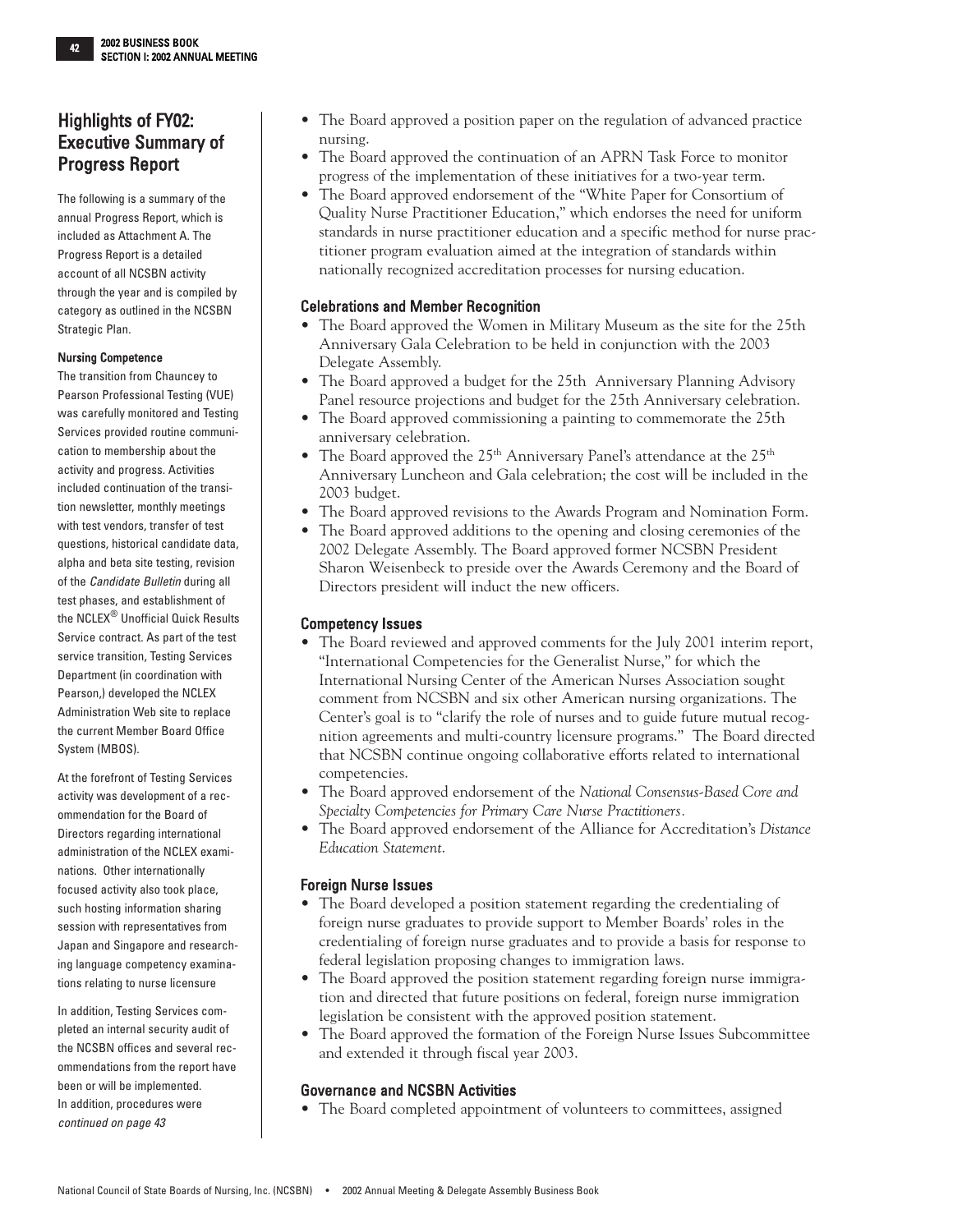Board Members as liaisons to each committee, and approved the 2001-2002 committee charges.

- The Board approved the tactics for 2002 supporting the NCSBN 2002-2004 Strategic Plan.
- The Board discussed past requests for legal assistance from Member Boards
- citing a 1987 request regarding entry into practice and a disciplinary case in the 1990s. A motion was made that NCSBN provide an amicus brief in support of the North Dakota Board of Nursing case regarding "bedmakers" and the determination of what constitutes nursing practice.
- A motion was approved to respond to a *Nurseweek* article on licensure to clarify principles of licensure and the NCLEX® examination as it relates to regulation. However, after Board President Joey Ridenour and Executive Director Kathy Apple had a telephone conference call with new AACN President Kathy Long and Executive Director Polly Bednash to discuss issues of mutual concern, it was agreed to collaborate on a joint statement regarding the NCLEX examination and the role of licensing in public protection. A followup meeting was held in May.
- The Board approved the job description for a full-time Director of Education position.
- The Board approved a revised job description for the position of Executive Director and performance targets.
- The Board approved the Employee Conflict Resolution Process for inclusion in the NCSBN personnel policy manual.
- The Board approved the FY02 budget as amended to include the submitted budget plus 25th Anniversary costs this year and costs for the Director of Education position.
- The Board accepted the quarterly financial reports and directed that they be available to the membership on the Members-Only Web site.
- The Board accepted the FYO1 audit for the period ended September 30, 2001, and approved the accounting firm of Thomas Havey LLP to conduct the audit for the fiscal year ending September 30, 2002.
- The Board reaffirmed Policy 11.6, *Investments*.
- The Board approved a business plan for extending the existing NCSBN electronic educational product line to generate additional revenue.
- The Massachusetts Board of Nursing owed NCSBN money due to the bankruptcy of a third-party test vendor, and the auditors recommended the debt be paid. The Board moved to accept a written agreement from the Massachusetts Board of Nursing to collect the amount of money owed and establish a payment plan and time period.
- The Board approved the outsourcing of the Member Board Needs Assessment Survey with Research USA, Inc.
- The Board approved text for the annual report and directed that the mailing list be broadened and identified minor edits to sections within the report.
- The Board approved negotiation for an office space lease on the 29th floor at 111 East Wacker Drive in Chicago, where the NCSBN corporate office will be relocated.

# Information Technology and Nursys™

- The Board discussed the request from a Member Board regarding payment of verification data fees for Nur*sys™* back to Member Boards. The Board recommended that the issue of incentives for Nur*sys* data sharing be discussed with executive officers at the Midyear Meeting.
- A request of the Massachusetts Board of Registration in Nursing to outsource its licensure function utilizing Nur*sys* per Nur*sys* policies 1.5(B) and 2.6(C) was approved.

developed for protection of NCSBN trademark enforcement and copyrighted materials. Analysis on the time limits for the NCLEX examination procedures and testing time are being conducted. New reports and revised formatting of existing reports improved efficacy of reports. Many improvements were made to materials on the Web site with regard to Testing Services, including improved navigation, posting of the test plans for free download. The Item Development Program was enhanced with different activity such as revised operational definitions for item coding and the creation of an item writer and reviewer manual. Testing Services has also moved forward with production of an NCLEX video.

Research Services hosted a Job Analysis Methodology Think Tank of outside panelists and members of the research and testing departments was held in November to ensure continuous quality improvement for both the RN and LPN/VN Job Analyses. Employers of newly licensed nurses were surveyed to discover the skills needed by new graduates for entry-level practice and the capability of newly licensed nurses to perform those skills. The findings are significant and have been published. In addition, a Practice and Professional Issues (PPI) survey was conducted and findings were published. Analysis of the Nurse Aide Practice Analysis pilot study conducted. Progress was also made on the longitudinal study of post-entry competence.

#### Regulatory Effectiveness

Much was done in this area to assist Member Boards in their public protection role. The Commitment to Excellence project completed pilot testing, finalized tools, and developed a plan for an ongoing quality improvement system called the System of Performance Measurement, which will be presented on the education day continued on page 44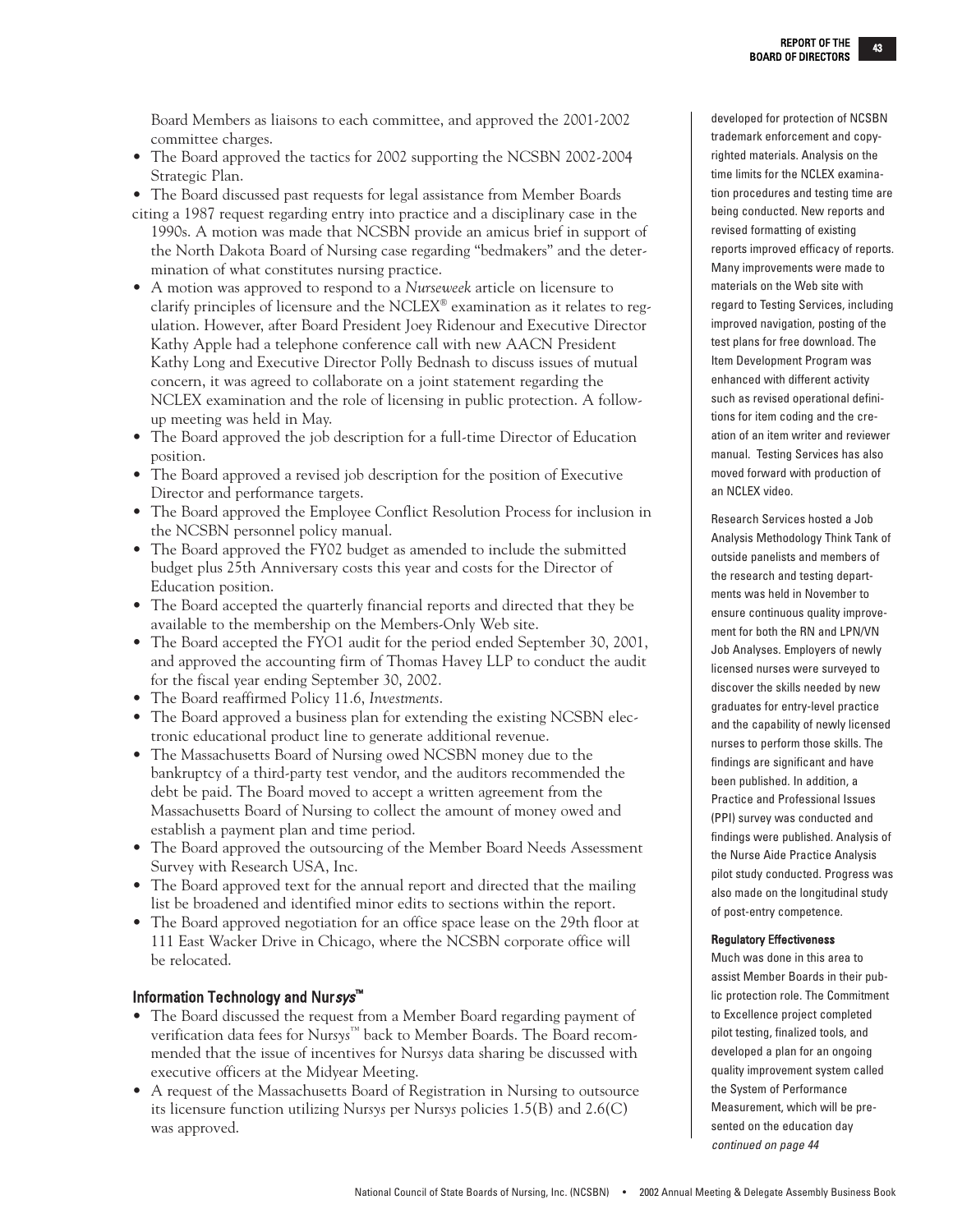preceding Delegate Assembly. Continued progress was made in working with external organizations. For example, staff attended CAC, FARB and CLEAR meetings to dialogue with other regulatory boards. NCSBN continues participation with the Practitioner Remediation and Enhancement Partnership (PREP). The APRN Task Force met with the following organizations throughout the year: American Nurses Credentialing Center (ANCC), Commission of Collegiate Nursing Education, National League for Nursing Accrediting Commission, American Nurses Credentialing Center, and the dean of Columbia University.

The draft of TERCAP Coding

Protocol was completed as part of the Practice Breakdown Research Task Force activity. The elements were shared with the Disciplinary Curriculum Advisory Panel as a resource to use in the development of investigator checklists (for different types of allegations). Information packets about the Practice Breakdown Research project were distributed to all Member Boards. Inclusion of standardized discipline terminology was part of the discussions of both the Models Revision Subcommittee and the Disciplinary Curriculum Advisory Panel. The new Education Consultants Network held monthly teleconferences to discuss explored current state initiatives to develop formal preceptorship or mentorship programs, discussed indicators of quality education, discussed the NCLEX pass rate study, and dialogued with NLNAC regarding accreditation rules and practices.

Review and recommendations for revisions to the Model Nursing Practice Act and Model Rules were completed by PR&E Committee and approved by the Board of Directors for recommendation to the 2002 Delegate Assembly. The PR&E continued on page 45

- The Board approved public access to Nur*sys* according to the limits identified by individual states' agreements and approved charging an appropriate fee.
- The Board approved the revision to Nur*sys* policies 2.1, *Accuracy of Data*, and 1.2., *Definitions.*
- To address the desire of Member Boards to have data updated more frequently, the Board directed staff to develop a transition plan, the Finance Committee to review a vendor proposal and submit findings to the Board, and staff to begin negotiations for renewing the contract with the current vendor. At the following meeting, the Board approved a new, 24-month contract with Donnelley Marketing for data collection services and for development of an RFP to establish in-house data collection for Nur*sys*.
- The Board approved the proposed budget for the Information Technology Summit to be held in Tempe, Arizona, in July 2002. The Board also approved funding for the Nur*sys* Advisory Panel to attend the IT Summit.

# Leadership

- The Board approved the slate of candidates prepared by the Committee on Nominations for consideration by the 2002 Delegate Assembly.
- The Board approved reimbursement of travel expenses to Delegate Assembly for the two continuing members of the Committee on Nominations.
- The Board approved development of future Member Board Leadership and Mentorship Programs as presented by the Member Board Leadership Task Force.
- The Board approved the proposal for educational programs for Member Boards that include an advanced regulatory curriculum. The education programs will be developed to fulfill project work for nursing graduate credit.

# Nurse Licensure Compact

- The Board approved assessing a fee to NLCA members of \$3,000 per year for secretariat service payable beginning October 1, 2002.
- The Board approved the proposed APRN Compact for consideration by the 2002 Delegate Assembly. The Board also approved the continuation of the APRN Compact Development Subcommittee in fiscal year 2003.
- The Board approved a one-day strategic planning session for five members of the NLCA to be held in Chicago.

# Nursing Practice

- The Board approved a response to the Nursing Practice and Education Consortium's (N-PEC) "Vision 2020" statement, with formal comment rather than endorsement, reflecting NCSBN's neutral position consistent with the Delegate Assembly 1986 Resolution on Entry into Practice and the current NCSBN Mission and Strategic Plan.
- The Board approved the 2002 revisions to the *Model Nursing Practice Act* for consideration by the Delegate Assembly.
- The Board approved the proposed *2002 Model Rules/Regulations, Chapter Five, Nursing Education* for consideration by the 2002 Delegate Assembly.
- The Board approved the recommendation that the 2002 Delegate Assembly adopt the PERC Task Force Action Plan.
- The Board discussed and approved the proposed *Discipline Resource Plan.* In addition, the Board approved a request for the appointment of a Discipline Task Force as a special committee for FY 2003-2004 to assist in the implementation of the plan.

# Public Policy

• The Board sent a letter to the Centers for Medicaid & Medicare Services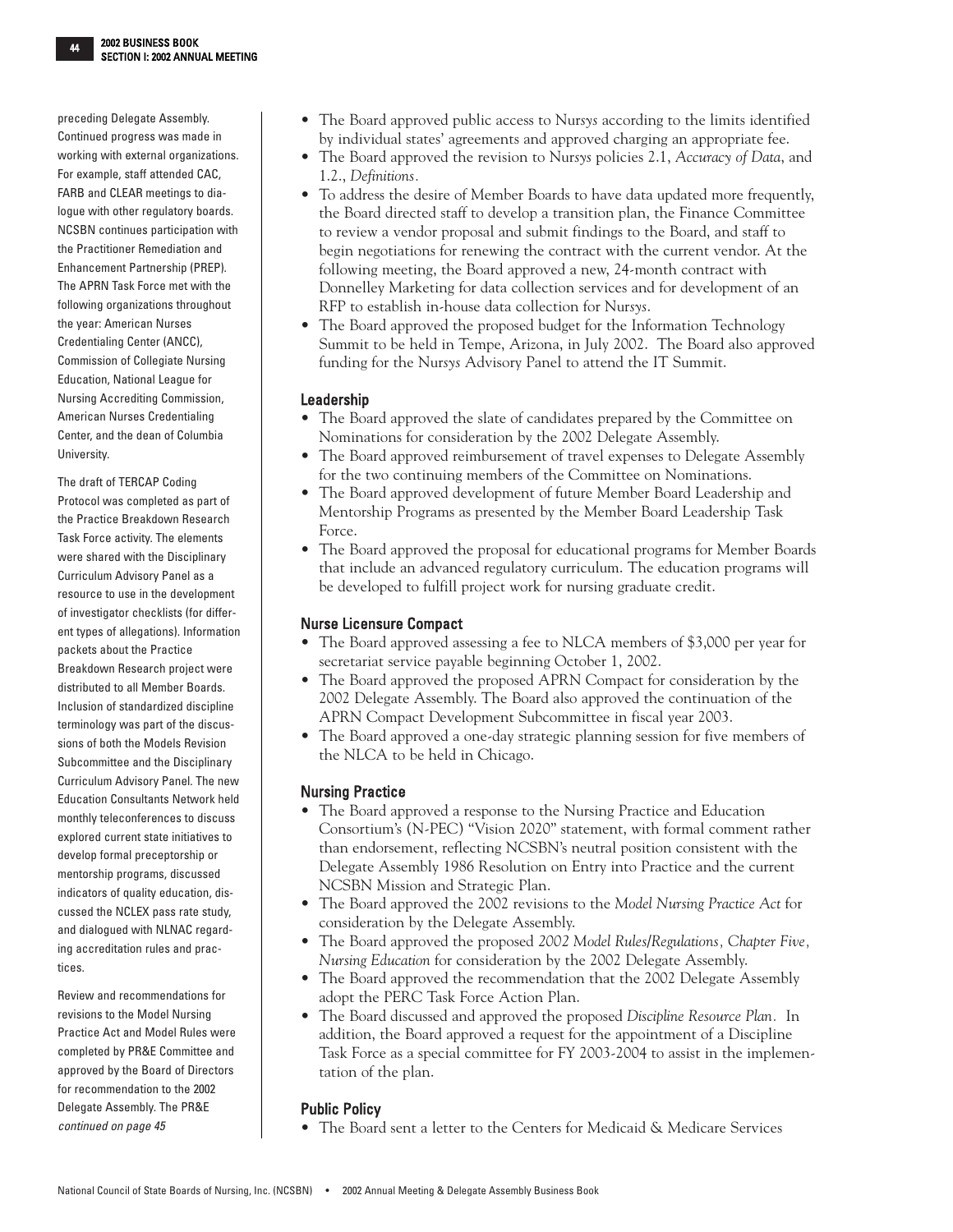(CMS) in September supporting the January 18, 2001, proposed rule that defers to states in the matter of health care professional regulation.

- The Board approved the Emergency Nurses Association (ENA) request to endorse the consensus document "Americans for Nursing Shortage Relief" (ANSR). The Board asked that ANSR consider the NCSBN "Nursing Shortage Statement," and that the NCSBN endorsement highlight the need for protecting the public.
- The Board reviewed the purpose and mission of the Council of State Governments (CSG) and approved joining the Council at the Association Member level for a one-year period. A review CSG benefits will be done after one year.
- The Board approved the review of testimony for public comment to the Funding Allocation Project regarding Title VIII funds for registered nurses with suggested changes.

# Regulatory Effectiveness

- The Board approved the adoption of the Commitment to Excellence System of Performance Measurement (SPM), an accompanying manual to be distributed to Member Boards in August 2002, and the creation of a committee to oversee the SPM.
- The Board approved a plan for an Institutes of Medicine (IOM) and error reduction educational summit in the fall of 2002.

# Research in Regulation

- The Board approved the research proposal "Post-Entry Competencies" and encouraged seeking funding from outside sources.
- The Board approved distribution of the employer survey to gather comprehensive data regarding entry-level practice directly from employers.
- The Board approved Policy 10.5 (*Policy for Distribution of Research Data* and renamed the policy *Distribution of Research Findings).* The Board also approved the research findings publicity plan. The Board directed that future dissemination of research findings include a reasonable charge to offset costs but one that does not discourage dissemination and that follows the current policy for fees and publications, including a market analysis.
- The Board approved the NCSBN Practice Analysis Research Agenda as amended with additional funds for the Job Analysis Think Tank, a two-day meeting to ensure continuous quality improvement for both the RN and LPN Job Analyses.
- The Board approved additional financial resources to implement the FY02 Practice Breakdown Research Project.

# Testing Services

- The Board approved replacements to the Item Development Program's Panel of Judges to cover responsibilities of panelists who resigned due to travel concerns.
- The Board approved modification of Board of Director Testing Policy 15.16, extending the registration length to 365 days beginning October 1, 2002.
- The Board approved the April 1, 2002, NCLEX-PN Passing Standard as -0.4700 logits.
- The Board approved notification to all jurisdictions of Education Program NCLEX Pass Rates data at the Executive Officer network.
- The Board approved reducing seating capacity at Pearson Professional Centers from eight seats to four in Saipan, American Samoa and the U.S. Virgin Islands, and approved the creation of a four-seat center in the upper peninsula of Michigan.

Committee also developed and distributed a distance education survey, conducted a survey of members about regulatory requirements and practices concerning distance education, and will develop strategies pertaining to formal preceptorship programs. In addition, the criteria for certification programs was completed by the APRN Task Force and approved by the Board of Directors. The Board also approved the process for implementing the National Council Certification Examination Review Program. Another recommendation for Delegate Assembly that was completed this year is the APRN Compact.

#### Public Policy

NCSBN played an active role in the public policy arena with the goal of making an impact on public protection through policy development and discussion. One of the highlights is the plan for a patient safety summit regarding recent Institute of Medicine (IOM) reports, national initiatives, and patient safety implications for regulatory bodies to be held in conjunction with the 2002 Citizen Advocacy Center annual meeting. Emergency preparedness initiatives at state and federal levels were begun with the focus on how initiatives may influence nurse licensure and public protection. NCSBN provided critical feedback on the Alliance on Accreditation Distance Education Statement based on review by the PR&E Committee. An exciting and forward-thinking project from Research Services is the evaluation of census and HRSA data (from the NNSS survey) to project future workforce supply and demand. Analysis of trends related to the recruitment of foreign nurses included development of a PR&E Subcommittee on Foreign Nurse Issues, monitoring of federal legislative and regulatory proposals, and identification of priority regulatory issues in this area. continued on page 46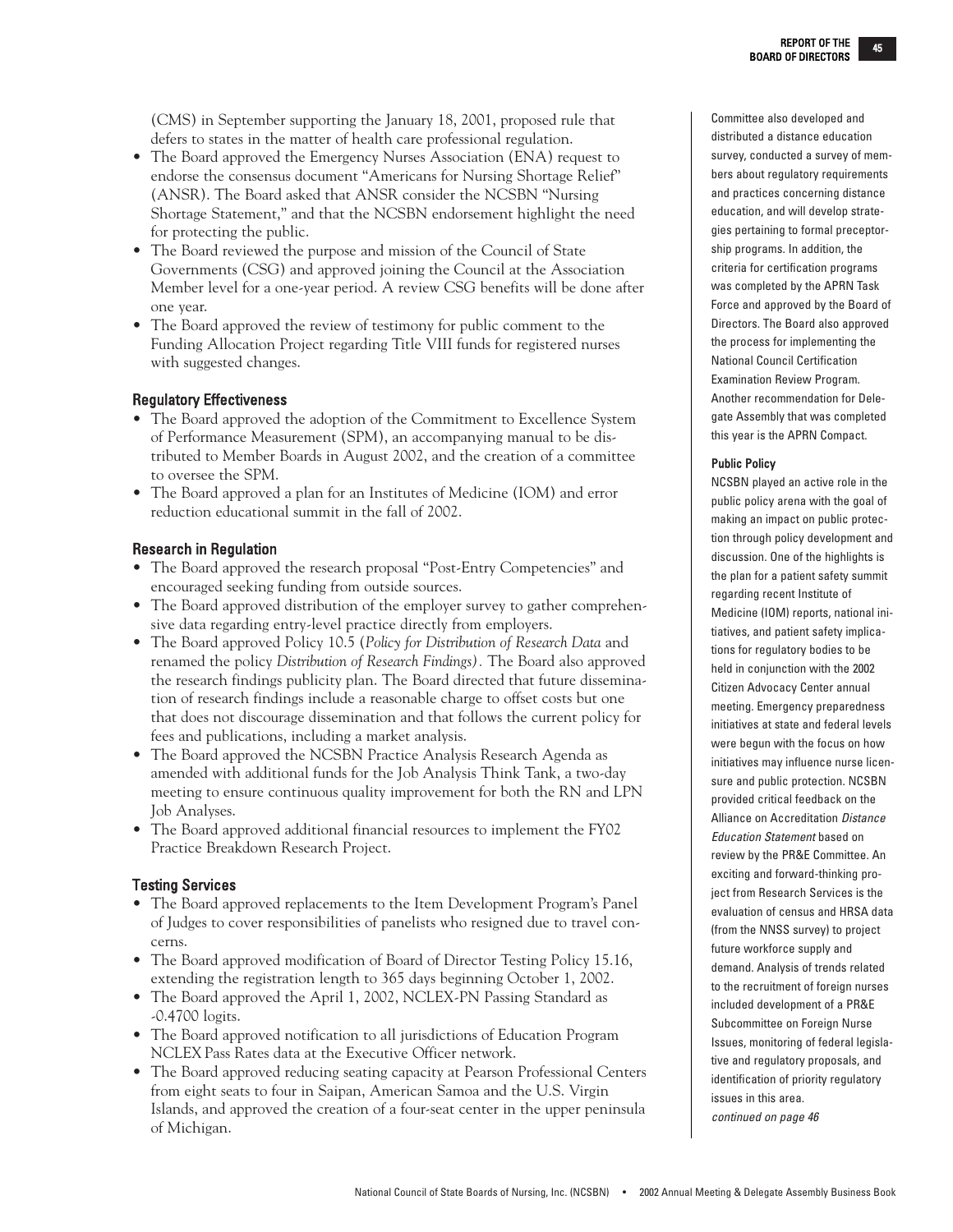Periodic, standardized 'alerts' are being disseminated electronically to the membership, and they include analysis and review of mission-relevant federal legislation and regulation to help keep members abreast of key legislative proposals. Participation with external organizations and stakeholders also allowed NCSBN an opportunity to participate in discussion, review white papers and letters to congressional members, and present on issues surrounding public protection issues.

NCSBN's focus on improving collaboration among practitioners, educators, regulators and consumers continued. The PERC Task Force completed its action plan for enhancing congruence among practice, education and regulation, and the plan is being presented to Delegate Assembly.

#### Information Technology

Information Technology made many improvements to the technology infrastructure among members, NCSBN and service providers. Computer equipment and servers were replaced, consolidated or updated as appropriate to accomplish this goal. The department also implemented VLans (six logical groups of system for enhanced performance and security). Member Boards in Puerto Rico and the U.S. Virgin Islands received on-site support including installation of NCSBN-owned computers and ancillary hardware and software. The new iMis association membership software was installed and analyzed and data migration began. To strengthen security, firewalls were replaced and steps were taken to implement VPN for remote network access for staff. Examples of projects to enhance user support include updating of various user manuals and documentation including the Nursys user manual. The user community was surveyed for technology and training requirecontinued on page 47

- The Board approved the NCLEX Quick Results Service Contract with Pearson/VUE beginning October 1, 2002.
- The Board accepted recommendations from the security audit report and authorized Testing Services staff to purchase requested materials currently within budget. The Board also directed staff to implement criminal background checks of staff.
- The Board adopted recommendations to request a contract amendment with test service for purposes of international administration of the NCLEX Examination.

# Testing Services Transition

- The Board approved the Test Service Transition Contingency Plan. The Board also approved continued monitoring of Chauncey transactions during the transition and, if there is a need, conduct an audit.
- The Board approved an examination price discount, a travel voucher and free, one-time candidate access to the NCLEX Unofficial Quick Results Service to recruit candidates to participate in the Beta testing phase.
- The Board approved the VUE Financial Agreement as an additional letter of understanding to the NCSBN-VUE Test Services Contract. The approved amendment created a cost savings for NCSBN in regard to the transition of carry-over registrants from Chauncey.
- The Board approved a contingency agreement with The Chauncey Group and Prometric.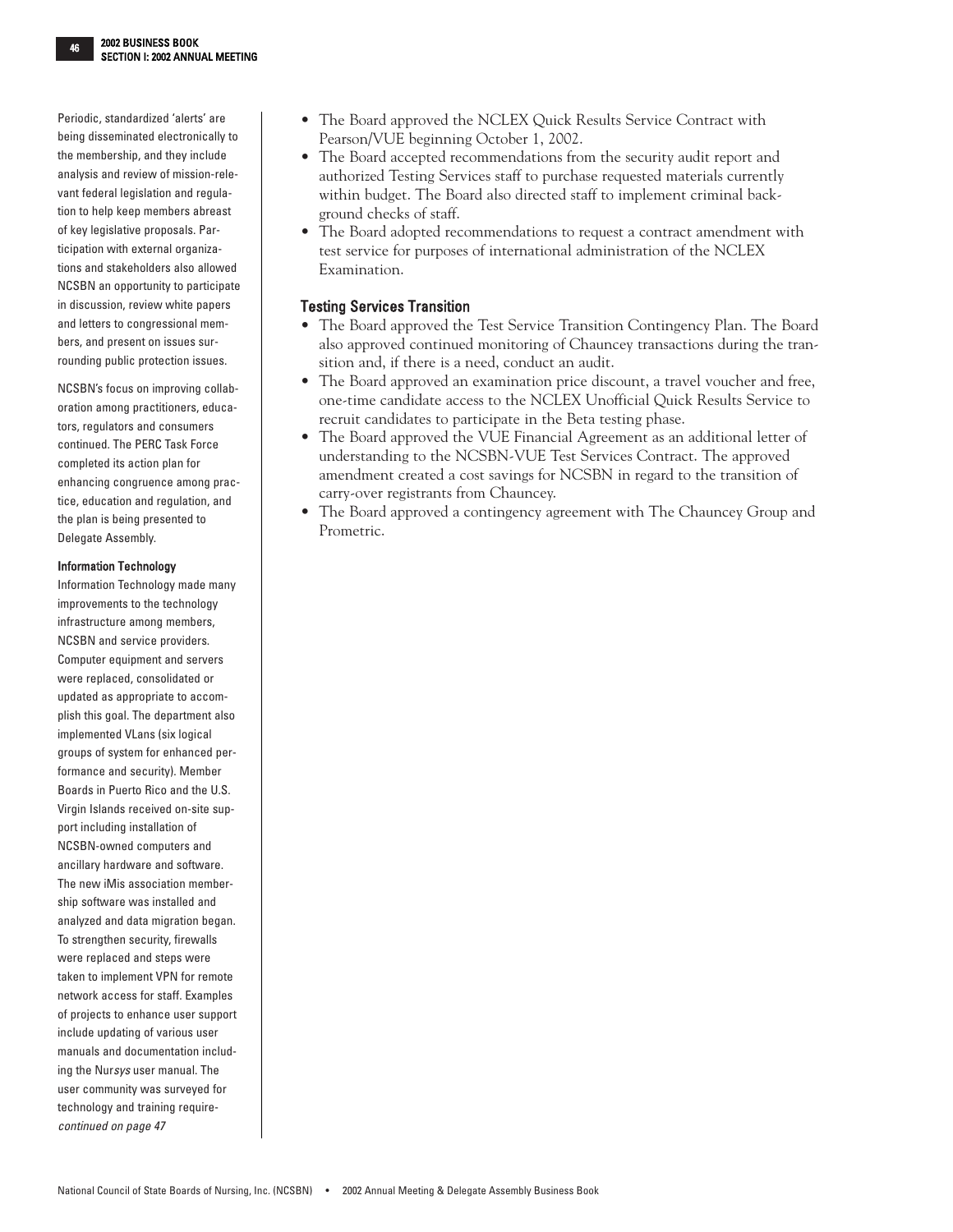Board of Directors – Attachment A Strategic Initiatives and Annual Progress Report October 2001 – June 2002

# Mission

The mission of the National Council of State Boards of Nursing is to lead in nursing regulation by assisting Member Boards, collectively and individually, to promote safe and effective nursing practice in the interest of protecting public health and welfare.

# **Vision**

The National Council of State Boards of Nursing will advance optimal health outcomes by leading in health care regulation worldwide.

*An executive summary of the Progress Report is provided in the side columns, beginning in the main body of the Report of the Board of Directors.*

ments. Options for paperless meetings for the Board of Directors as well as alternative means for conducting meetings was explored.

Member Boards were encouraged to increase participation in Nursys. There was increased participation and disciplinary data collection. The Nursys Advisory Panel (NAP) members personally contacted various Member Boards to discuss the benefits, as well as any issues or concerns regarding Nursys. IT worked with the NAP to identify and prioritize various Nursys enhancements and issues. In addition, Nursys Public Access and On-line Verification Submission RFPs were distributed, and vendor evaluation and selection was completed.

The redesigned Web site was unveiled at the 2001 Annual Meeting and enhancements were made throughout the year. Some of them include restructuring the Members-Only Web site for better navigation; placing "NCSBN 101" Member Orientation on-line; adding a Nurse Licensure Compact and Nurse Licensure Verification sections, and adding e-commerce functions.

# Governance & Leadership Development and Organizational **Capacity**

In support of education and development of members to lead in nursing regulation, NCSBN offered several new events and enhanced others. Continuing education credits were available at the Midyear Meeting. A special "research findings" education day and LPN Forum are scheduled for the 2002 Annual Meeting. Based on the results of a Member Board survey, the Regulatory Credentialing Program Development Task Force determined that it is not feasible to develop a doctoral program for nursing regulators at this time. However, an alternative plan is being developed that would provide an educational continued on page 48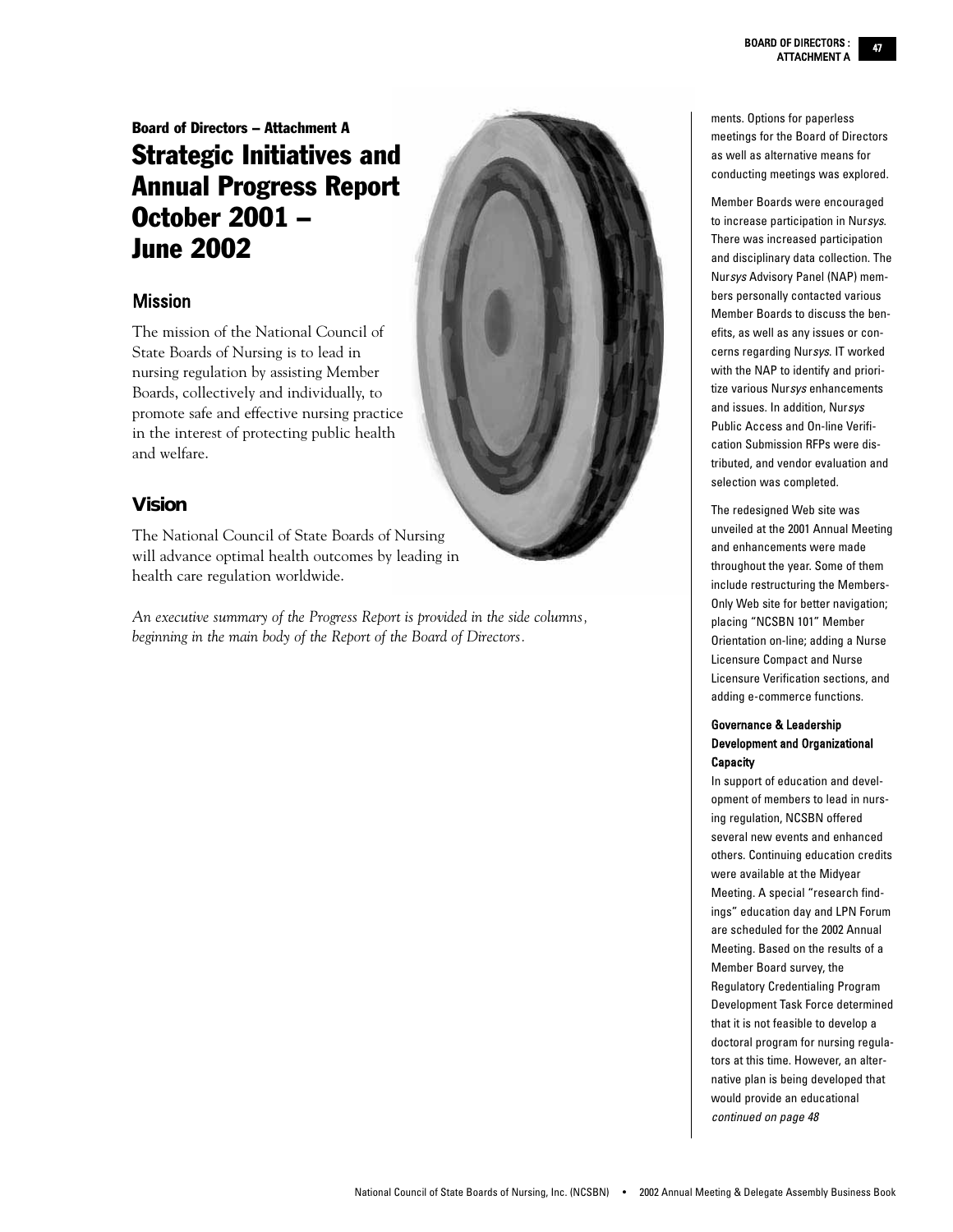program to meet a variety of educational needs for nurse regulators.

The Member Board Task Force implemented the second leadership program for executive officers and board presidents at the Midyear Meeting. The theme and focus for the day was Partnership and Collaboration. A consultant facilitated dialogue between both groups during the morning session and with the board presidents during the afternoon session. The second Investigator Summit was held in June with sessions on criminal background checks, pain management and other topical issues. This year, on the day preceding the Investigator summit, there is scheduled an Attorney Summit for Board attorneys. The latter has been developed by Arizona Board member Gregory Harris. The Board of Directors attended the National Center for Nonprofit Boards annual leadership forum in November.

The Web-based orientation program "NCSBN 101" was launched in April and will be updated routinely. The mentorship program was improved for new executive officers, and an orientation program was held in June. Communication efforts through newsletters such as Policy Perspectives and Council Connector as well as improved use of the Web have been well utilized to provide a variety of information and resources to members. NCSBN also contracted with ResearchUSA, Inc., to develop a membership needs assessment survey for evaluating NCSBN programs and services in June. Development was begun on four on-line continuing education courses and one video of topics determined by member board feedback.

The 2002 Awards program benefited from a new brochure and several changes to the program. The Awards Recognition Panel has continued on page 49

# Strategic Initiative 1: Nursing Competence National Council will assist Member Boards in their role in the evaluation of nurse and nurse aide competence.

## Outcome 1 NCLEX® is state of the art entry-level nurse licensure assessment.

# Tactic 1: Continuously improve development and administration of the NCLEX<sup>®</sup> examination.

- Continued monitoring of the NCLEX<sup>®</sup> examination via standing and unique psychometric, test development and test administration quality control reports.
- Completed an internal security audit of the NCSBN offices.
- Held October 2001, January 2002 and April 2002 Examination Committee Business Meetings.
- Began analysis on 91-day NCLEX administration limit, five-hour administration time limit and NCLEX Member Boards aggregate candidate reports.
- Initiated discussion with Pearson regarding extension of NCLEX-RN® administration time.
- Worked with NCSBN managing editor to produce procedures for NCSBN trademark enforcement and copyrighted materials protection.
- Provided assistance regarding review and execution of new Member Board contracts.
- Conducted presentations at the NCSBN 2002 Midyear Meeting.
- Hired a new NCLEX content associate.
- Collected and prepared information related to the establishment of the NCLEX-PN® passing standard by the Board of Directors.
- Provided assistance to a Member Board on the reconciliation of state legislative mandates with the operational requirements of the NCLEX program.
- Explored alternative approaches to presenting failing examinees with useful feedback.
- Developed a new *Candidate Performance Report* (CPR) format to provide enhanced feedback to failing examinees with regard to their strengths and weaknesses on the NCLEX examinations.
- Developed a new Examinee Performance Record (EPR) to assist with candidate investigations.
- Conducted studies to establish the comparability of item calibrations.
- Held the first meeting of the new Joint Research Committee (JRC). Proposals for work on new item types were reviewed.
- Continued with research on an alternative method of assessing NCLEX readability.
- Submitted a research proposal for the development of innovative items.
- Submitted a proposal for investigating the reliability of item coding.
- Provided NCSBN representation at and evaluation of test development activities.
- Selected item development panels.
- Held Item Review Subcommittee meetings.
- Reviewed NCLEX-RN and NCLEX-PN pretest and operational questions.
- Reviewed EIR items, DIF items and Member Board Review items, and took action as needed.
- Revised operational definitions for item coding.
- Revised *NCLEX Style Manual*.
- Made NCLEX-RN and NCLEX-PN Test Plans available on the NCSBN Web site.
- Revised the *Detailed NCLEX-PN® Test Plan* and made available for purchase.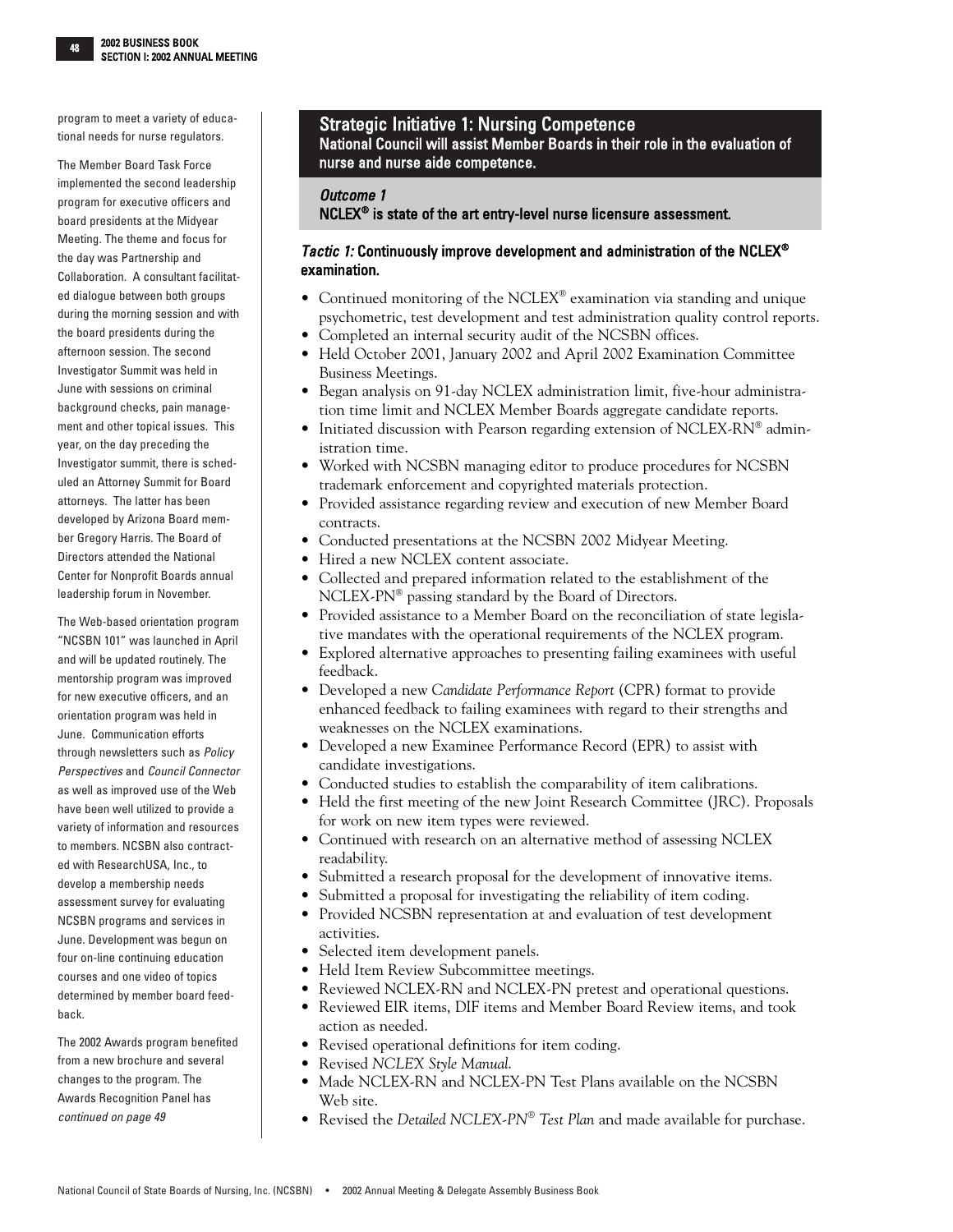National Council of State Boards of Nursing, Inc. (NCSBN) • 2002 Annual Meeting & Delegate Assembly Business Book

- Monitored Prometric's compliance with 30/45-day scheduling requirements. For FY02, no candidates were identified as having appointments out of compliance.
- Approved NCLEX examination testing modification requests.
- Reviewed and investigated, where necessary, Electronic Irregularity Reports (EIRs).
- Responded to, investigated and resolved NCLEX candidate events, letters and e-mails.
- Responded to inquiries retrieved from the NCLEX Info Web site mailbox.
- Responded to phone calls from candidates and Member Boards regarding the NCLEX examination process.
- Investigated and tracked those candidates receiving Free And Immediate Retests (FAIRs).
- Member Board and NCSBN staff conducted site visits of Prometric Testing Centers and Pearson Professional Centers.

# Tactic 2: Ensure the seamless transition of the NCLEX<sup>®</sup> examinations to NCS.

- Held monthly conference calls between VUE and NCSBN to monitor progress and discuss potential issues.
- Held weekly conference calls between the psychometric, test development and test administration groups from NCSBN and Pearson Professional Testing.
- Contact was made by executive director to VUE general manager to review progress.
- Conducted further negotiations on the NCLEX Contingency Plan.
- Negotiated agreement for and coordinated the transfer of:
	- NCLEX test questions from Chauncey to VUE.
	- current and historical MBOS candidate data information from Chauncey to VUE.
- Developed a list of important "End of Contract" issues and timelines for their resolution with Chauncey.
- Conducted a support conference call for NCLEX Alpha Test Member Board Jurisdictions.
- Conducted a conference call for NCLEX Beta Test Member Board Jurisdictions regarding candidate recruitment.
- Sent communiqué to Beta Test Executive Officers regarding additional incentives for Beta Test Candidates as approved by the Board of Directors.
- Developed and distributed:
	- the *NCLEX® Beta Candidate Bulletin*.
	- the *NCLEX® Beta Candidate Retake Bulletin*.
	- the *NCLEX® Beta Candidate Bulletin* for testing with Pearson beginning in October 2002.
- Produced four quarterly issues of the *NCLEX® Transition Update*.
- Participated in Pearson Professional Center (PPC) Regional Manager Training Program.
- Provided Pearson with feedback with regard to the functionality and appearance of its member board Web site.
- Evaluated staff access to the NCSBN-VUE Virtual Private Network.
- Developed item writer and reviewer manual.
- Evaluated and provided feedback on initial item writing session.
- Planned for review of pool items using VPN tunnel.
- Participated in the development of the *NCLEX Administration Web Site Guide*.
- Designed the Beta tutorial for VUE.
- Participated in the development of the *VUE's Call Center NCLEX Program Guide*.

developed a program for the installation of new officers and recognition of outgoing officers for the 2002 Delegate Assembly.

NCSBN staff also saw improvements in processes and the leadership group participated in a team-building retreat. From October 2001 through May 2002, 15 positions were filled (nine new staff, five promotions and one reclassifications) with highly skilled, competent professionals.

The Finance Committee completed its review of financial policies. The Accounting firm of Thomas Havey completed the independent audit for the fiscal year ended 9/30/01. Major development and revision of NCSBN policies and procedures were completed in January. A newly formed standing committee for bylaws revisions, the Resolutions Committee, performed significant review and revisions of its Operating Policies and Procedures, the Standing Rules for 2002 Delegate Assembly.

Looking ahead, the 25th Anniversary Panel conducted a site visit in Alexandria and Arlington, VA, and preparations for the gala and birthday party luncheon are well under way. The Panel chose a new logo for use during the anniversary year, and plan to have stationary, a banner and pins developed utilizing this special graphic identity. Other plans include a historical booklet containing NCSBN historical facts, key players and a vignette on each member boards individual histories. As of May 2002, \$30,000 of the \$50,000 revenue budget has been realized for the Panel's fundraising goal.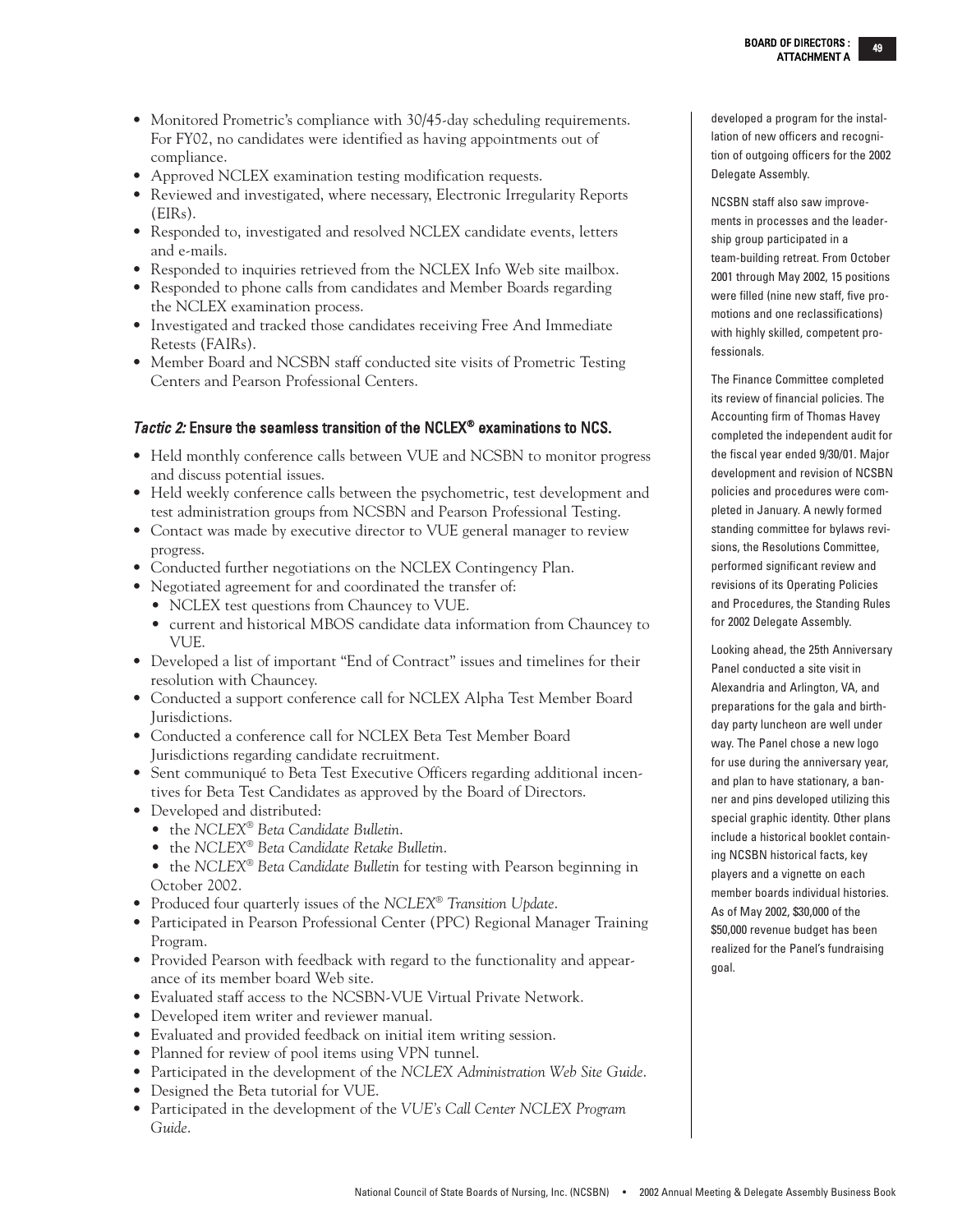- Provided support to Beta jurisdictions with regard to recruitment and implementing the new Pearson software.
- Transferred historical examinee data to VUE.
- Coordinated the transfer of:
	- current NCLEX items from Chauncey to Pearson.
	- item selection algorithm specifications from Chauncey to VUE.
	- specifications for the Beta operational and pretest item pools.
- Created RN and PN item pools for the Beta test that matches the concurrent Chauncey operational item pools.
- Gathered NCLEX population-based information related to DIF analysis from Chauncey and forwarded it to Pearson.
- Contributed to and reviewed VUE and PPC draft operations/procedures manuals and reports.
- Worked with VUE to produce a *NCLEX Member Board Operating Manual* for the 18 boards participating in Alpha and Beta testing.
- Investigated results from commercially available item calibration software packages with the results generate by proprietary software packages.
- Reviewed quality control report for the Item Selection Algorithm's performance on the Alpha test.
- Developed procedures for archival publishing of each operational pool and each pretest pool on CD.
- Completed both the 2001 NCLEX Alpha and Beta Tests.
- Received and reviewed 2001 NCLEX Alpha Test and 2002 NCLEX Beta Test results.

# Tactic 3: Investigate new research methodologies to perform the Practice Analysis for the NCLEX-RN® and NCLEX-PN® examinations.

- A Job Analysis Methodology Think Tank was held November 8 and 9, 2001, to perform an audit of current NCSBN practice analysis procedures and to develop a practice analysis research agenda. Members of the Job Analysis Monitoring Panel, Testing and Research Services staff, and Donna Nowakowski participated. A report of recommendations and findings was submitted to the NCSBN Board of Directors and the Examination Committee.
- Employers of newly licensed nurses were surveyed November and December 2001 to discover the skills needed by new graduates for entry-level practice and the capability of newly licensed nurses to perform those skills. Findings have been published as Research Brief, Volume 3.
- A Practice and Professional Issues (PPI) survey was conducted during July and August 2001. The PPI is conducted twice a year to collect information from entry-level nurses on specific practice activities and current professional issues. Findings from the July PPI have been published as Research Brief, Volume 2.

# Outcome 2

# NCLEX® is administered at international sites for purposes of domestic licensure.

## Tactic 1: Initiate implementation of the international testing plan.

- Contacted by nursing group from India that expressed interest in and support for administration of NCLEX in India.
- Obtained a list of current international Pearson Professional Test Centers locations and security requirements and measures.
- Conducted initial research regarding US licensure examinations that administer internationally.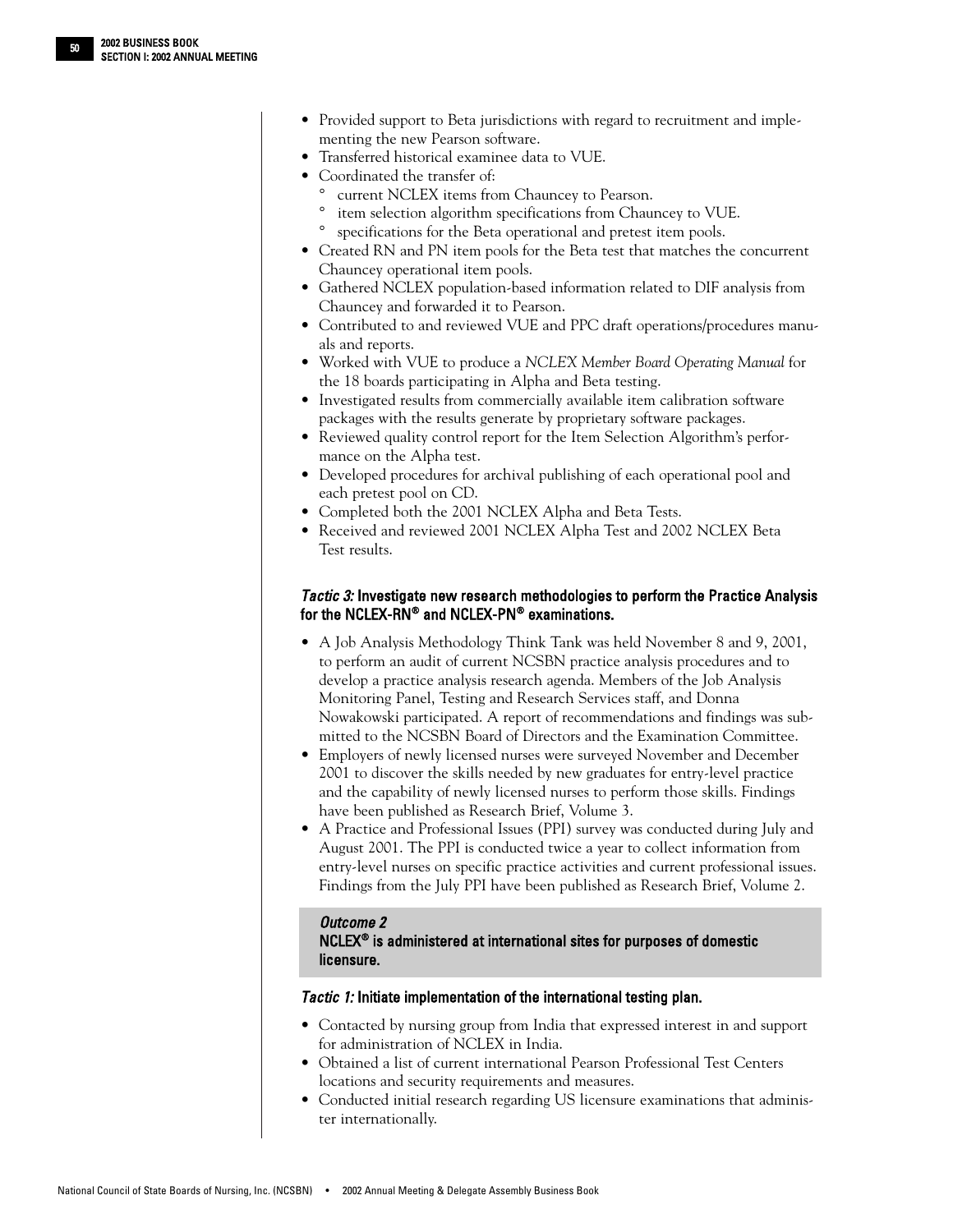- Compiled information regarding potential candidate volume in foreign countries.
- Met with Senator Brownback's office regarding foreign nurse bill. The senator's staff expressed interest in international testing as a way to recruit more nurses and to reduce the number of problems with Visa and non-immigrant status issues.
- Created a short list of foreign countries to potentially administer the NCLEX examination within their borders, for purposes of domestic licensure.
- Pearson Professional Testing presented information to the Examination Committee and Board of Directors regarding experience and capacity for administering examinations internationally.
- Conducted a survey of executive officers related to potential operational impact of testing internationally.
- Established security procedures for administration of the NCLEX examinations internationally.
- Developed a recommendation for the Board of Directors regarding international administration of the NCLEX examinations.

# International testing exams are explored for foreign nurse licensure.

# Tactic 1: Collect data on foreign nurse licensure examinations.

- Conducted initial research/information gathering for nurse licensure examinations in the United Kingdom and Australia.
- Hosted an information sharing session with representatives from Japan regarding the NCLEX and National Japanese Nurse Licensure Examination processes and procedures.
- Hosted an information-sharing session with representatives from the Singapore Ministry of Health regarding the NCLEX and National Singapore Nurse Licensure Examination processes and procedures.
- Engaged CGFNS to provide information regarding foreign nurse licensure examinations.
- Researched via the Internet the International Council of Nurses (ICN) Web site for preliminary information pertaining to foreign nurse licensure examinations.
- Obtained information from Japan's Ministry of Health, Labour & Welfare regarding the national Japanese nurse licensure examination.

# Tactic 2: Explore English-as-a-second-language competency and licensure of foreign-educated nurses as related to the international testing plan.

- Gathered information on CGFNS products, services and procedures.
- Researched language competency examinations relating to nurse licensure.
- Researched and compiled information on other native English speaking countries' language proficiency requirements for non-English speaking nurses.
- Researched and compiled information regarding INS requirements for aliens seeking employment as RNs or PNs in the US.
- Collected literature on issues related to licensure testing and English as a Second Language (ESL).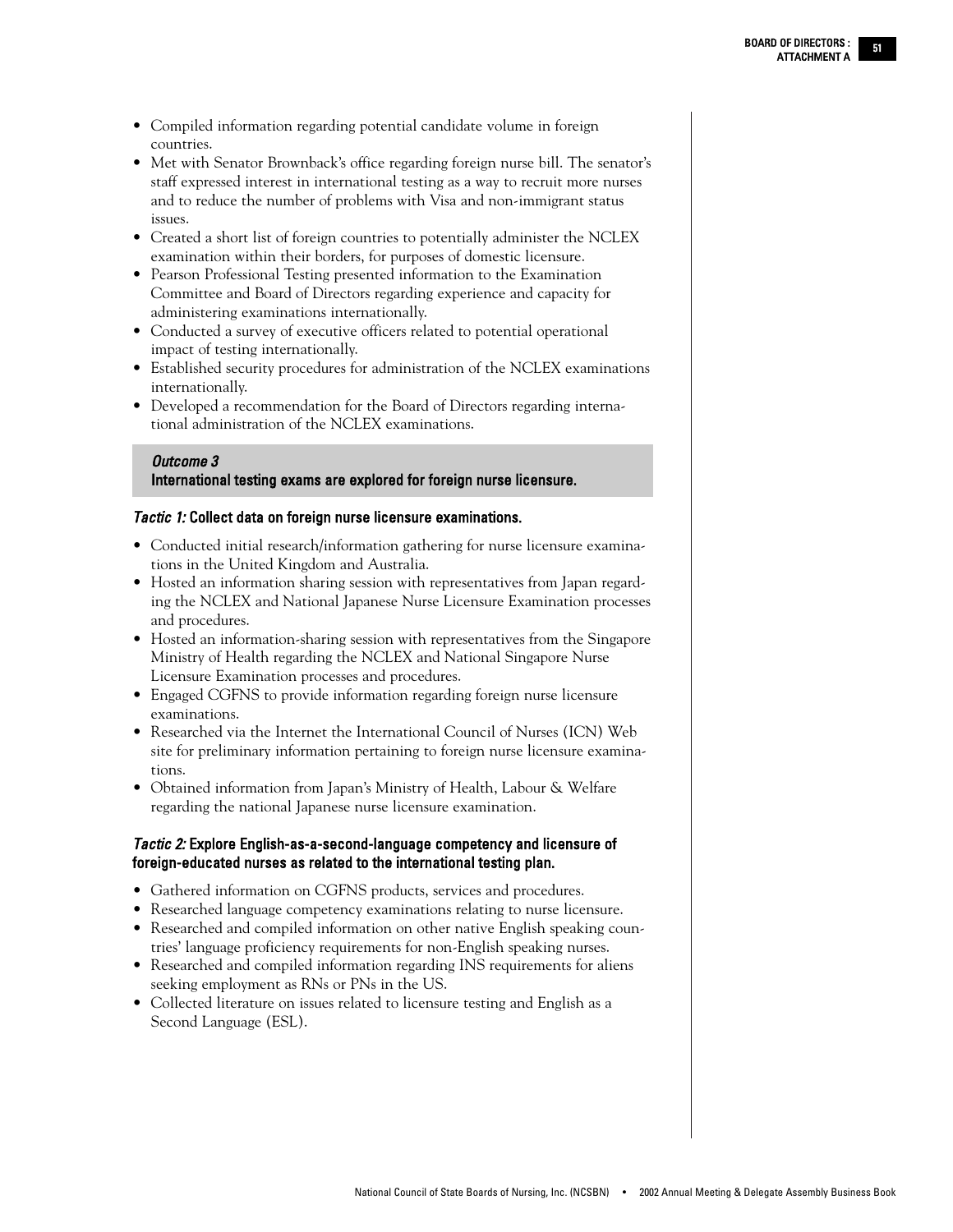Nurse aide competence is assessed.

# Tactic 1: Continuously improve development and administration of the NNAAP<sup>™</sup> examination.

- Reviewed and suggested revision for the 2000 NNAAP Technical Report.
- Discussed the creation of a test development policy and procedures manual with Assessment Systems Incorporated (ASI) staff.
- NCSBN staff has reviewed the items presently being used on the NNAAP examination and has suggested some revisions for future tests.
- Requested and received, in part, ASI-State NNAAP Contracts.
- Discussed future prospects for the Nurse Aide market with ASI management.
- Received information on and discussed ASI-Computer Adaptive Technologies (CAT) merger.
- Discussed issues related to test development and documentation with the new management of the NNAAP (CAT-ASI).
- Conducted analysis of the Nurse Aide Practice Analysis pilot study.
- Planned a meeting of the subject matter expert panel to be held in June 2002.
- Full practice analysis to be conducted in September and October 2002.
- Discussed issues with CAT-ASI regarding the marketing of the NNAAP.

# Outcome 5 Targeted constituencies utilize NCLEX® programs and related products/ services.

# Tactic 1: Develop a plan to educate constituencies on NCLEX<sup>®</sup> programs.

- Prepared for and conducted NCLEX information presentations for external groups.
- Improvements to the Testing Services section of the NCSBN Web site:
	- Added PowerPoint presentations that explain how CAT works.
	- Added an explanation of how the passing standard is set.
	- Updated NCLEX passing rates.
	- Re-organized the section to make it more navigable.
	- Designing a Web-based, downloadable brochure that educators can use to order *NCLEX® Program Report*s.
- Met with NCS Data Management Group to discuss production of the NCLEX candidate video and to initiate Phase I of production.
- Provided extensive information on test development, test administration and psychometric activities in *Council Connector*.
- Produced *Testing Services Research Brief*.

# Tactic 2: Continuously improve delivery of the Assessment Strategies web course for nurse educators.

• Initiated revisions and enhancements to the course.

# Tactic 3: Continuously improve delivery of the NCLEX® Program Reports.

- Provided NCS with accurate NCLEX candidate data.
- Devised strategies to combine data from CGI and VUE during the Beta period.
- Initiated work on new NCLEX Program Reports promotional materials.
- Through *Council Connector*, staff encouraged boards to review the process through which they approve candidates especially with regard to ensuring that their program codes are correct.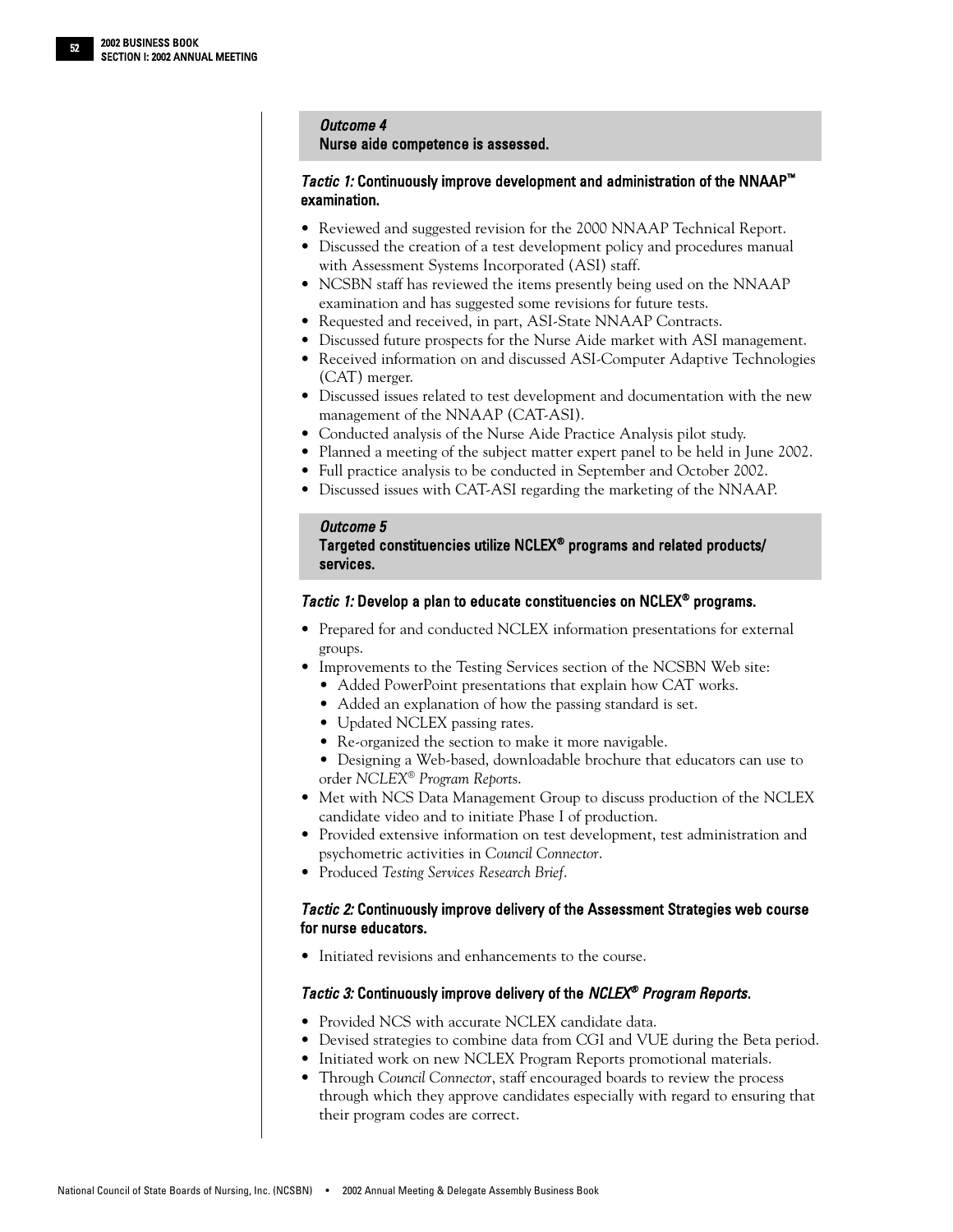- Currently developing a new Program Reports brochure in conjunction with Pearson to be sent to new and past subscribers.
- Produced and delivered the spring and fall printings of the *NCLEX® Program Reports* in FY02. *Tactic 4:* Continuously improve delivery of the NCLEX® Results-by-Phone Service. Provided service to 24 Member Board jurisdictions. Average call volume was more than 4,000 per month.
- Established NCLEX Unofficial Quick Results Service contract with Pearson for services beginning FY03. *Tactic 5:* Improve delivery of the NCLEX® Invitational and explore other outreach methods. Invited to partner with AACN to provide BSN faculty with education on item writing development and curriculum mapping.
- Brought evaluation information to the Examination Committee and the Board of Directors regarding the 2001 NCLEX Invitational.
- Scheduled 2002 NCLEX Invitational for Monday, September 23, at Disney Coronado Springs Hotel.
- Conducted NCLEX outreach meetings.
- Interview with *Nursing Spectrum* published. *Tactic 6:* Compare equivalency of NCLEX® with Spanish language Puerto Rican Nurse Licensure Examination. Requested, via e-mail and letter to the Puerto Rico Board of Nursing, information regarding the Puerto Rican nurse licensure examination.
- Received preliminary information pertaining to the Puerto Rican nurse licensure examination.
- Waiting for detailed information from Puerto Rico Board of Nursing necessary to progress with tactic.

# Research demonstrates relationships of various regulatory approaches to validate continued competence.

# Tactic 1: Explore post-entry competence of nurses.

• Selection of the Subject Matter Expert Panel and Advisory Group was completed in December, and both groups met for the first time in January. A sample of 15,000 licensees were notified by letter in June and invited to participate. Demographic data was collected using e-listen software through June. Participants in each of the 18 cohorts (nine RN and nine LPN/VN groups) are currently being surveyed (and the longitudinal group will then be surveyed at three-month intervals for five years).

# Tactic 2: Measure the impact of continuing education on continuing competence of nurses.

• Data was collected spring 2002 and is currently being analyzed.

# Tactic 3: Work collaboratively with other regulatory groups to explore options for continued competence within a changing health care delivery system.

- Data was collected in spring 2002 for the study exploring the effectiveness of continuing education on professional practice in collaboration with other health care professional regulatory organizations. The data is currently being analyzed.
- NCSBN is working with the Citizen Advocacy Center (CAC), the Interprofessional Workgroup on Health Professions Regulation (IWHPR) and the Federation of Associations of Regulatory Boards (FARB) to tentatively plan a conference in FY03 on continued competence.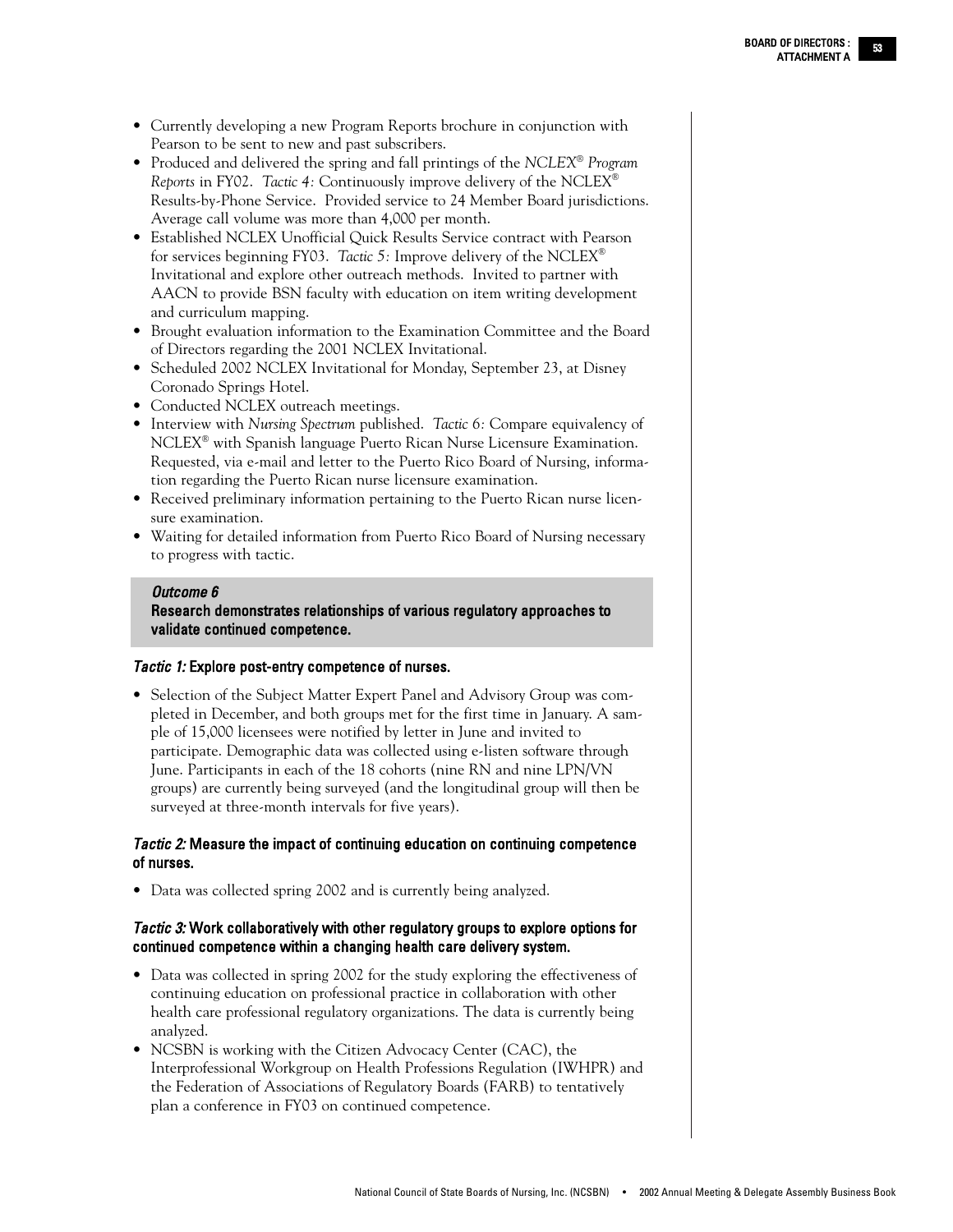Strategic Initiative 2: Regulatory Effectiveness The National Council will assist Member Boards to implement strategies to promote regulatory effectiveness to fulfill their public protection role.

#### Outcome 1

Advanced regulatory strategies promote public protection and effective nursing practice.

# Tactic 1: Complete development of resources and tools to assist Member Boards to evaluate and enhance performance.

• The Commitment to Excellence pilot states completed pilot testing of four new templates and one new stakeholder survey, finalized the tools, and met for the final time in November 2001. Findings will be disseminated to participating boards.

# Tactic 2: Establish a process for ongoing data collection related to identification of "best practices."

- The Commitment to Excellence Advisory Group developed a plan for an ongoing quality improvement system called the System of Performance Measurement and presented the plan to Member Boards at the 2002 Midyear Meeting.
- Plans for orientation and training of EOs to new system during Annual Meeting are under way.

#### Outcome 2

Models for system and individual accountability address practice issues.

# Tactic 1: Promote interdisciplinary dialogue.

- Attended CAC, FARB and Council on Licensure, Enforcement and Regulation (CLEAR) meetings to dialogue with other regulatory boards.
- Continued promoting and facilitating participation by boards of nursing in CAC's Practitioner Remediation and Enhancement Partnership (PREP) project.
- A summit on patient safety for Member Boards and other regulators planned by PR&E Committee and staff will be held the day preceding the Citizen Advocacy Center annual meeting on November 12, 2002.
- NCSBN participated as a member of CAC's PREP National Advisory Board. Plans were discussed to include pharmacy in the project (currently medicine, nursing and health care facilities are participating). A publicity campaign for PREP is under way.
- Staff developed a background paper on regulation of health professions for use by Institute of Medicine staff. Plans are to have the NCSBN Board president attend an upcoming summit on health care quality and medical error. *Tactic 2:* Develop a tool to help regulators to distinguish individual from system error. Completed the draft TERCAP Coding Protocol and the elements were shared with the Disciplinary Curriculum Advisory Panel as a resource to use in the development of investigator checklists (for different types of allegations).
- Presented TERCAP instrument to workshop for Phase I-participating states, identified as having great potential for helping regulators analyze nursing errors.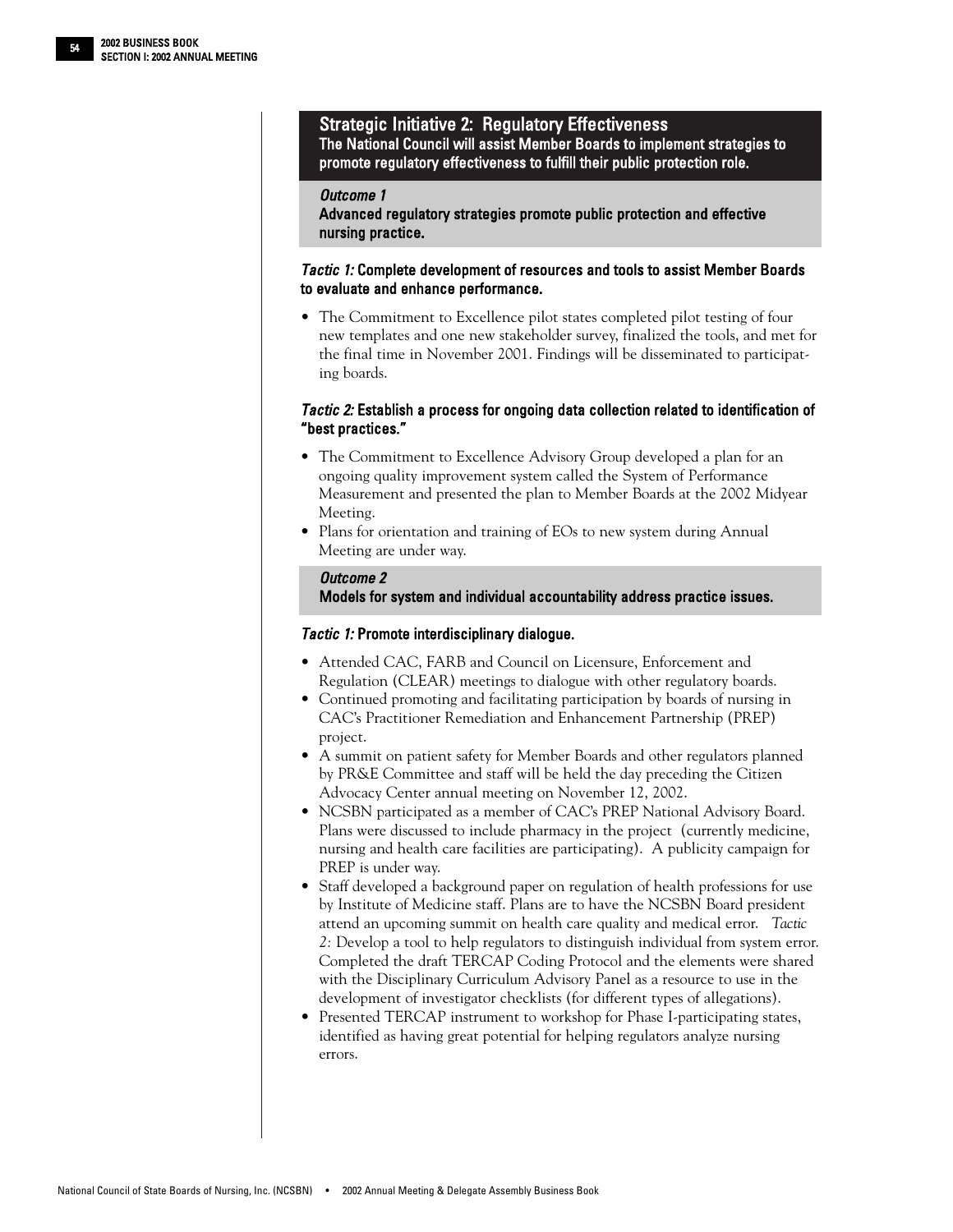# Tactic 3: Develop standardized discipline terminology.

- Inclusion of standardized discipline terminology was part of the discussions of both the Models Revision Subcommittee and the Disciplinary Curriculum Advisory Panel.
- Staff had opportunity to comment on the revised basis of action codes being developed by HRSA staff for use in the HIPDB and NPDB.
- Revision of Discipline portion of Model Practice Act includes language on discipline grounds, remedies and processes to provide a standard for discipline terminology.

# Outcome 3

Strategies assist Member Boards to respond effectively to critical issues and trends impacting nursing education.

# Tactic 1: Identify current roles of boards of nursing in education approval/ accreditation.

- Education Consultants Network held monthly teleconferences to discuss the roles of boards of nursing in nursing education program approval. All members were invited to participate.
- Reviewed nurse practice acts, survey (August 2001) findings and information contained in *2000 Profiles of Member Boards*. PR&E developed model education rules and made recommendations to the Board of Directors.
- Revisions to the Model Nursing Practice Act and Model Rules completed by PR&E Committee and approved by the Board of Directors for recommendation to the 2002 Delegate Assembly.

# Tactic 2: Explore key issues related to assurance of quality nursing education. PR&E affirmed the education standards as a framework for the work of the model rules subcommittee.

- Education program stakeholder survey conducted through the Commitment to Excellence project.
- Education Consultants Network:
	- explored current state initiatives to develop formal preceptorship or mentorship programs.
	- discussed indicators of quality education.
	- discussed the NCLEX pass rate study.
	- initiated a dialogue with NLNAC regarding accreditation rules and practices.
- PR&E Committee developed and distributed a distance education survey to members in May 2002. Data will stimulate further discussion and recommendations by the committee in 2003.
- Conducted a survey of members about their regulatory requirements and practices concerning distance education educational courses and programs.
- PR&E Committee discussed and will develop recommendations regarding the regulatory implications and strategies pertaining to formal preceptorship or mentorship programs.
- Provided critical feedback on the Alliance on Accreditation "Distance Education Statement" based on review by the PR&E Committee. Revised the statement and submitted for approval by the Board of Directors in May.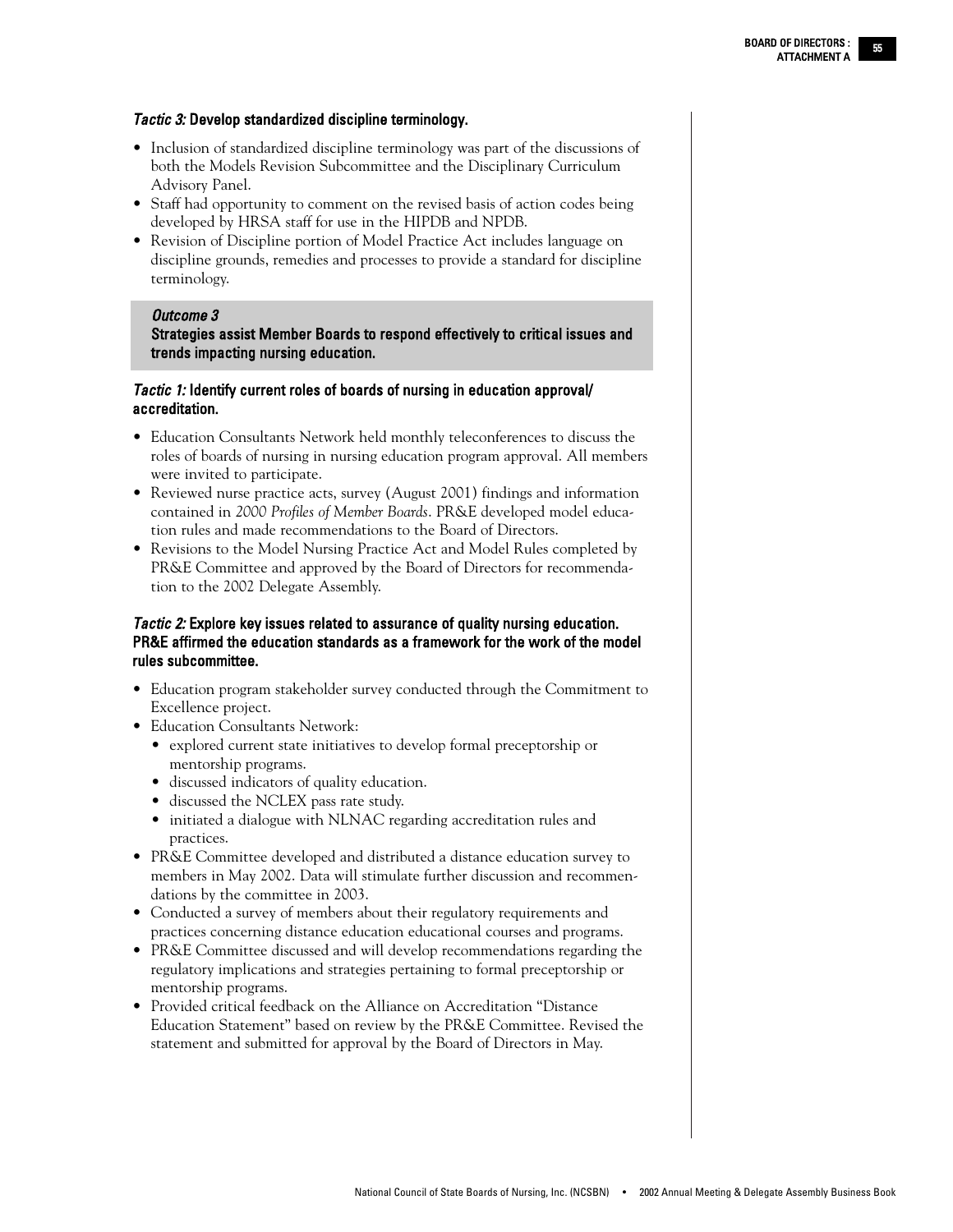# Tactic 3: Enhance communication and collaboration between boards of nursing and external accrediting bodies.

- Barbara Grumet, executive director of NLNAC, was a guest of the Education Consultants Network during its teleconference call in November and Dr. Jennifer Butlin, executive director of CCNE, was the guest in December.
- NLNAC staff invited to NCSBN to meet with staff on mutual concerns.
- Developed an educational session at Midyear Meeting with CCNE and NLNAC as invited guests to discuss roles of approval/accreditation, overlapping requirements, and opportunities for collaboration.

## Outcome 4

# Approaches and resources assist Member Boards in the regulation of advanced practice registered nurses.

# Tactic 1: Implement the criteria for APRN certification programs.

- The criteria for certification programs was completed by the APRN Task Force at its October meeting and was submitted for approval to the Board of Directors.
- The criteria for certification programs document was made available at the Midyear Meeting and is on the public side of the NCSBN Web site.

# Tactic 2: Implement an evaluation and ongoing reporting process for national accreditors of APRN certification examinations (NCCA, ABNS) seeking deemed status for state regulatory purposes.

- The Requirements for Accreditation Agencies were completed by the APRN Task Force and were submitted for approval by the Board of Directors.
- The process for reviewing APRN certification programs was finalized at the APRN Task Force meeting on April 24 & 25, 2002. Included in the process are timelines and a communication plan.
- The Board of Directors approved the process for implementing the Certification Examination Review Program. Application materials will be developed in summer 2002 with implementation scheduled for fall.

# Tactic 3: Promote the communication between boards of nursing and APRN certification agencies.

- In October, the chair of the APRN Task Force and NCSBN staff met with ANCC to discuss common concerns regarding regulatory issues. It was determined that meeting together will occur several times per year to promote communications and understanding.
- In December, NCSBN staff and the chair of the APRN Task Force had a conference call with ANCC to clarify concerns of the APRN Task force.
- The APRN Task Force met with accreditors of APRN educational programs, the Commission of Collegiate Nursing Education (CCNE) and the National League for Nursing Accrediting Commission (NLNAC), to discuss common concerns during the National Council's Midyear Meeting.
- The APRN Task Force met with the American Nurses Credentialing Center on April 24, 2002.
- The APRN Task Force met with the Dean of Columbia University to discuss regulatory implications of NP doctoral programs.
- The APRN Roundtable was held in Chicago on April 25, 2002. Topics included an update on APRN Task Force activities, the Task Force's recommended change in the alternative mechanism of the APRN uniform requirements, and the APRN compact. Approximately 50 attendees representing advanced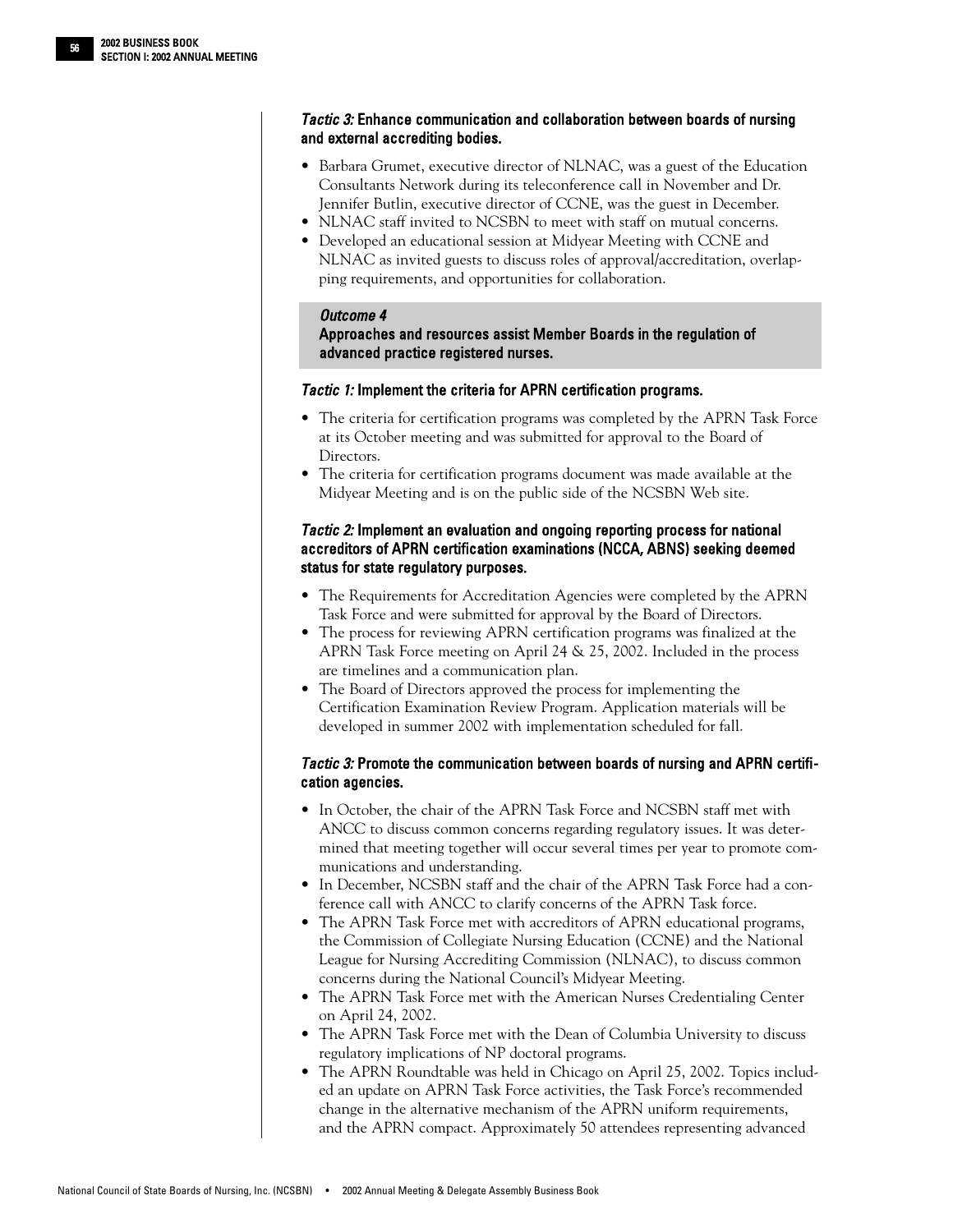nursing certification programs, accrediting agencies and other nursing organizations attended.

• Press releases were distributed for APRN Roundtable and ABNS approval.

# Tactic 4: Evaluate the regulatory sufficiency of national APRN certification programs.

- A process to evaluate APRN certification programs was briefly discussed by the APRN Task Force during their October meeting. The discussion will continue at their next meeting in January.
- A review of APRN certification programs using the Criteria for Certification Programs, was completed at the APRN Task Force's next meeting on April 24 & 26, 2002.
- Reviewed documentation from APRN certification programs regarding pass rates and small numbers of candidates taking examinations and provided feedback to the APRN Task Force during their April meeting.
- A position paper on the regulation of advanced practice was developed by the Advanced Practice Task Force and approved by the Board of Directors at its May meeting. The position paper will be distributed to Member Boards and be available on NCSBN's Web site.

# Outcome 5

Approaches and resources address issues related to assistive nursing personnel.

# Tactic 1: Collect data regarding emerging utilization and regulation of UAP.

- Compiled regulations regarding certified nursing assistants (UAP), and reviewed industry information and position statements regarding the use of UAP. PR&E Committee discussed regulatory issues and developed specific recommendations for 2002-2003 tactics.
- Planning for Nurse Aide Practice Analysis under way; results to be considered by PR&E Committee in July (pilot data).

# Tactic 2: Assess and analyze current regulation of medication aides/technicians.

• Compiled regulations and reviewed industry information regarding the use of medication support personnel. PR&E Committee to discuss regulatory issues and develop specific recommendations for 2002-2003 tactics.

# Outcome 6

New knowledge and research supports regulatory approaches to discipline, remediation and alternative processes.

## Tactic 1: Analyze discipline data to enhance understanding of practice breakdown

- The draft Coding Protocol was used to develop a template for the Practice Breakdown Research project's scantron form that will be used to collect cases.
- A draft article describing the pilot project was written by Patricia Benner and reviewed by the advisory panel. Advisory panel members are approaching journals regarding interest in publishing.
- Criteria for participation in the practice breakdown study were approved by advisory committee. Information packets about the project were distributed to all Member Boards. An informational call-in was held November 8, 2001, to provide additional information and to answer questions for individuals interested in the study. Seventeen states participated on the call.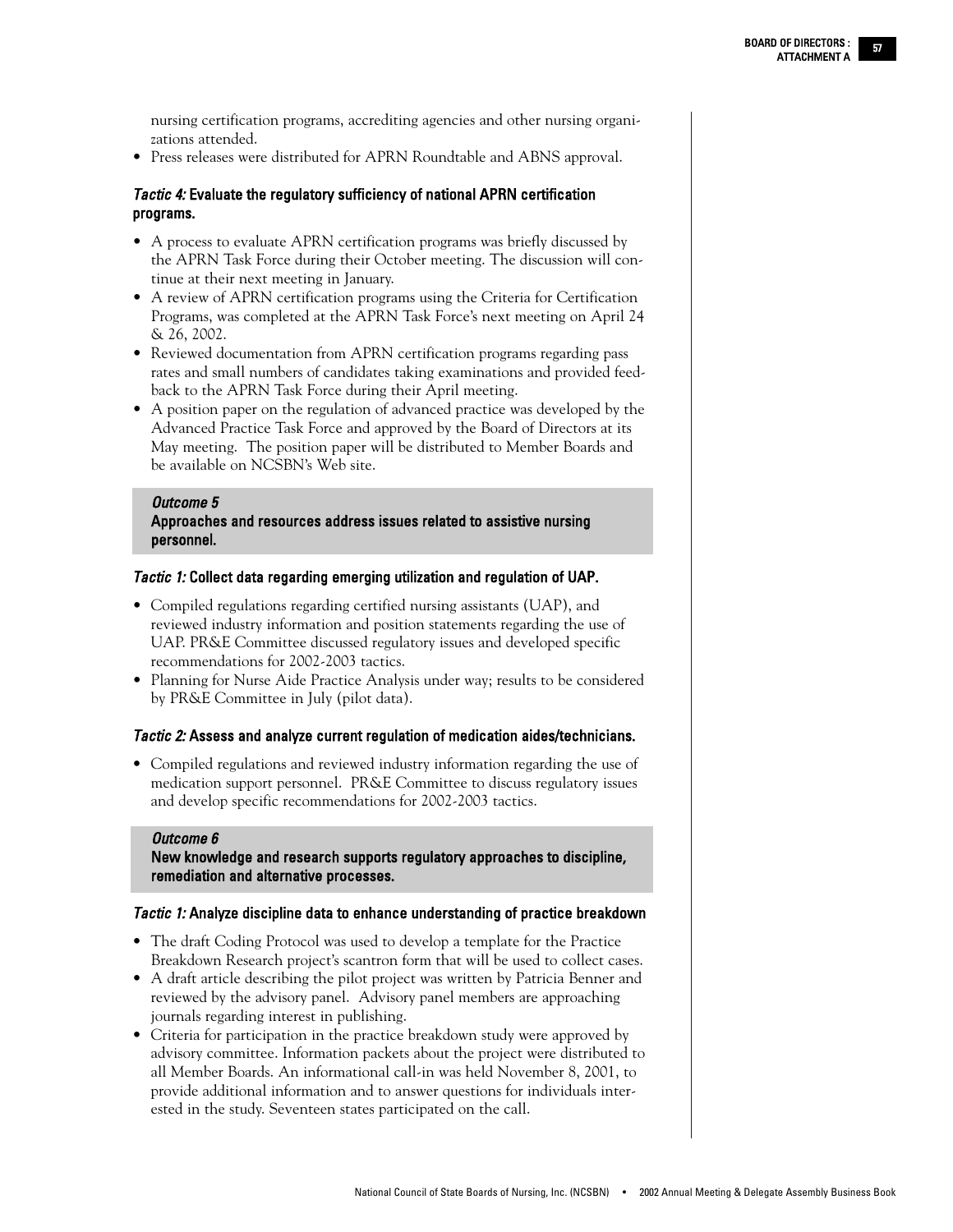• Staff track and monitor patient error data and national initiatives for implications to Member Boards and NCSBN ongoing initiatives.

# Tactic 2: Implement phase one of research study, An Epidemiology of Nursing Error.

- The following boards have submitted participation agreements for the study: Arizona, Missouri, North Dakota, Ohio, Washington, and West Virginia PN. Eleven additional states have expressed interest in participating in the project.
- Completed TERCAP Coding Protocol and used it as the foundation for the training materials for workshop.
- Training workshop for representatives of the 15 participating boards was held April 11-12, 2002. The group was extremely enthusiastic about project and provided excellent input regarding the TERCAP instrument. The substance of the tool found to be useful. Participants identified issues regarding methodology that need to be adjusted. Expect to begin data collection year for Phase I July 1, 2002.

# Tactic 3: Collaborate with alternative programs to develop resources for the management of chemically dependent nurses.

- The *Chemical Dependency Handbook for Nurse Managers,* based on the original *Chemical Dependency Handbook for Boards of Nursing*, was published as a companion to this year's CD video.
- NCSBN received the 2002 Nursing Electronic Award from Sigma Theta Tau International Honor Society for its video and facilitation package called "Breaking the Habit: When Your Colleague is Chemically Dependent."

# Tactic 4: Collect and analyze information about how Boards are currently using alternative dispute resolution (ADR) processes to resolve complaints and assess other professions' use of ADR.

- The Disciplinary Curriculum Advisory Panel included alternative programs for practice issues in its initial discussion of discipline resources.
- The Disciplinary Curriculum Advisory Panel reviewed the use of ADR processes by states and included ADR resources in its Discipline Resources Plan.

# Tactic 5: Develop discipline resources to support Member Board discipline processes including criminal background checks, methadone, and chronic pain management.

• The Investigator Summit agenda included sessions addressing criminal background checks, implications of prescribed methadone use on a nurse's ability to practice, and the implications of chronic pain management on nursing practice decisions.

# Outcome 7

National Council supports, monitors and evaluates the implementation of the mutual recognition model.

## Tactic 1: Develop an APRN compact for presentation at 2002 Delegate Assembly.

- APRN Compact Subcommittee reviewed environmental assessment results and formulated a work plan to developing the APRN compact.
- Additional information was collected from compact states and analyzed for differences.
- Prescriptive privilege information was obtained from the DEA and other federal sources. A formal letter was sent to DEA for consideration.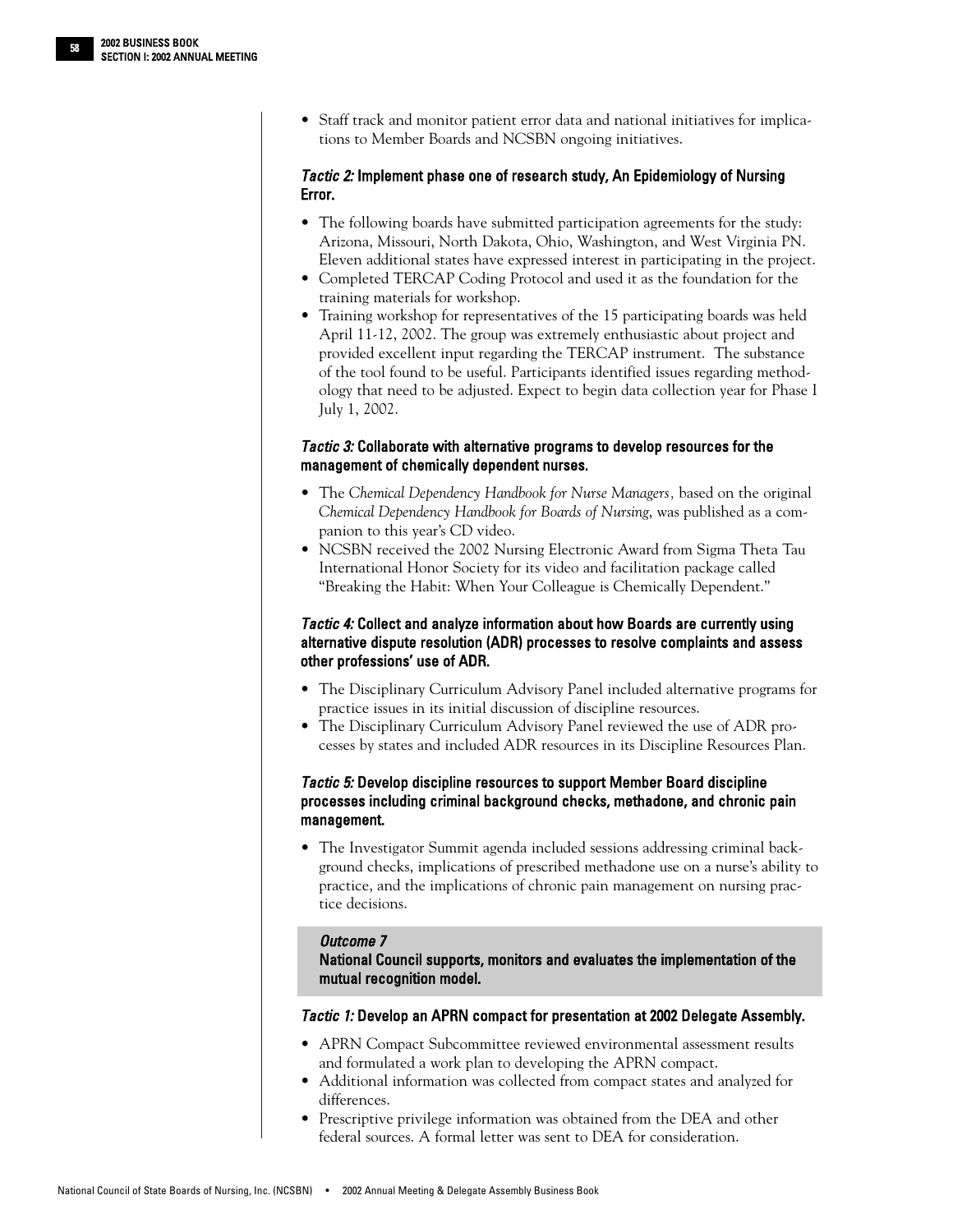- Initial draft APRN Compact was developed by the APRN Compact Development Subcommittee for member and stakeholder comment in early April. The subcommittee reviewed feedback and prepared a final draft APRN Compact. The Board of Directors recommended the APRN Compact for consideration by the 2002 Delegate Assembly May 2002.
- Conducted second member and public comment period on final draft from May-July.
- A Q&A document and advantages and barriers to the APRN Compact was developed.

# Tactic 2: Provide secretariat services to Nurse Licensure Compact Administrators.

- All contracted services and additional staff support is being provided. Monthly conference calls held October through December.
- The NLCA Members-Only Web site was restructured in early January to provide better navigation. Compact Bill Status now reports only those states within the Nurse Licensure Compact.
- All NLCA documents are being prepared for NLCA archive project.
- NCSBN and NLCA signed secretariat contract. Legal issue raised concerning third-party contracts and new approach was developed with legal counsel. Billing cycle for secretariat fee began in July and invoices were sent to states requesting them prior to July.
- Provided secretariat services through F02.
- Provided ongoing media and legislative information provided upon request to members and external groups.
- Application material for Innovation in Government Award submitted.

# Tactic 3: Develop a plan to assess the impact of two regulatory models (compact and non-compact states).

- Commitment to Excellence Advisory Panel completed preliminary work on development of measures and data sources; work will continue 2002-2003.
- Conducted initial phone interviews with a sample of compact states to capture impact of compact on board finances and nursing regulation.

# Tactic 4: Disseminate information upon request regarding the mutual recognition model of licensure.

- Information is routinely and increasingly disseminated upon request to callers, media, state governments and staffing associations to meet a variety of needs, including speaking engagements and magazine features.
- Representatives of TX-RN board consulted with the Colorado Board about the compact using resource network funds.
- Completed Web site enhancements for publicly available information, including revised  $\bigcirc$  & A and fact sheet.
- Fact sheet under review by the Nurse Licensure Compact Administrators.
- NLCA officers reviewing NLCA general information manual for prospective states.
- Prepared several PowerPoint presentations about the Nurse Licensure Compact that are available to Member Boards.
- Tracked and analyzed all legislation regarding the mutual recognition model and the Nurse Licensure Compact.
- Logo development under way.
- NCSBN participated in a compact presentation at the CLEAR meeting in January.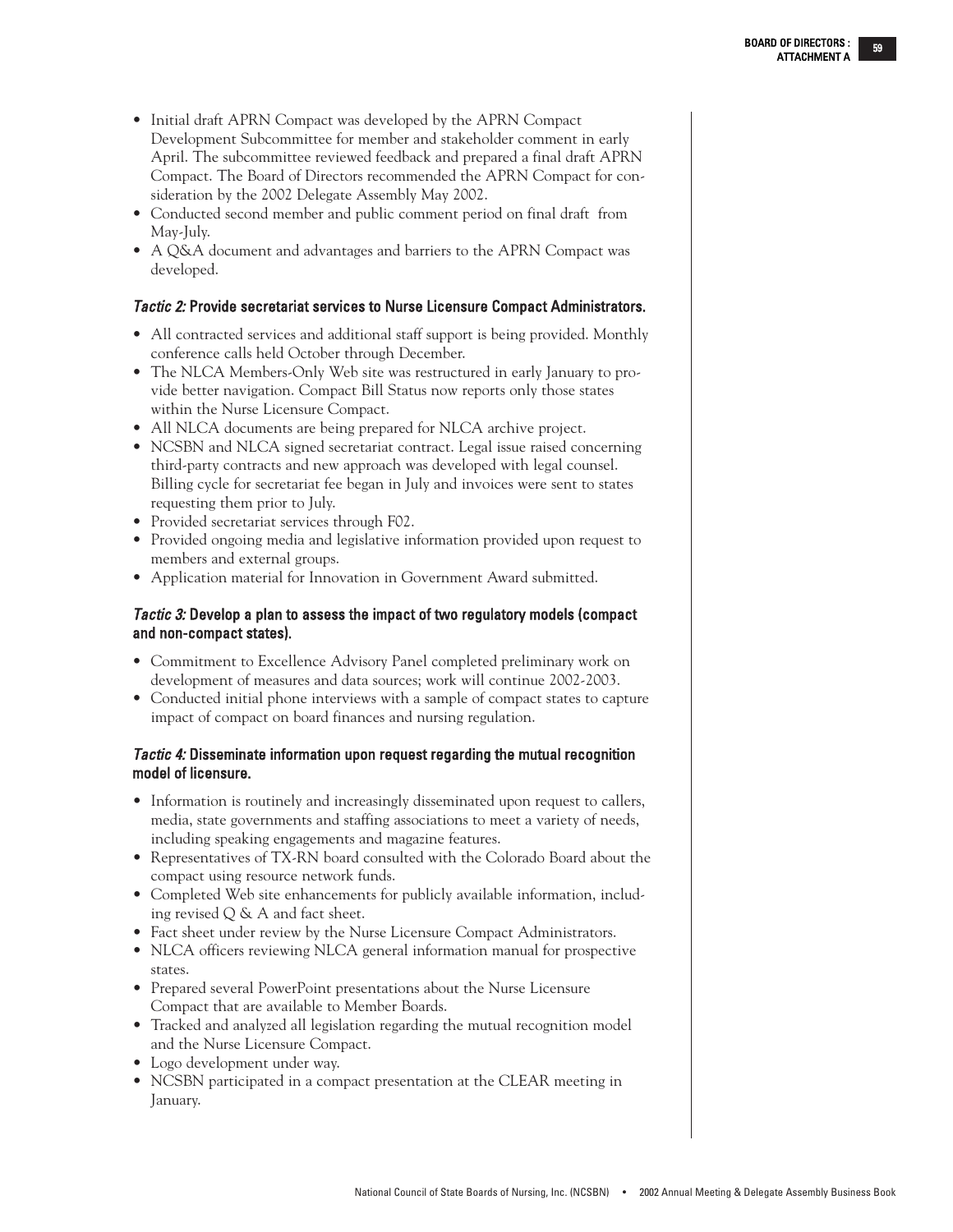Resources and tools assist Member Boards to measure performance.

# Tactic 1: Review and revise as necessary the National Council's Model Nurse Practice Act and Model Nursing Administrative Rules for consideration by the 2002 Delegate Assembly.

- PR&E Subcommittee completed review and revision of the Model Nursing Practice Act for LPN/VN, RN, and APRN. A draft revision of the Act and recommendations were approved by the PR&E Committee and the Board of Directors for consideration by the 2002 Delegate Assembly.
- PR&E Committee completed a review and revision of the Model Nursing Administrative Rules, Chapter 5, Nursing Education for consideration by the 2002 Delegate Assembly.

# Strategic Initiative 3: Public Policy

The National Council will analyze the changing health care environment to develop state and national strategies to impact public policy and regulation effecting public protection.

#### Outcome 1

National Council and Member Board leadership impacts national and state health care and regulatory policy.

# Tactic 1: Plan summits as necessary for Member Boards to discuss key policy issues and derive consensus statements.

• PR&E Committee and NCSBN staff completed plans for a Patient Safety Summit for regulatory bodies. Topics to be covered: recent Institute of Medicine (IOM) reports, national initiatives and patient safety implications. The summit will be held November 12 in conjunction with the 2002 Citizen Advocacy Center annual meeting.

# Tactic 2: Monitor the legislative/policy climate relative to nursing; healthcare professional shortages and environment of care issues as it impacts public protection.

- Implemented federal legislation tracking report to assist Member Boards in staying abreast of key legislative proposals. NCSBN is actively advocating for nursing shortage relief, patient safety and its position on foreign nurse immigration.
- Continued monthly policy calls for members only and bi-monthly issues of *Policy Perspectives* newsletter.
- Developed federal tracking report for all pieces of legislation that NCSBN supports, opposes and monitors. Collecting state information on key legislation impacting member boards.
- Reviews recent policy, regulatory or legislative reports and proposals for public protection implications and refers pertinent information.

# Tactic 3: Enhance National Council's and Member Boards' national presence on key, mission-related issues.

• Participate with the Americans for Nursing Shortage Relief (ANSR) group and the federal relations staff members of other nurse organizations in nursing network monthly calls and meetings related to the shortage and other related issues. Through NCSBN's participation on the ANSR Alliance, ANSR has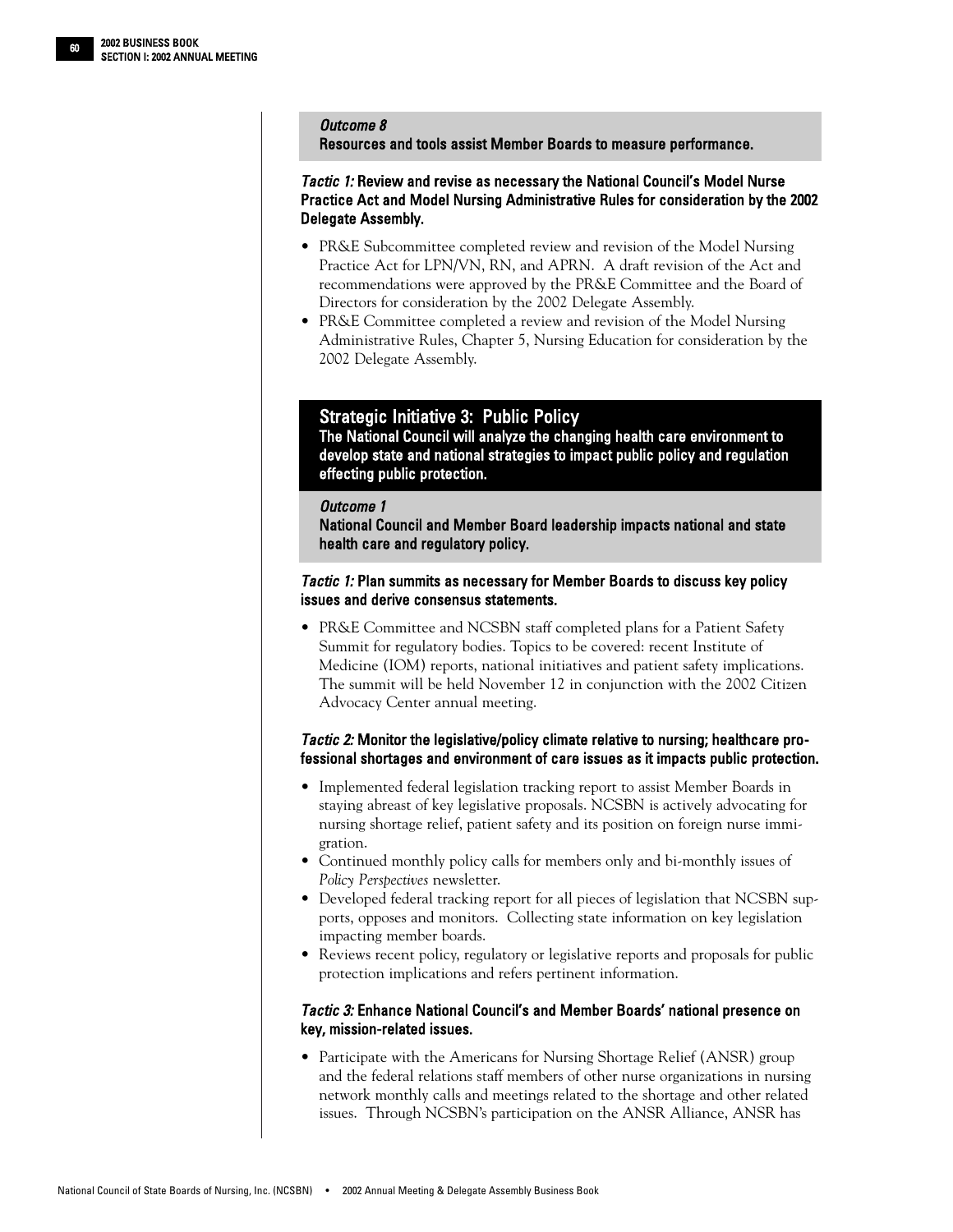sent several letters to key congressional and agency members encouraging passage of the Nurse Reinvestment Act.

- Visited four federal congressional offices: Senators Hutchinson, Frist and Kennedy, and Representative Capps.
- Began addressing emergency preparedness initiatives at the state and federal levels to identify how they may influence nurse licensure and public protection.
- Continued participation with Call to the Profession. Rolled out collaborative public relations related to the Call to the Profession and began plans for PR activity with the upcoming Call to the Nations. Participated as member of the steering committee for Policy, Legislative and Regulation domain.
- Conducted a February briefing with key agency staff at the US Department of Health and Human Services (HHS) to present NCSBN information and to continue to foster collaborative relationships.
- NCSBN staff participated in Joint Commission on Accreditation of Healthcare Organizations (JCAHO) Nurse Staff Roundtable and assisted in review of draft white paper, providing critical information and the regulatory perspective on the nursing shortage. Subsequent national conference was attended by NCSBN staff. NCSBN also attends JCAHO Liaison Network Forum.
- NCSBN staff attended several key national meetings and conferences and has been invited to speak at several national meetings (CAC, CLEAR, NCC MERP, etc.).
- NCSBN was invited to participate as a select group of organizations that gave a presentation on nurse public protection issues at the NCSL conference.

# Tactic 4: Assist Member Boards to promote public protection through effective policy development.

- Developed and disseminated policy statement on the nursing shortage, the foreign nurse immigration statement and other key information for promotion of public protection.
- Provided specific information on topics (such as teleradiology, the Federal Personnel Responsibility and the Work Opportunity Reconciliation Act) to federal and state government sources.
- Continued to alert Member Boards to any initiatives where they may be able to offer perspectives, assistance regarding the nursing shortage and its impact on public protection and other key regulatory issues (CRNA opt outs, feeding assistants, HHS Regulatory Reform Committee, etc.).
- Monthly policy calls proved effective in educating and providing a networking forum for members to share policy resources that promote public protection.
- NCSBN commented on the record regarding the Funding Allocation Methodology Project for Title VIII and for the Secretary of HHS Regulatory Reform Task Force.

# Tactic 5: Collaborate with external stakeholders on public protection issues.

• Continued collaboration through the year with CAC, CLEAR, AMA, CSG, NCSL, NCC MERP, NGA, ANA, FARB, FSMB, AAN, AANA, Call to the Profession (as members of the steering and public relations committees), ANSR, PREP Advisory Panel, and other key organizations and projects related to public protection.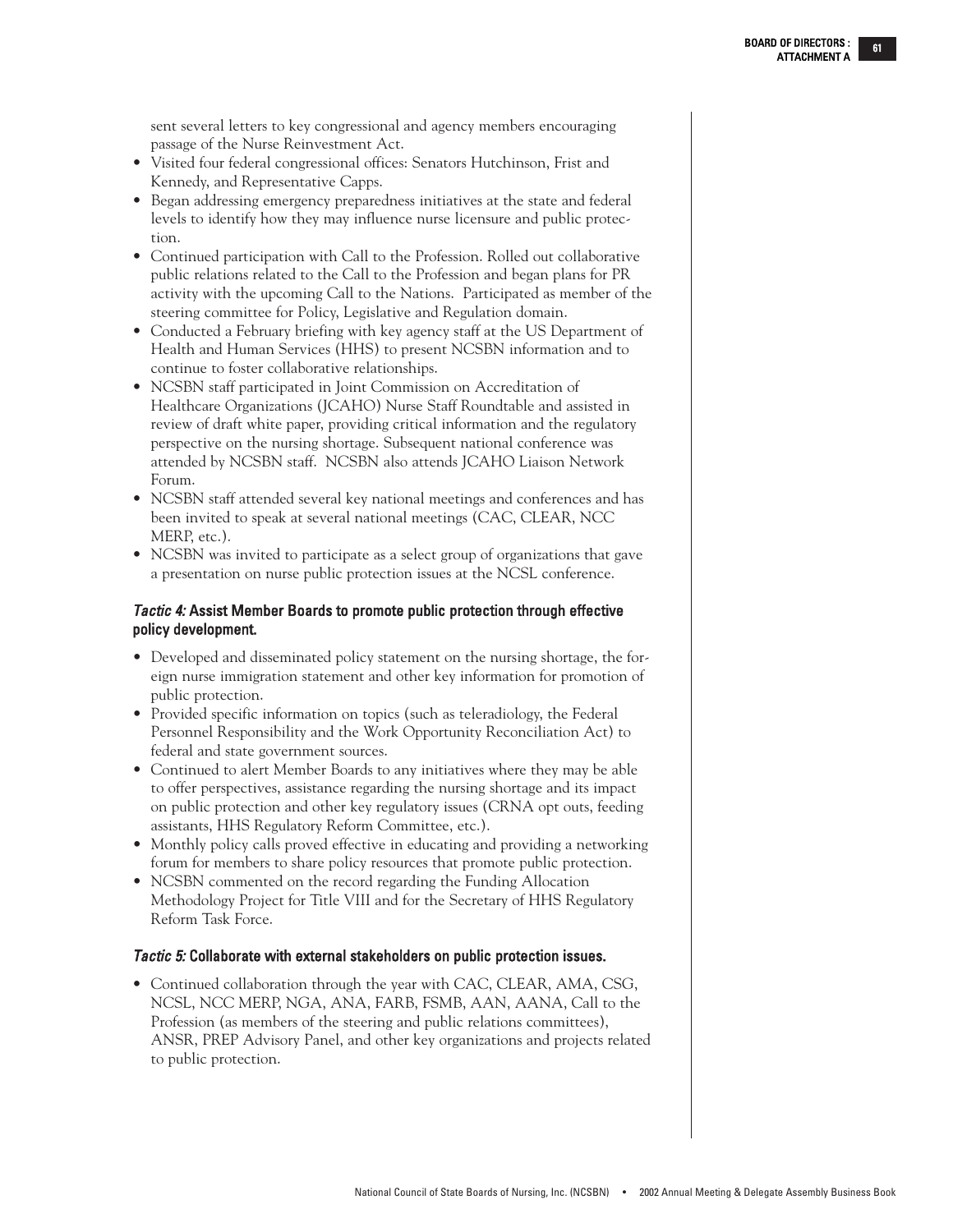Effective collaboration exists among practitioners, educators, regulators, and consumers.

### Tactic 1: Evaluate congruence among nursing practice, education, and regulation and develop action plan to enhance congruence.

• The PERC Task Force completed an action plan to enhance congruence among practice, education, and regulation. The plan will be presented to the 2002 Delegate Assembly.

# Tactic 2: Collaborate with representatives of nursing practice and education to enhance congruence.

- Staff spoke at the N-OADN annual meeting about NCSBN priorities and strategic initiatives, including testing, PERC and other issues.
- Participated in Nursing Practice and Education Consortium.

#### Tactic 3: Actively participate in partnerships with key organizations.

- NCC MERP: NCSBN continues to enjoy a partnership with this group to specifically enhance public safety through reduction of medication errors.
- CAC: NCSBN continues its partnership in the PREP project, which will allow boards of nursing to be seen in a collaborative role with hospitals and long-term care organizations in their efforts to retain quality nursing staff through alternatives to discipline measures.
- FSMB: NCSBN began a new chapter of collaboration with this group and has been invited to be an interested party for key Federation initiatives (for example, OBS guidelines).
- AMA: NCSBN continues in its role as an official observer to AMA and will closely monitor any steps AMA takes to address the nursing shortage, emergency preparedness of licensed healthcare workers, scope of nursing issues, and other topics of interest to NCSBN. NCSBN has been notified that nursing issues will be a topic at AMA's 2002 annual meeting.
- ANSR: NCSBN began collaborating with government relations staff of the major nursing organizations in monthly meetings and conference calls to share information about common initiatives (i.e., nurse shortage legislation).
- Interacted with many other organizations throughout this time period, including: AONE, ANA, AACN, NLN, ANCC, AACCN, AANA, APNA, AORN, NBNA, NSNA, CAC, JCAHO, RWJ, and HRSA. (See Glossary for full names of these organizations.)

**Outcome 3: National Council analysis of national and international trends** impacting public protection is current and disseminated to Member Boards.

### Tactic 1: Assess membership policy needs and priorities.

- Members were surveyed regarding their primary focus areas with regard to regulation, and where they needed NCSBN support and intervention. Results were discussed by the PR&E committee and supported by the current charge. Public Policy staff were made aware of this survey.
- Monthly policy calls have provided a forum to hear first-hand Member Board interests and needs. Periodic surveys regarding key policy issues have also been effective in providing resources.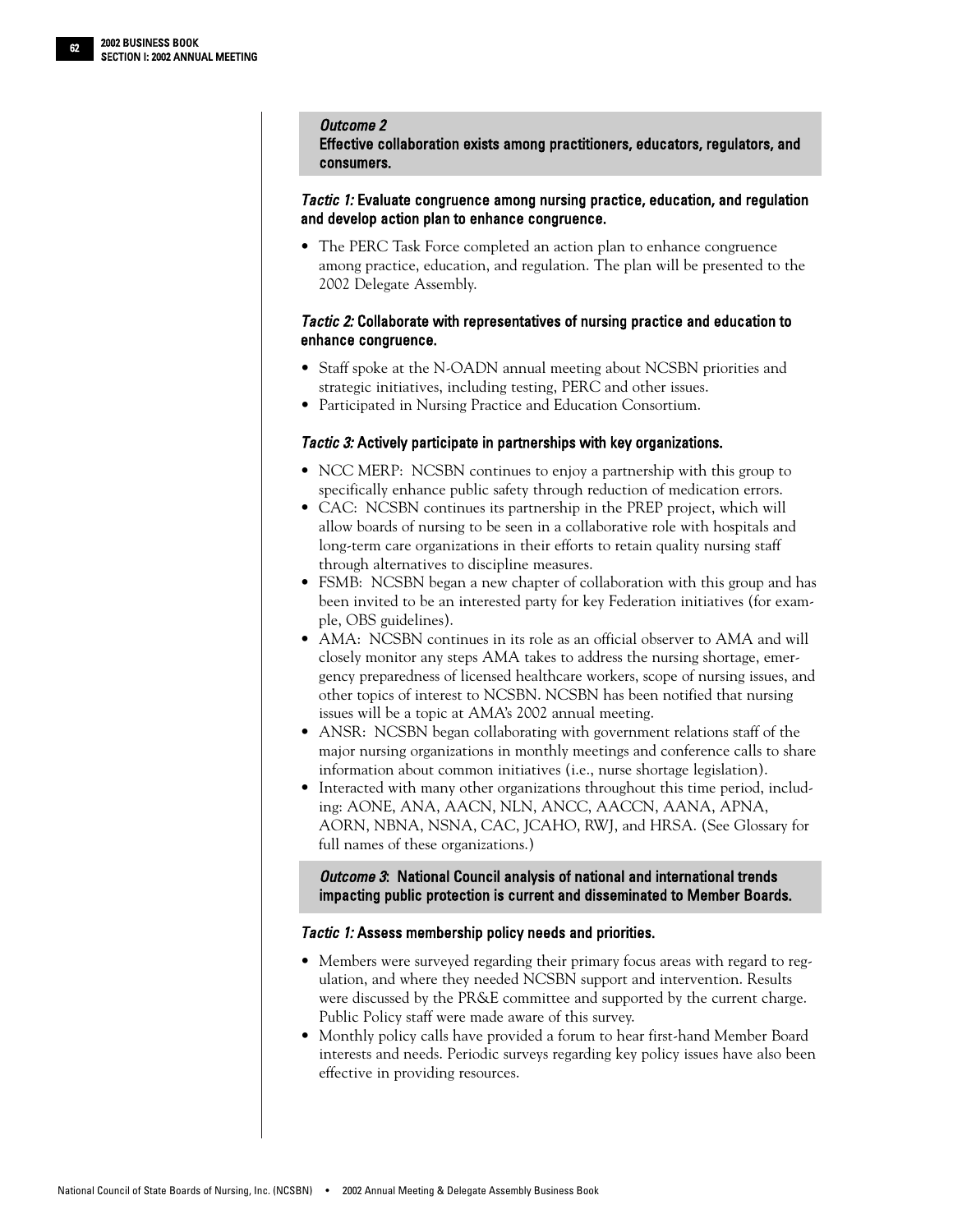# Tactic 2: Review and analyze mission-relevant federal legislation and regulation.

- Examples of legislation reviewed and analyzed include: ongoing changes to current federal legislation regarding the nurse shortage, all federal nurse immigration bills, feeding assistants, HHS' Regulatory Reform Task Froce, and CRNA supervision regulation with CMS and HIPAA regulation analysis.
- Disseminated periodic, standardized alerts electronically to members, including analysis and review of mission-relevant federal legislation and regulation.
- Submitted public comment to the Funding Allocation & Methodology for Title VIII Funds.

## Tactic 3: Monitor national and international environment for information related to the National Council's mission.

- In addition to review of national legislation and trends, NCSBN staff also continued to find the best mechanisms to monitor the international environment (see specific examples provided above).
- Explored international exhibiting and conference attendance for continued relevance to NCSBN mission.
- PR&E Committee also reviewed trends in national activity that relates to state regulation in the areas of education and practice.

# Tactic 4: Analyze current census data for the impact related to the work of Member Boards.

• Research Services evaluated census and HRSA data (from the NNSS survey) to project future workforce supply and demand in order to assist Member Boards in conducting statewide analysis and projections.

# Tactic 5: Analyze the trends and impact of those trends related to the recruitment of foreign nurses.

- Research is currently being conducted related to the INS, NAFTA and the TN status for Mexican nurses. Additional federal legislative and regulatory proposals related to foreign nurses are monitored as needed.
- After a review of foreign nurse issues by PR&E, the Board approved a proposal to create a subcommittee that would analyze and respond to the impact on domestic licensure. The Foreign Nurse Issues Subcommittee submitted a plan to develop resources for Member Boards on this topic. The Board of Directors approved the continuation of the Subcommittee to carry out the plan.

# Tactic 6: Explore English-as-a-second language as it relates to competency and domestic licensure.

• PR&E Subcommittee on Foreign Nurse Issues identified priority regulatory issues and tactics and address identified outcomes.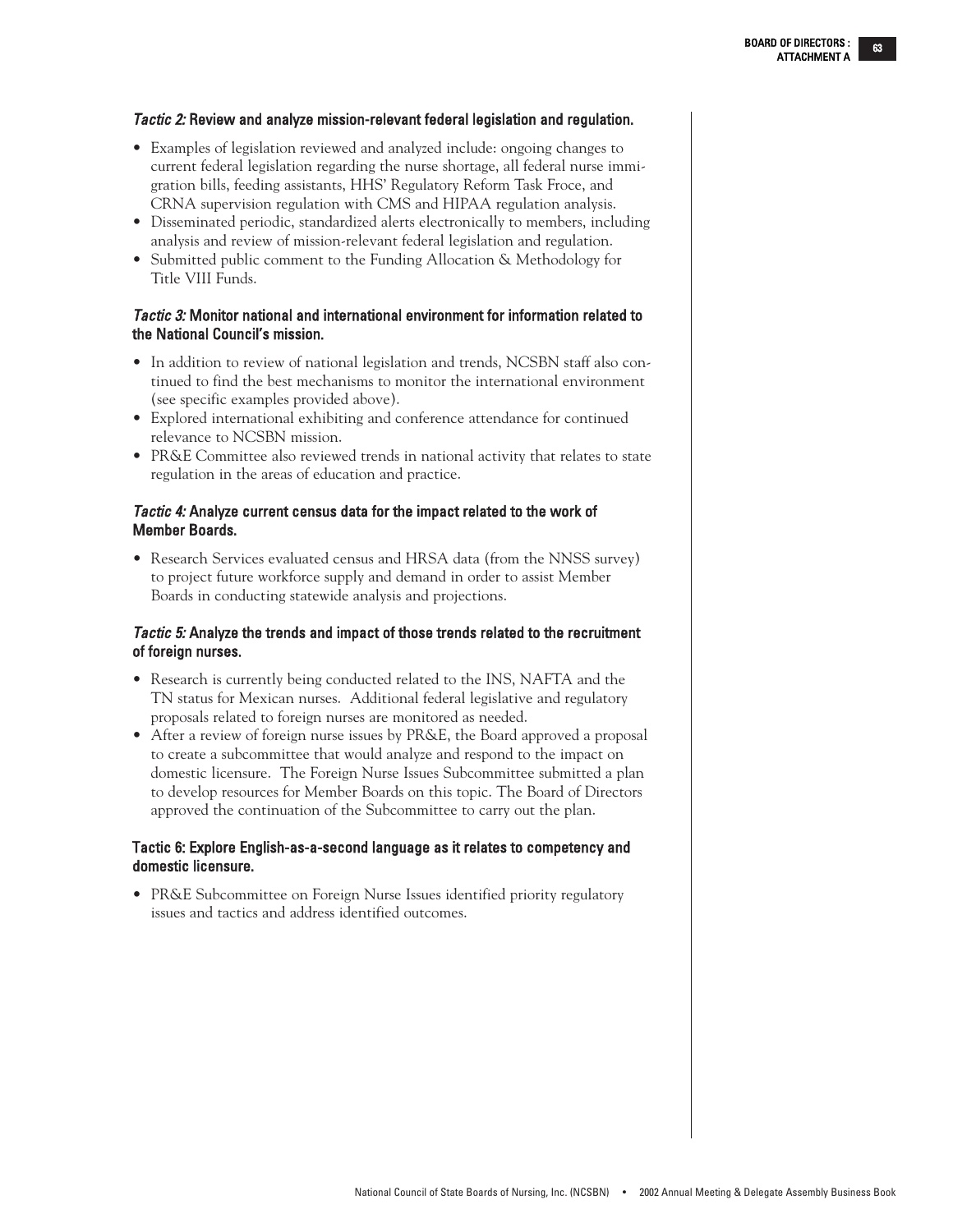# Strategic Initiative 4: Information Technology

The National Council will develop information technology solutions valued and utilized by Member Boards to enhance regulatory sufficiency.

#### Outcome 1

Information technology infrastructure is enhanced among Member Boards, National Council and service providers.

# Tactic 1: Replace, consolidate, and upgrade computer equipment to maximize productivity, efficiency, and security within in budget parameters.

- Replaced all laptop-docking stations.
- Replaced production database server.
- Provided and implemented a new Windows NT primary domain controller (for faster network connectivity and to provide a backup due to failure).
- Designed and implemented VLans (six logical groups of system for enhanced performance and security).
- Designed and implemented a new internal IP addressing scheme and system.
- Identified and configured the Web development server.
- Redeployed and upgraded existing servers.
- Upgraded HP-Unix Servers for Oracle, including purchase, replacement disks, fans, upgrade of the operating system and reinstallation of all required software.
- Configured and implemented the new Testing Services file server.
- Provided on-site support to Puerto Rico and Virgin Islands Member Boards with NCSBN-owned computers and ancillary hardware and software.
- Purchased, configured and deployed four laptops for the Board of Directors.

# Tactic 2: Evaluate and implement software and software licensing to support the various programs and services.

- Completed upgrade to Win2000.
- Purchased, configured and replaced the MIP accounting software.
- Installed, analyzed and began data migration of the new iMis association membership software to replace the current Sahvi system.
- Purchased an add-on to the new help desk software to provide user interface via the Web.
- Analyzed and redesigned the use of the MS SQL server strategy.
- Completed analysis and impact assessment to upgrade to MS SQL V.7.0.
- Purchased additional Legato backup modules.
- Purchased, installed and configured the SQL Programmer 2001 software.
- Purchased various software and hardware licenses for MS Project, and Web Tracking and Mapping.
- Purchased, deployed and began testing the e-Listen survey software for Research, Marketing and Discipline programs.

# Tactic 3: Implement network system technology to strengthen security and improve remote access for Member Boards and NCSBN staff.

- Implemented dual ISP connections.
- Replaced firewalls.
- Designed and implemented new internet addressing scheme and system.
- Completed analysis, design, RFP and obtained quotes to implement VPN (virtual private network) for remote network access for staff.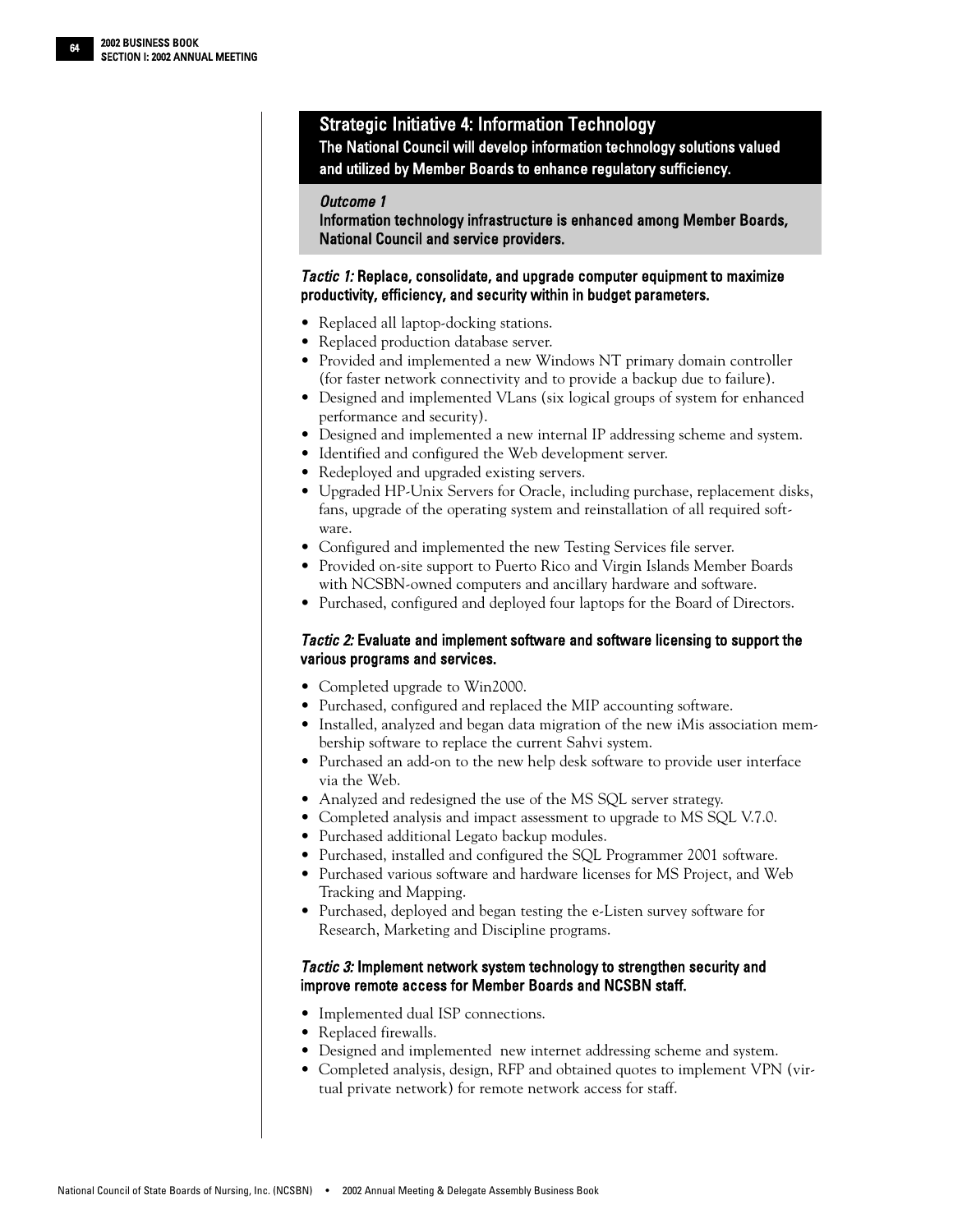# Tactic 4: Evaluate use of wireless technology to support the increased business mobility of the Board of Directors and NCSBN staff.

• Attended Cellular Telecommunications and Internet Association (CTIA) wireless conference.

# Outcome 2

Information technology provided improves Members Boards' efficiency and productivity.

# Tactic 1: Participate in the planning and implementation of technology solutions that support the transition from CGI to NCS.

- Attended various transition meetings.
- Designed and partially implemented the NCSBN side site-to-site VPN.
- Configured, tested and implement Secure VPN Tunnel between NCSBN & Vue.

# Tactic 2: Enhance user support by developing and implementing processes, systems and educational opportunities that support the needs of the users.

- Provided orientation training for new employees.
- Provided custom, one-on-one training as requested.
- Updated various user manuals and documentation as requested.
- Surveyed user community for technology training requirements.
- Developed materials and conducted training sessions for different staff on the scanner hardware and software.
- Trained testing staff on item development database and software.
- Completed evaluation of various skill testing software.
- Developed curriculum and courses for various MS Office software including Word and PowerPoint.
- Developed and conducted training for courses for Word and PowerPoint.
- Updated Nur*sys™* user manual and other documentation as requested.
- Conducted conference call training with New Hampshire staff on use and searching techniques in Nur*sys*.

# Tactic 3: Evaluate and provide various technology-driven communication solutions to encourage and enhance communications among Member Boards and NCSBN staff.

- Provided video conferencing for various committees and meetings.
- Began evaluating various options in working toward paperless meetings, including experimenting with paperless media and evaluating alternative means for the Board of Directors to conduct its meetings and distribute board reports.

# Tactic 4: Serve as a technical resource and clearinghouse for Member Boards to enhance their use and understanding of technology.

- Developed and planned an IT Summit designed specifically for Member Boards.
- Provided technical assistance and resources for Member Boards interested in electronically submitting discipline data.
- Responded to inquires from Member Boards regarding various technology products and services.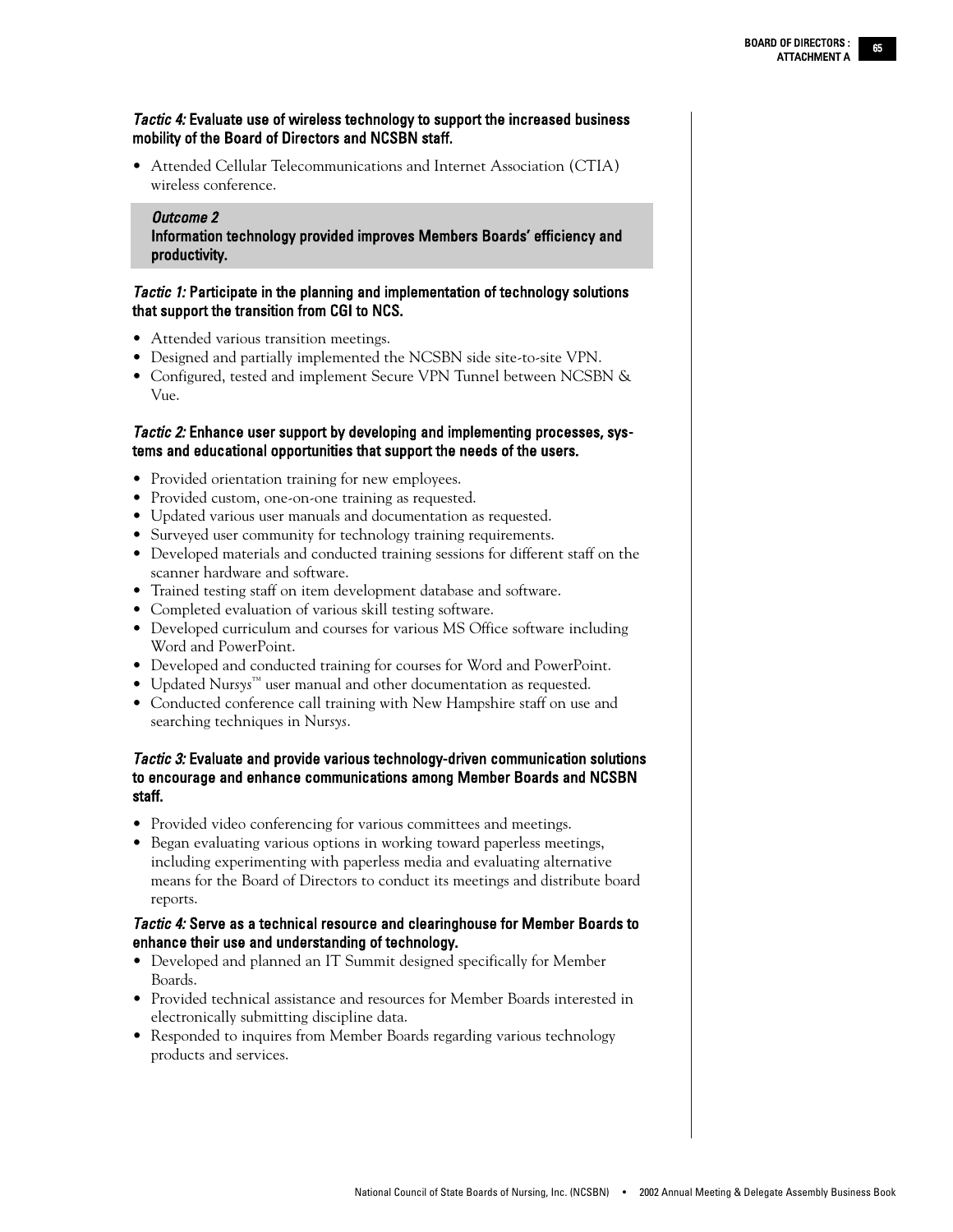# Tactic 5: Evaluate the feasibility of providing a standardized software licensing system for Member Boards.

• Developed and distributed a survey to NCSBN's Member Boards.

#### Outcome 3

Nursys is the preferred national database among Member Boards, employers and nurses for licensure information.

# Tactic 1: Increase participation and disciplinary data collection from Member Boards.

- Included Massachusetts, Montana and New Mexico.
- Began testing of increasing the frequency of data updates using South Dakota data as a pilot.
- Designed a reverse HIPDB file for Georgia-RN and an inclusion HIPDB file for Virginia.
- Included North Dakota and Indiana.
- Actively began and/or continued working with Minnesota and Mississippi for Nursys participation.
- Actively working with Virginia, Kansas, Alabama and Georgia-RN on providing their discipline data electronically.

# Tactic 2: Develop and implement a plan, which includes financial support, to provide ongoing maintenance and continuous enhancements to Nursys.

• Value Enhancement Strategies Inc. (VESI), a consulting group, attended the last Finance Committee meeting and identified today's Nur*sys'* issues as low participation, high net cost, and lack of timely updates. A new contract is being negotiated with Donnelley Marketing, the data collection vendor, to reduce unit costs and change the data transfer process to provide more frequent updates. Questions have been added to the Member Board satisfaction survey to assess interest in and obstacles to participation in Nur*sys.*

# Tactic 3: Evaluate and determine appropriate tools and techniques for Nursys data analysis.

• Began planning for additional tools for MS SQL and Oracle development and negotiated a new Oracle service agreement.

# Tactic 4: Develop and implement a plan to increase participation and usage of Nursys.

- Began requirements phase for public access with e-commerce capabilities.
- Nur*sys* Advisory Panel (NAP) members personally contacted various Member Boards to discuss the benefits of and any issues or concerns about Nur*sys*.
- Worked with NAP to identify and prioritize various Nur*sys* enhancements and issues.
- Released several enhancements including discipline redesign and jurisdiction alert.

# Tactic 5: Evaluate the use of e-commence technology for online nurse licensure verification processing.

- Began requirements definition phase for license verification e-commerce.
- Developed and distributed Nur*sys* public access and online verification submission RFPs, and completed the vendor evaluation and selection.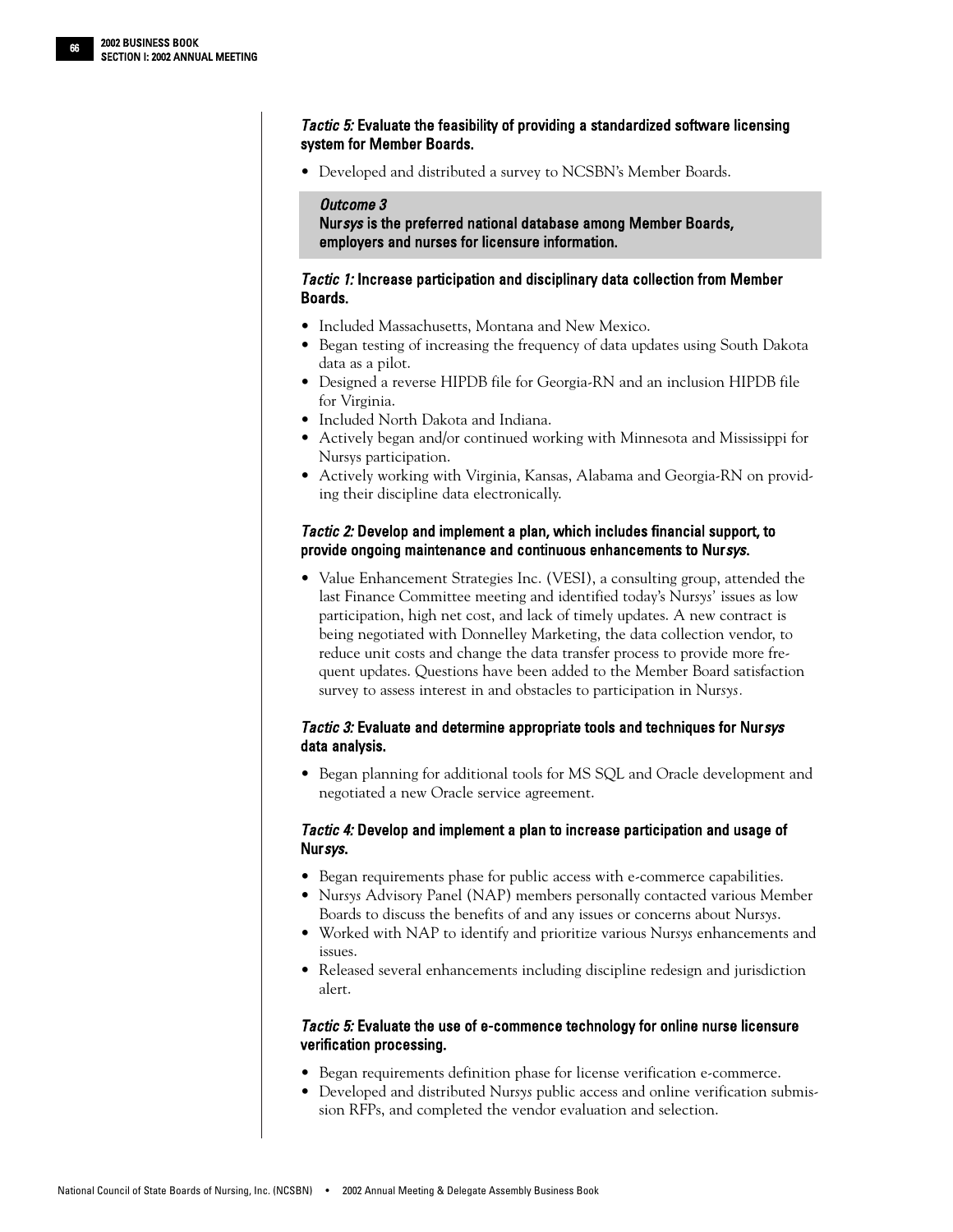• Began requirements phase for the license verification e-commerce project.

## Tactic 6: Provide resources to Member Boards for contribution of data to Nursys.

- Facilitated and participated in meetings between members to share and to develop new programming logic for data extraction.
- Scheduled and completed meeting to assist Oregon and Utah in developing programs to extract and forward data to Nur*sys*.
- Scheduled and completed onsite Nur*sys* demonstration and training at Montana.

# Outcome 4

The collection, storage and use of data by Member Boards are standardized, accurate, and timely.

## Tactic 1: Evaluate requirements to develop a comprehensive and accessible database of nursing regulation information.

• Regulation staff and relevant committees provided input and determined regulatory information needed for members, and updated on an ongoing basis.

# Tactic 2: Serve as a central repository for nurse candidate exam data and provide Member Boards standardized formatted data.

• As part of the test service transition, Testing Services (in coordination with Pearson) developed the NCLEX Administration Web site to replace the current MBOS).

# Tactic 3: Provide a standardized record layout of licensing, education and discipline data.

*• 2001 Licensure and Examination Statistics* published as Research Brief, Vol. 4.

# Tactic 4: Evaluate and determine the feasibility of collecting, storing and distributing disciplinary data of unlicensed personnel for Member Boards.

- Staff requested that HHS and HRSA consider modification of the HIPDB requirements to exclude this category under "provider" in HHS Regulatory Reform Committee comments.
- PR&E Committee and PERC Task Force discussed the need for tracking and trending of practice data related to nursing assistive personnel with a targeted focus in fiscal year 2003.

## Outcome 5: The Web site maximizes access to regulatory education and information by Member Boards and the public.

# Tactic 1: Provide a mechanism to enable the timely and efficient update of information on NCSBN Web sites.

- Created a process for staff to request and update information on the various NCSBN Web sites. Web updating increased productivity. Conducted several training sessions on the formal Web Update Request process.
- Developed a schedule and process for publishing information (i.e., *Council Connector*, Events, Testing and News & Views).
- Began developing a Web project methodology.
- Style guide for Web format in production.
- Web request process completed process, including documentation and training aids. Established process for acknowledgement of receipt and completion of requests.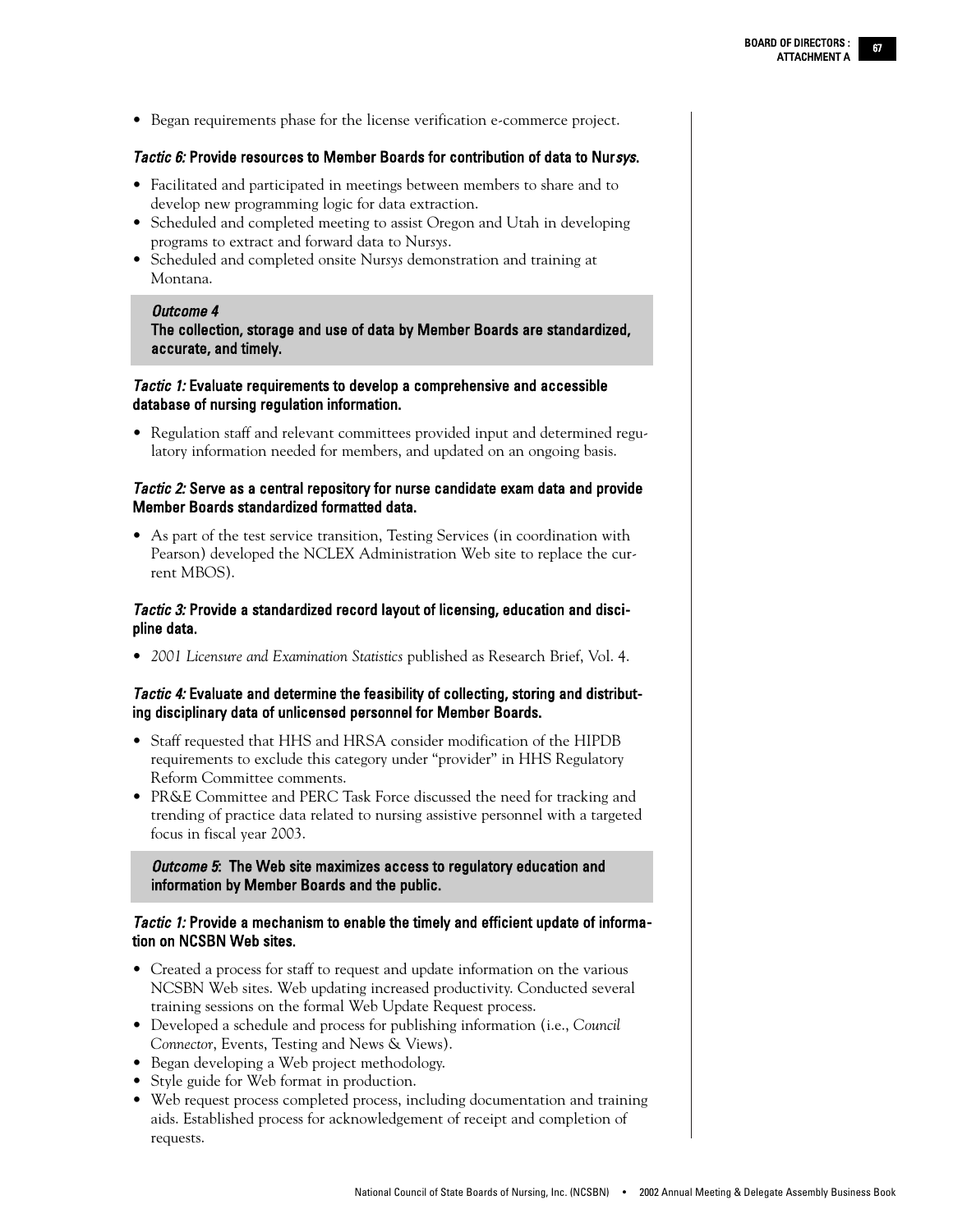## Tactic 2: Establish editorial process to review Web content.

• Began establishing a content review and approval process.

# Tactic 3: Evaluate and determine various tools and techniques for state-of-the-art Web technology to meet the needs of NCSBN.

- Began reviewing content management software.
- Began reviewing information feeds from other Web sources.

# Strategic Initiative 5: Governance & Leadership Development and Organizational Capacity

The National Council will support the education and development of Member Board staff, Board Members and Board of Directors to lead in nursing regulation.

#### Outcome 1

Member Board staff and members access multiple levels of educational programs to develop core competencies in regulation.

# Tactic 1: Develop continuing education and/or certification programs for regulators.

- The regulatory curriculum developed by the Member Board Task Force was determined to be duplicative of the work being done by the Regulatory Credentialing Program Development Task Force. The Member Board Task Force developed an outline for the curriculum and discontinued the development of this program, leaving this to the Regulatory Credentialing Program Development Task Force.
- Applications for Continuing Education credit for Midyear Meeting sessions were prepared and granted.
- A special "research findings" education day and LPN forum will be held in conjunction with the 2002 NCSBN annual meeting.

# Tactic 2: Determine the feasibility of an advanced educational program for regulators.

- The Regulatory Credentialing Program Development Task Force sent a survey to Member Boards regarding interest in a doctoral level regulatory program. Based on the results, the task force that it is not feasible to develop a doctoral program for nursing regulators at this time.
- The Board of Directors approved the action plan of the Regulatory Credentialing Program Development Task Force to develop a regulatory education program for Member Boards designed to meet a variety of educational needs for nurse regulators.

# Tactic 3: Conduct leadership development programs for Member Board Executive Officers and Presidents.

• The Member Board Task Force implemented the second leadership program for executive officers and presidents at the Midyear Meeting in March. The theme and focus for the day was "Partnership and Collaboration." A consultant facilitated dialogue between both groups during the morning session and with the presidents during the afternoon session. Continuing education units were available for the morning and afternoon sessions.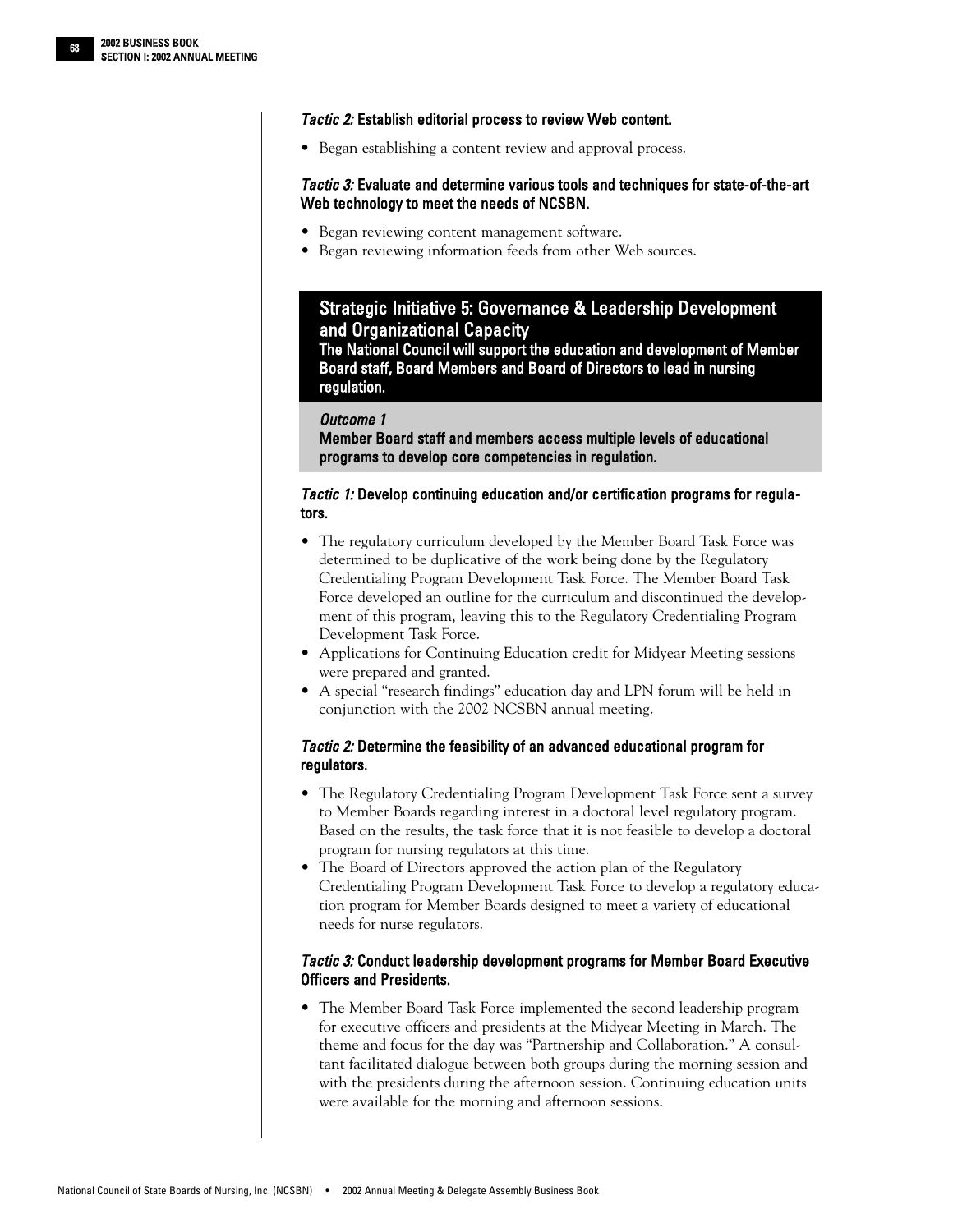# Tactic 4: Convene a summit for investigators and disciplinary staff of Member Boards.

• The second Investigator Summit was held June 20-21. The agenda included sessions on criminal background checks, pain management and other topical issues. An Attorney Summit for Board attorneys, developed by Arizona Board Member Gregory Harris, preceded the Investigator summit.

# Outcome 2 Member Boards understand the services of National Council.

# Tactic 1: Provide orientation and mentorship for new Executive Officers.

- The Web-based orientation program "NCSBN 101" was launched April 3.
- New executive officers were paired with a "seasoned" executive officer in the mentorship program, which was refined by the Member Board Leadership Development Task Force and then approved by the Board of Directors in May. The new process is initiated by NCSBN staff and involves the chair of the EO Network and area directors in pairing the mentors and mentees.
- The new executive officer/contact person orientation was held in June.

# Tactic 2: Provide Member Boards with National Council publications and other communication vehicles that are timely, informative and accurate.

- *Council Connector* format was updated and continues to be provided as a downloadable document from the Web site. A monthly executive director column was introduced, and more information about Member Boards has been added.
- *Policy Perspectives* continues as a bi-monthly membership publication for news on federal, state and international policy, legislation and key regulatory initiatives affecting members.

# Tactic 3: Assess Member Board knowledge and satisfaction with NCSBN products and services.

• NCSBN contracted with Research USA Inc. to develop a membership needs assessment survey for the purpose of evaluating NCSBN programs and services. The survey was distributed and results reviewed in June and July.

# Tactic 4: Member board staff and members recognized for services rendered.

- The 2002 Awards program with a new brochure was launched at the Midyear Meeting in March. Several changes to the program include new award names and revisions to the criteria and eligibility.
- The Awards Recognition Panel developed a program for the installation of new officers and recognition of outgoing officers for the 2002 Delegate Assembly.

# Outcome 3

A sound organizational governance and management infrastructure advances the National Council's mission and vision.

# Tactic 1: Develop staff programs to promote organizational goals and mission.

- Established weekly staff leadership organizational review meetings.
- Established an organizational review meeting for entire staff every other month.
- Conducted an NCSBN staff and executive director Leadership Group Retreat.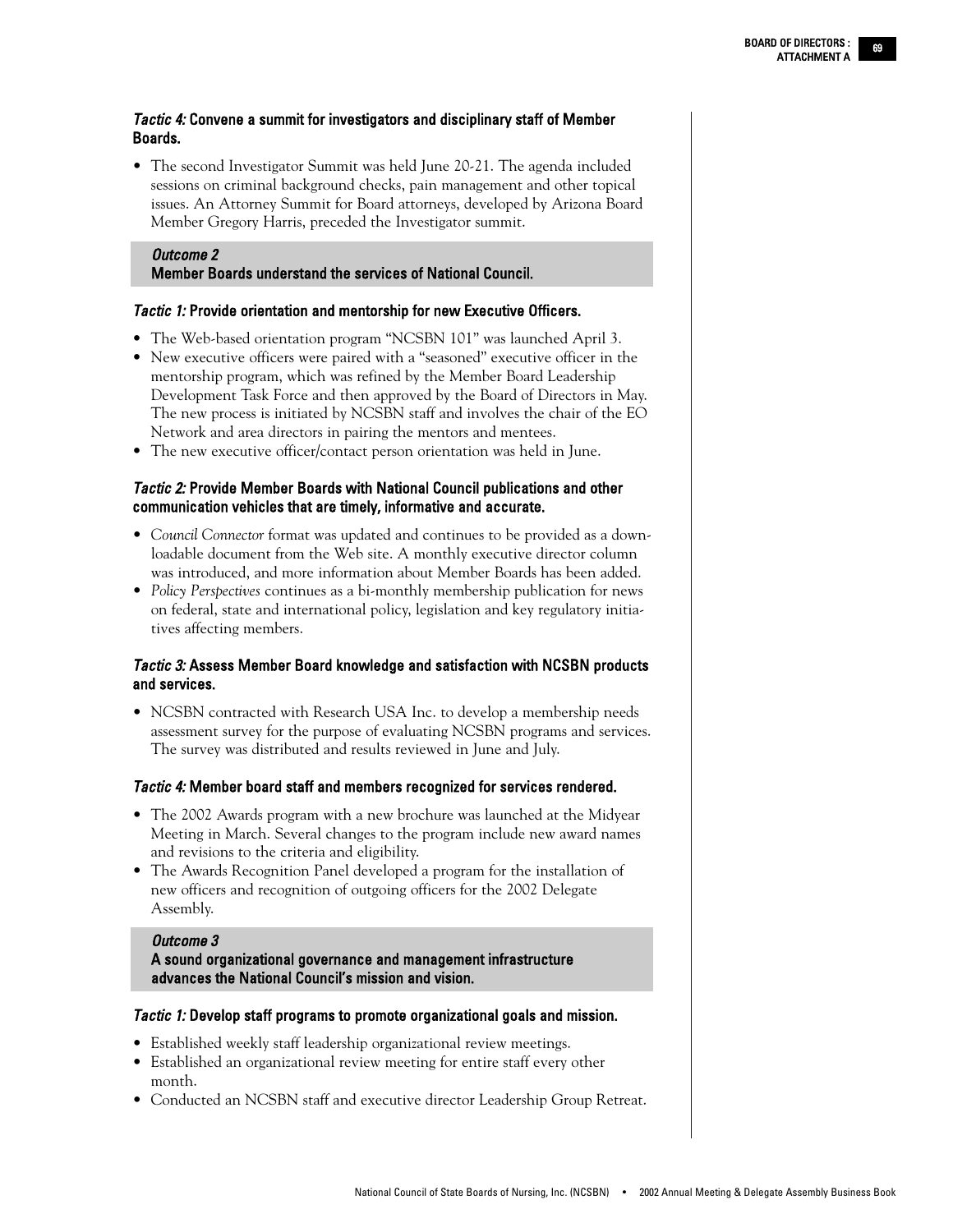# Tactic 2: Recruit and retain highly-qualified staff.

- From October through May, 15 positions were filled (nine new staff, five promotions and one reclassification) with highly skilled, competent professionals.
- Actively recruited and interviewed for three positions (as of May 2002).
- For FY02, two staff resignations were accepted.
- An employee satisfaction survey was conducted in January and February. Plans of action were identified based on results.

# Tactic 3: Monitor and review current benefits and compensation programs to ensure equity, competitive market position and compliance with labor laws.

- Met with insurance broker to discuss current market conditions, organizational needs and concerns, and future strategies regarding group insurance benefits for FY02.
- Conducted a market compensation survey and an employee group benefit insurance market review.

# Tactic 4: Provide opportunities for Member Boards to act and counsel together and with other constituencies.

- Area Meetings at Midyear Meeting no longer occurred over lunch, but were held as independent afternoon meetings. Area Directors planned content.
- Pursued and planned space for exhibitors and sponsors for the Annual Meeting.
- Executive director signed Annual Meeting hotel contracts through 2005: 2002 in Long Beach, CA; 2003 in Alexandria, VA; 2004 in Kansas City, MO; and 2005 in Washington DC.
- Executive director signed Midyear Meeting contract for 2003 in Savannah, GA. Recommendations for 2004 and 2005 sought.
- Planned Patient Safety Summit for Fall.

# Tactic 5: Support National Council programs through development and implementation of marketing and communication strategies.

- Completed comprehensive review of order form and products with regard to pricing strategy, value of products and promotion needs.
- Promotional plan implemented for new research products targeted to variety of different audiences. See also Outcome 4, Tactic 2.
- Inventory management improvements in progress.
- Developed beginnings of message management program to provide resources to members, NCSBN staff and external audiences with key messages for these different audiences. Resources will eventually include fact sheets, press releases, PowerPoint presentations, talking points, and more.
- Increased NCSBN's presence through increased use of press releases and other communication vehicles.
- Retained a clipping service for a four-month trial to assess the current media environment where NCSBN, Member Boards and NCLEX® news and coverage resides. A detailed report of the categories of clippings showed that member boards and NCSBN have the most media coverage at local levels related to participation on Member Boards or NCSBN committees and task forces.
- Developed a media contact report to retain information from media personnel who solicit NCSBN for their expertise or comment. This report will aid NCSBN in its message management and targeting communications.
- Began development of four online continuing education courses and one video of topics determined by member board feedback.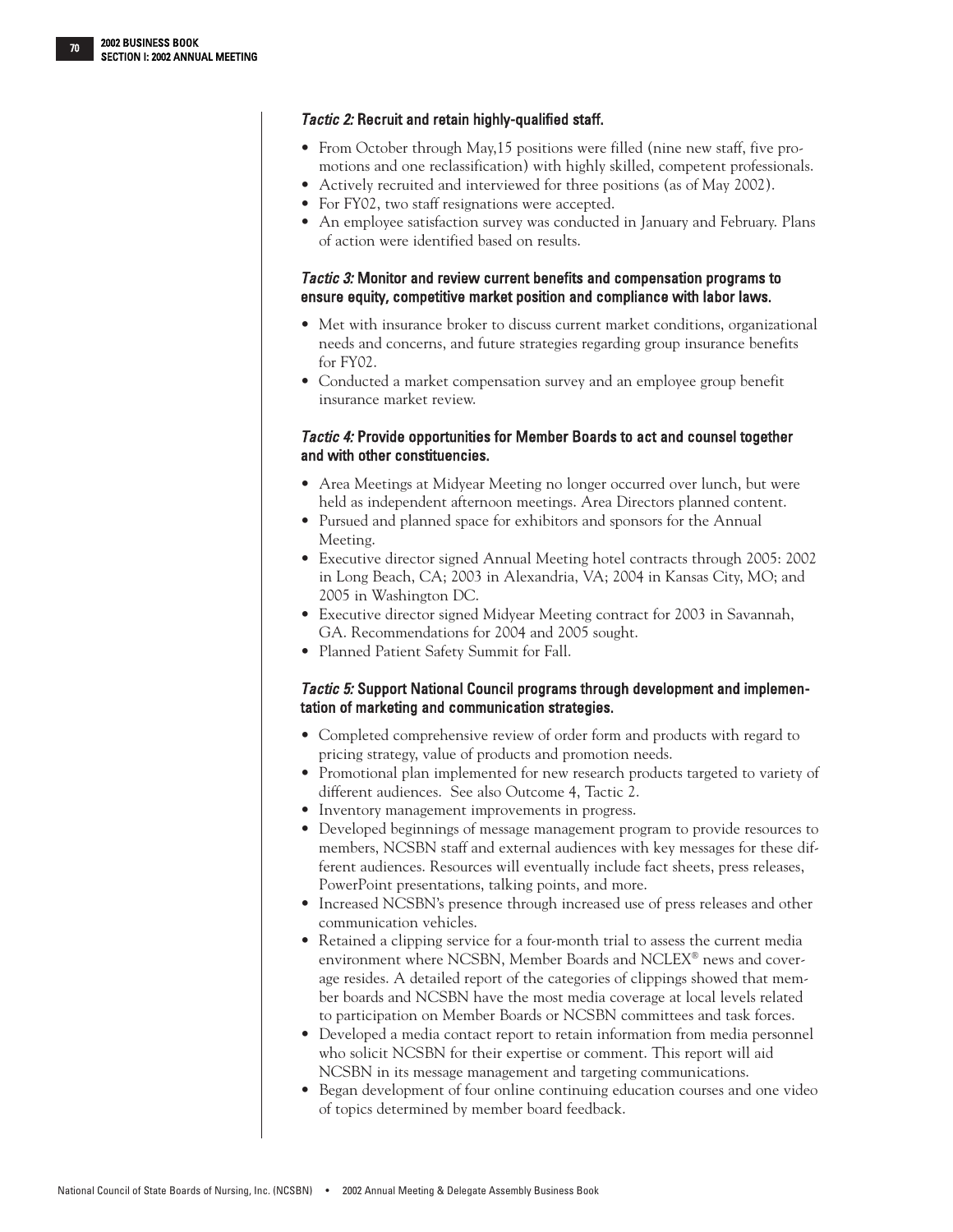- Completed v1.4 revision of *National Council's Review for the NCLEX-RN® Examination*.
- Completed revision of online course campus, National Council's Learning Extension (www.nclex.com).
- Compared to FY01, review course enrollments increased 94%, assessment strategies course enrollments increased 117%, and nurse practice acts CE courses increased 169% as of second quarter.
- Purchased direct mail lists for educators, hospitals, long-term care facilities, and senior nursing students.
- Designed direct mail materials for: review course (35,000), assessment strategies (10,000), nurse practice acts CE courses (10,000), and professional boundaries and chemical dependency videos (20,000).
- Exhibit Group met to implement policies and procedures for exhibiting, sponsoring, speaking and attending key conferences and summits. Continue to work on plan to increase awareness and value of NCSBN and Member Boards.

# Tactic 6: Manage resources to ensure efficient and effective use of financial assets.

- The Finance Committee met with the investment consultant to review the performance of investments.
- The Finance Committee completed its review of financial policies.
- The Finance Committee met with investment manager and consultant to review the performance of the manager and the investment portfolio.
- The Finance Committee met with the insurance broker to review the current liability coverage for NCSBN.
- The Committee reviewed the financial reports for the first six months of the fiscal year.
- The Committee reviewed the schedule for the preparation of the FY03 budget.

# Tactic 7: Design and maintain the financial information flow necessary for carrying out the mission.

- Quarterly financial reports were prepared and reviewed by the Finance Committee.
- Continued to implement upgrades to MIP financial software. Plan to review other software packages next fiscal year.

# Tactic 8: Design and maintain management control systems that safeguard National Council assets.

- The Accounting firm of Thomas Havey completed the independent audit for the fiscal year ended 9/30/01. The Finance Committee met with the auditors to review the audit.
- Revised internal control procedures. The Finance Committee reviewed liability insurance in April.

# Tactic 9: Seek out new revenue streams and maintain or grow current income sources.

- Completed business plan for expansion of educational product lines. Marketing and operations budget was approved for the expansion. One new title scheduled for release in July with four new products scheduled for September 2002.
- Completed survey of Member Boards, practicing nurses, and nursing educators. Selected five topics and two alternate titles for development.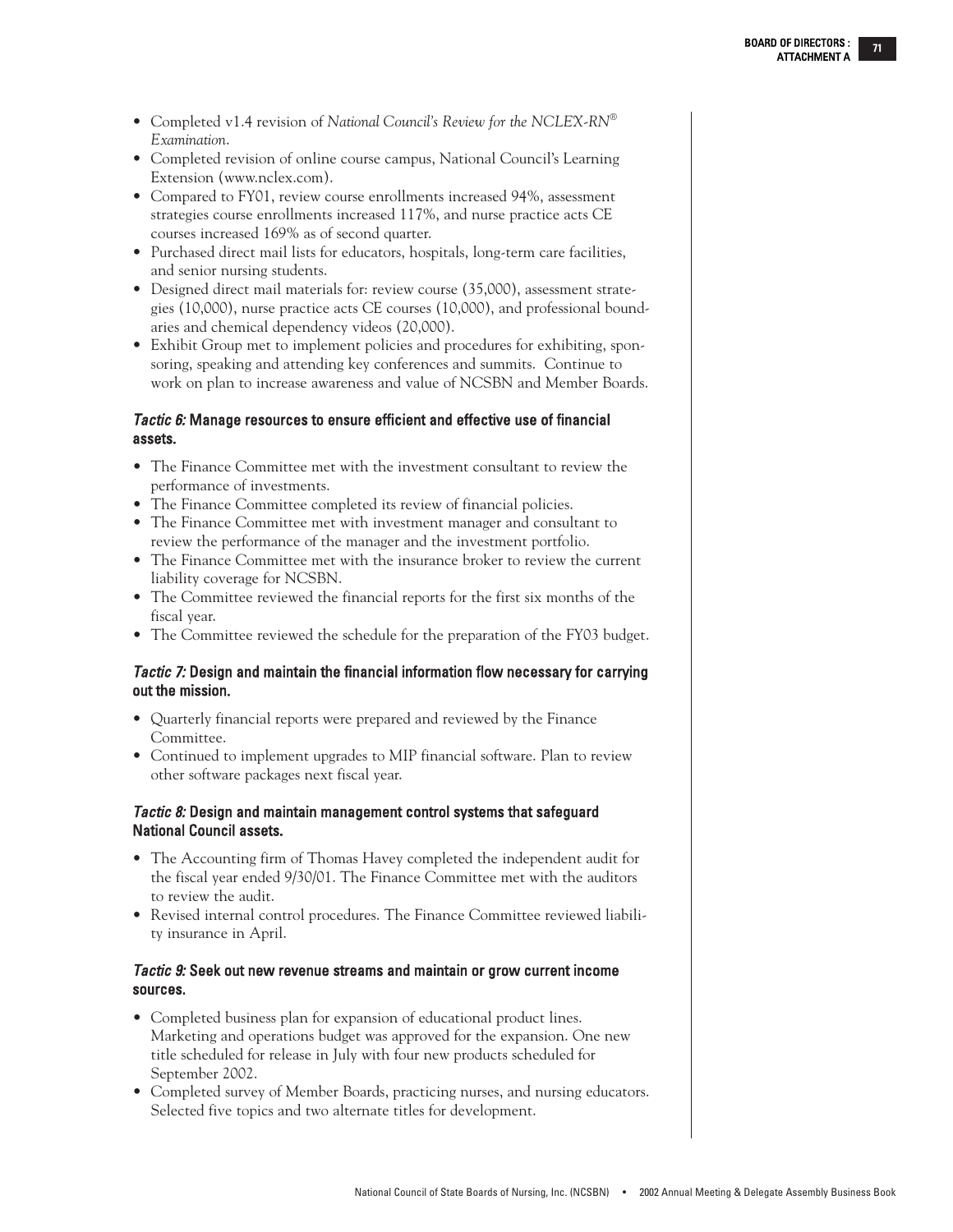• Filled the project manager position in second quarter.

#### Tactic 10: Review and update policies and procedures where necessary.

- Revised organizational, personnel and financial policies.
- All policy sections under review by the Board of Directors for final approval.

### Tactic 11: Provide leadership development for the Board of Directors.

• Board of Directors attended the National Center for Nonprofit Boards annual leadership forum in November.

## Tactic 12: Plan and implement a Board of Director retreat for planning and policy development.

• Board of Directors self-assessment completed in June.

## Tactic 13: Improve the efficiency of Board of Director meetings.

- Meeting materials reorganized in a user friendly, logical sequence.
- Motion forms were revised.
- President and executive director collaborated on meeting agendas.

### Tactic 14: Implement new bylaw revisions.

- Changes in committee structure, composition, membership implemented for 2001-2002 in accordance with bylaws revisions.
- Newly formed standing committee in the bylaws revisions, the Resolutions Committee, performed significant review and revisions of its Operating Policies and Procedures, the Standing Rules for 2002 Delegate Assembly. Call for motions and resolutions conducted March 2002.

#### Outcome 4

# The planning process promotes Member Board satisfaction with National Council products and services.

## Tactic 1: Develop and implement a continuous quality improvement plan.

- Assessed member priorities and needs in key regulatory areas. Data disseminated to relevant staff and committees.
- Incorporated member board feedback into Midyear Meeting planning schedule.
- Instituted a revised committee member nomination and selection process to promote and enhance member participation.
- Developed an annual committee evaluation form and process to solicit committee member ideas for quality improvements that may be needed.

### Tactic 2: Enhance products, programs and services as feasible in response to the changing environment and member needs.

- Membership database roster sent to boards of nursing for review and feedback to be used to update database and develop membership resource directory.
- Developed and conducted electronic, timely 2002 Call for Motions and Resolutions.
- Printed informational and promotional pieces are now being reviewed prior to printing (or reprinting) to better identify purpose and audience needs; more consistent design and logo use have been implemented as the first steps in building a corporate identity program.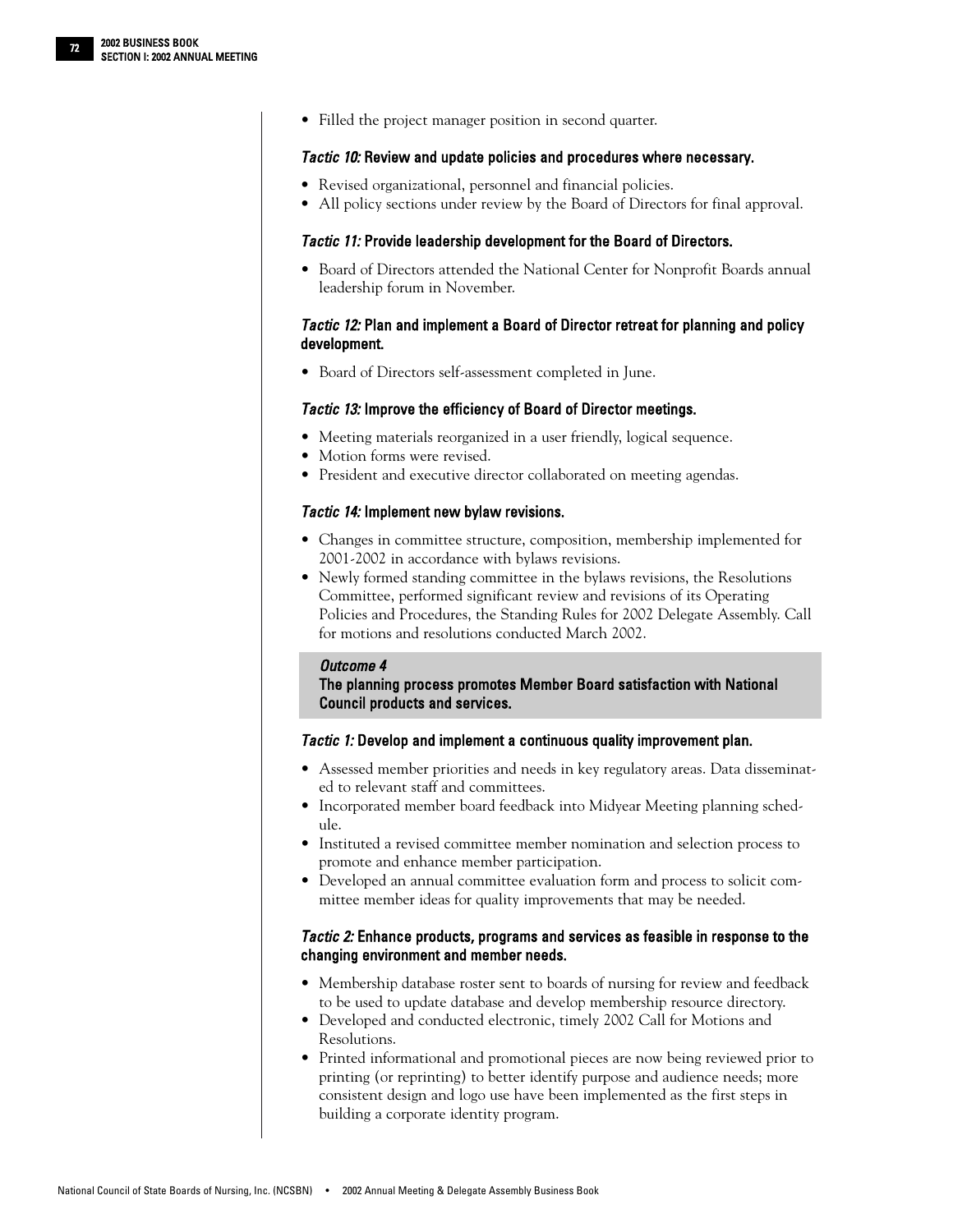• Staff explored the feasibility of developing an annual membership directory and based on the difficulty in obtaining membership information in a timely manner to ensure the relevance of this publication, the resource directory has been placed on hold. Staff will continue to explore options for the development of this publication.

# Outcome 5

National Council recognizes significant contributions and historical milestones.

### Tactic 1: Provide recognition for contributions by Members.

• Members of Congress were presented with press releases detailing the significant milestones of key staff of their respective Boards of Nursing to encourage their special recognition.

### Tactic 2: Recognize historical milestones.

- The  $25<sup>th</sup>$  Anniversary Panel conducted a site visit for festivities surrounding the 2003 Delegate Assembly in Arlington, VA for NCSBN's 25<sup>th</sup> Anniversary and 100 years of nursing regulation.
- The Panel chose a new logo for use during the anniversary year, and plans include stationery, a banner and pins utilizing this special graphic identity. Other plans include a historical booklet containing NCSBN historical facts, along with a vignette on each Member Board's individual history. The Panel is pleased to note that \$30,000 has been realized for its fundraising goal of \$50,000.
- The Board of Directors commissioned a painting representing regulation to be completed for the 25th anniversary.
- The Panel is working with the nursing associations of the four "100-year" states to plan a celebration to honor NCSBN and nursing regulation at Delegate Assembly 2003. ANA will be invited to participate in this endeavor.
- Staff is managing a project to capture the history of NCSBN by recognizing former presidents of the Board of Directors. All former living presidents were contacted and arrangements made for a local photographer to take their pictures. The pictures will hang in the NCSBN office.